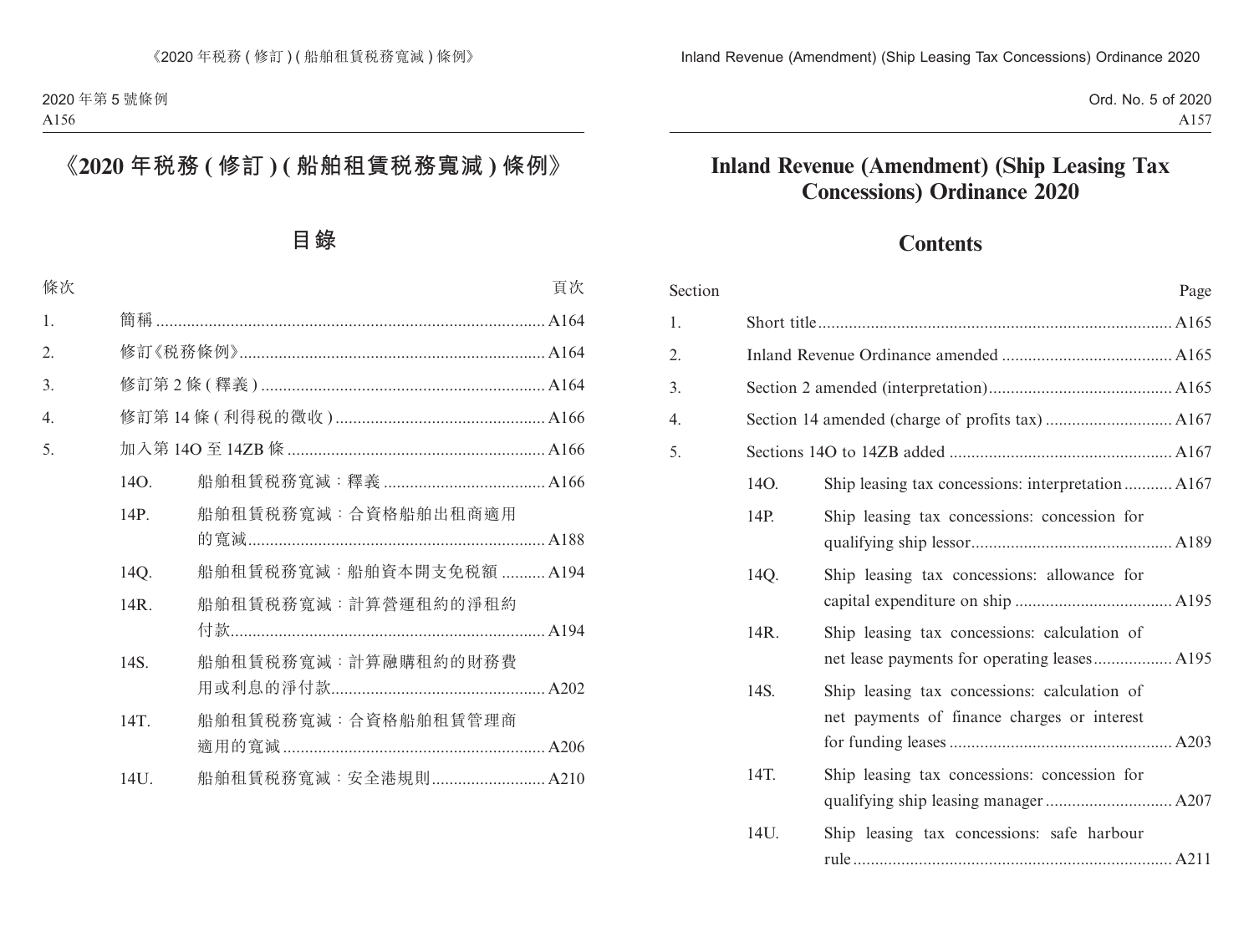|  |  | Ord. No. 5 of 2020 |
|--|--|--------------------|
|  |  | A <sub>159</sub>   |

| Section |       |                                                                                                     | Page |
|---------|-------|-----------------------------------------------------------------------------------------------------|------|
|         | 14V.  | Ship leasing tax concessions: Commissioner's                                                        |      |
|         | 14W.  | Ship leasing tax concessions: carrying out of                                                       |      |
|         | 14X.  | Ship leasing tax concessions: losses sustained<br>by qualifying ship lessor or qualifying ship      |      |
|         | 14Y.  | Ship leasing tax concessions: anti-avoidance<br>provisions relating to arm's length principle  A223 |      |
|         | 14Z.  | Ship leasing tax concessions: anti-avoidance<br>provisions relating to release of ownership         |      |
|         | 14ZA. | Ship leasing tax concessions: anti-avoidance<br>provisions relating to arrangement to obtain        |      |
|         | 14ZB. | Ship leasing tax concessions: power to amend                                                        |      |
| 6.      |       | Section 15 amended (certain amounts deemed trading                                                  |      |
| 7.      |       |                                                                                                     |      |
|         | 15G.  | Sums derived from funding leases of ships A231                                                      |      |
| 8.      |       | Section 16 amended (ascertainment of chargeable                                                     |      |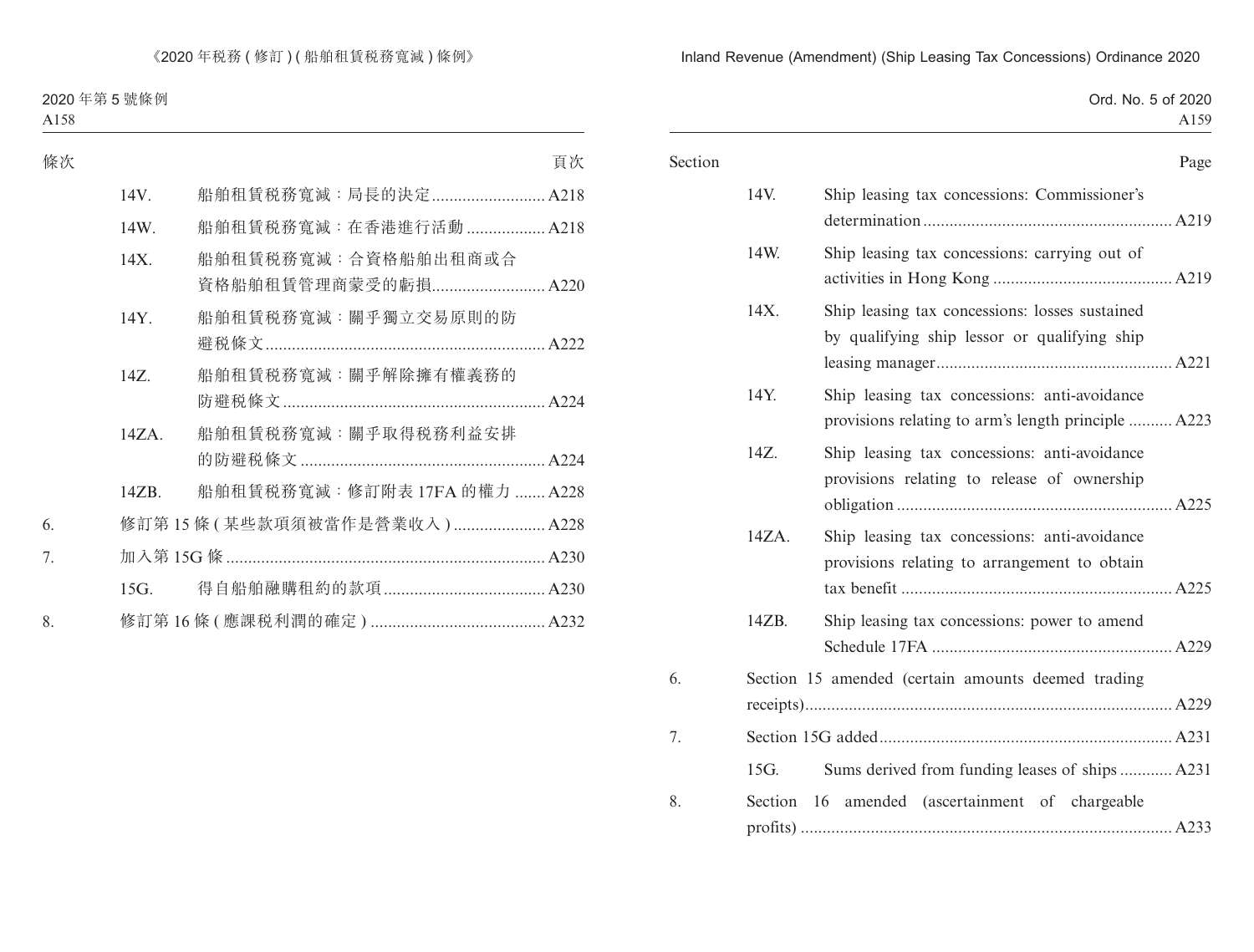|  |  | Ord. No. 5 of 2020 |
|--|--|--------------------|
|  |  | A161               |

| Section |                                                                                             | Page |
|---------|---------------------------------------------------------------------------------------------|------|
| 9.      | 19CA amended (treatment of losses:<br><b>Section</b>                                        |      |
| 10.     | Section 37 amended (initial and annual allowances,                                          |      |
| 11.     | Section 38 amended (balancing allowances and charges,                                       |      |
| 12.     | Section 39B amended (initial and annual allowances on                                       |      |
| 13.     | Section 39D amended (balancing allowances and charges                                       |      |
| 14.     | Section 63H amended (amount of provisional profits                                          |      |
| 15.     |                                                                                             |      |
| 16.     |                                                                                             |      |
| 17.     | Schedule 8 amended (rate of profits tax in respect of a                                     |      |
| 18.     |                                                                                             |      |
|         | Schedule 8C<br>Rate of Profits Tax for Qualifying Ship<br>Lessor or Qualifying Ship Leasing |      |
| 19.     |                                                                                             |      |
|         | Schedule 17FA Ship Leasing Tax Concessions  A245                                            |      |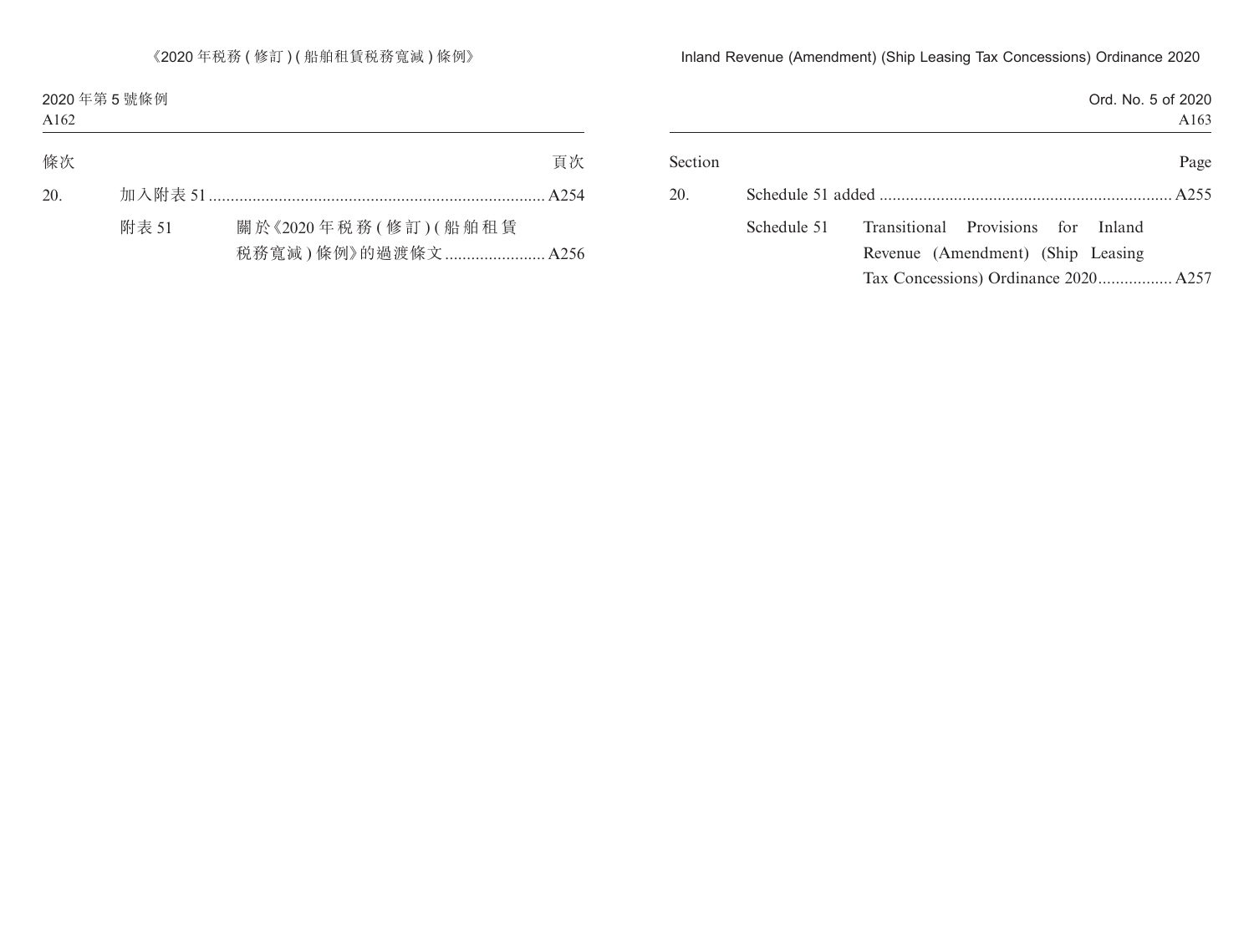Section 1

Ord. No. 5 of 2020 A165

## **HONG KONG SPECIAL ADMINISTRATIVE REGION**

#### ORDINANCE No. 5 OF 2020



Carrie LAM Chief Executive 18 June 2020

An Ordinance to amend the Inland Revenue Ordinance to give profits tax concessions to qualifying ship lessors and qualifying ship leasing managers; to make provisions for profits tax purposes about businesses in connection with ships; and to make related amendments.

[19 June 2020]

Enacted by the Legislative Council.

#### **1. Short title**

This Ordinance may be cited as the Inland Revenue (Amendment) (Ship Leasing Tax Concessions) Ordinance 2020.

## **2. Inland Revenue Ordinance amended**

The Inland Revenue Ordinance (Cap. 112) is amended as set out in sections 3 to 20.

# **3. Section 2 amended (interpretation)**

(1) Section 2(1), definition of *lease*— **Repeal**

"and Schedule 17F"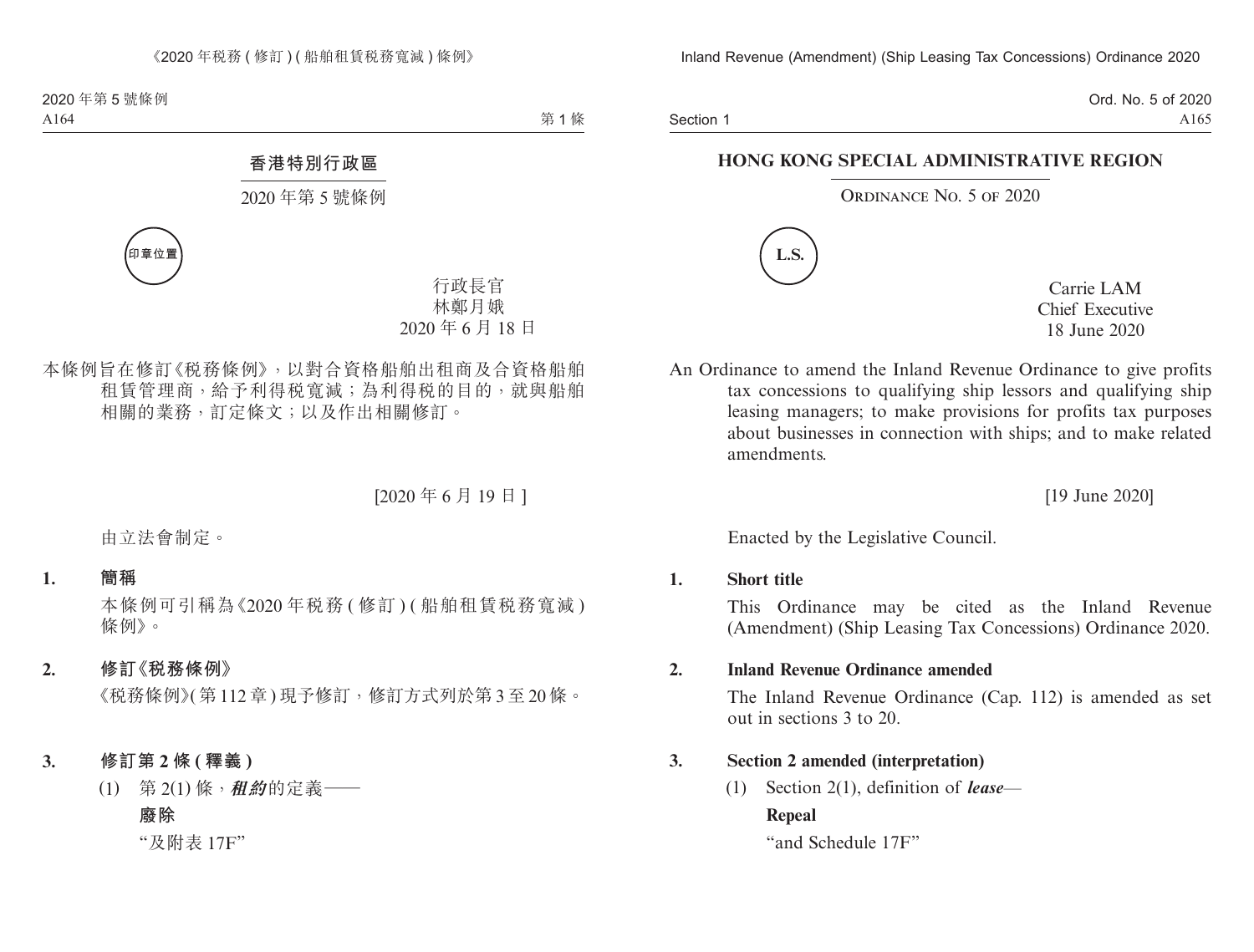|           | Ord. No. 5 of 2020 |
|-----------|--------------------|
| Section 4 | A167               |

#### **Substitute**

", the ship leasing tax concessions provisions and Schedules 17F and 17FA".

(2) Section 2(1)—

#### **Add in alphabetical order**

- "*ship leasing tax concessions provisions* (船舶租賃稅務寬減 條文) means sections 14O, 14P, 14Q, 14R, 14S, 14T, 14U, 14V, 14W, 14X, 14Y, 14Z, 14ZA and 14ZB;".
- **4. Section 14 amended (charge of profits tax)**

Section 14(5)—

**Repeal** "or 14J(5)(b)" **Substitute** ",  $14J(5)(b)$ ,  $14P(4)(b)$  or  $14T(5)(b)$ ".

#### **5. Sections 14O to 14ZB added**

After section 14N—

**Add**

#### "**14O. Ship leasing tax concessions: interpretation**

(1) In the ship leasing tax concessions provisions—

*actual residual value* (實際剩餘價值), in relation to a ship, means the actual fair market value of the ship at the end of the term of a lease or its useful economic life; *associate* (相聯者)—

- (a) in relation to a natural person, means—
	- (i) a relative of the person;
	- (ii) a partner of the person;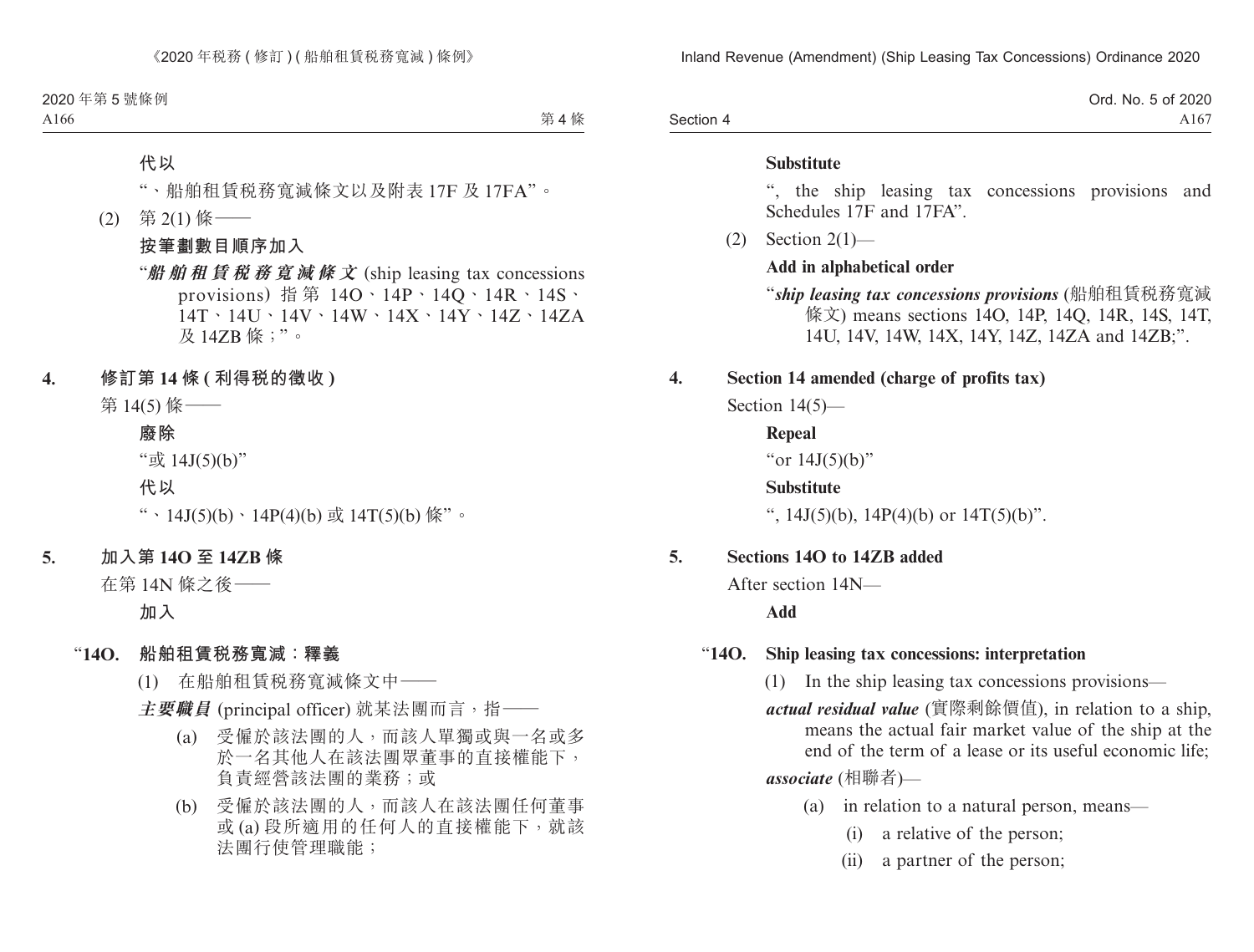|           | Ord. No. 5 of 2020 |
|-----------|--------------------|
| Section 5 | A169               |
|           |                    |

|     | (iii) | if a partner of the person is a natural<br>person—a relative of the partner;                     |
|-----|-------|--------------------------------------------------------------------------------------------------|
|     | (iv)  | a partnership in which the person is a<br>partner;                                               |
|     |       | $(v)$ a corporation controlled by—                                                               |
|     |       | $(A)$ the person;                                                                                |
|     |       | (B) a relative of the person;                                                                    |
|     |       | (C) a partner of the person;                                                                     |
|     |       | (D)<br>if a partner of the person is a natural<br>person—a relative of the partner; or           |
|     |       | (E)<br>a partnership in which the person is a<br>partner; or                                     |
|     | (vi)  | director or principal officer of a<br>a<br>corporation mentioned in subparagraph<br>(v);         |
| (b) |       | in relation to a corporation, means—                                                             |
|     | (i)   | a person who has control over the<br>corporation;                                                |
|     | (ii)  | a partner of a person mentioned in<br>subparagraph (i);                                          |
|     | (iii) | if a person mentioned in subparagraph (i)<br>is a natural person—a relative of the<br>person;    |
|     | (iv)  | if a partner mentioned in subparagraph (ii)<br>is a natural person—a relative of the<br>partner; |
|     | (v)   | a director or principal officer of-                                                              |

(A) the corporation; or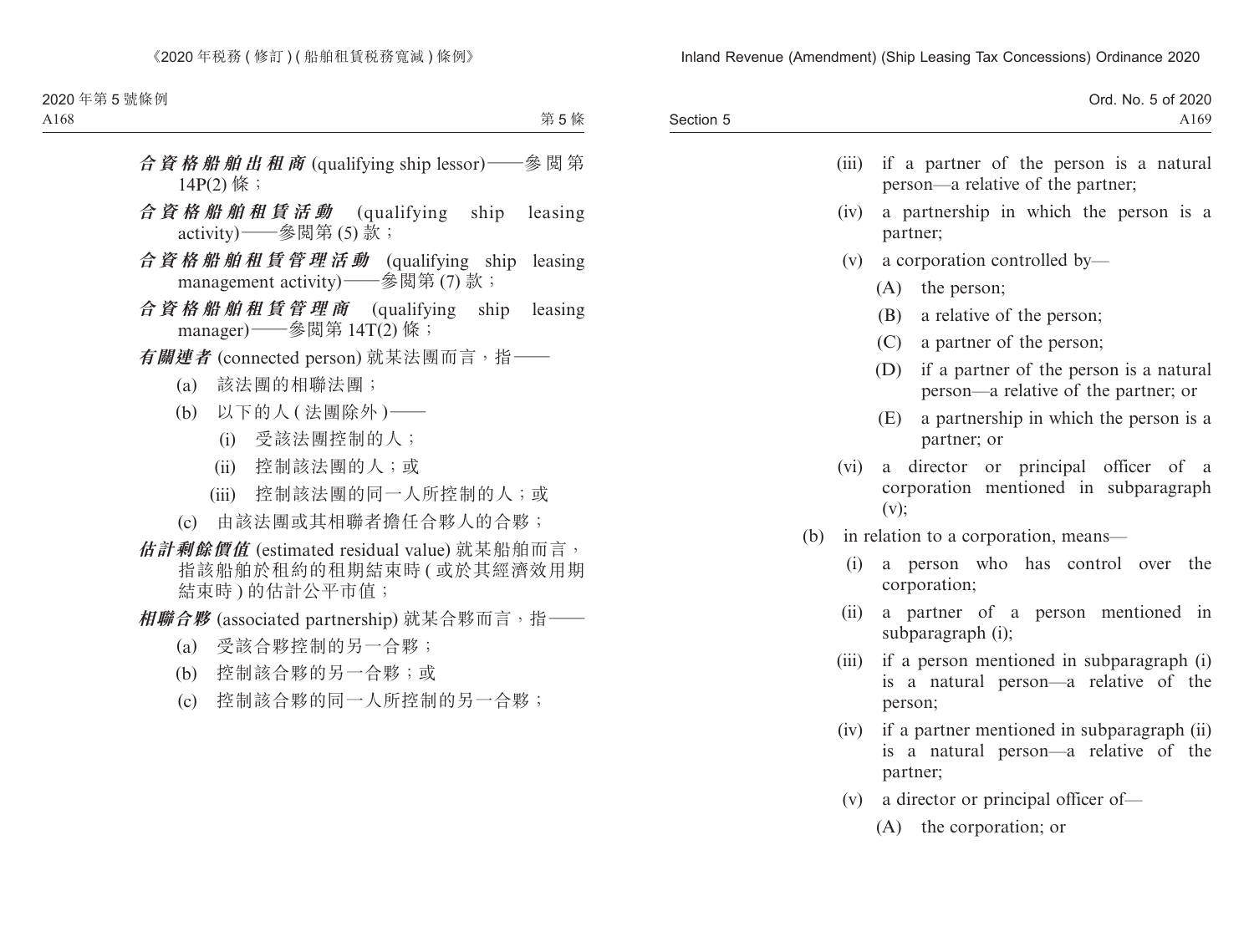|           | Ord. No. 5 of 2020 |
|-----------|--------------------|
| Section 5 | A171               |

- (B) an associated corporation of the corporation;
- (vi) a relative of a director (if the director is a natural person) or principal officer mentioned in subparagraph (v);
- (vii) a partner of the corporation;
- (viii) if a partner of the corporation is a natural person—a relative of the partner;
	- (ix) a partnership in which the corporation is a partner; or
	- (x) an associated corporation of the corporation;
- (c) in relation to a partnership, means—
	- (i) a partner in the partnership;
	- (ii) if a partner in the partnership is a natural person—a relative of the partner;
	- (iii) if a partner in the partnership is another partnership—
		- (A) a partner in the other partnership (*Partner A*); or
		- (B) a partner with the other partnership in any other partnership (*Partner B*);
	- (iv) if Partner A is a partnership—a partner in Partner A (*Partner C*);
	- (v) if Partner B is a partnership—a partner in Partner B (*Partner D*);
	- (vi) if Partner A, Partner B, Partner C or Partner D is a natural person—a relative of the partner;
	- (vii) a corporation controlled by—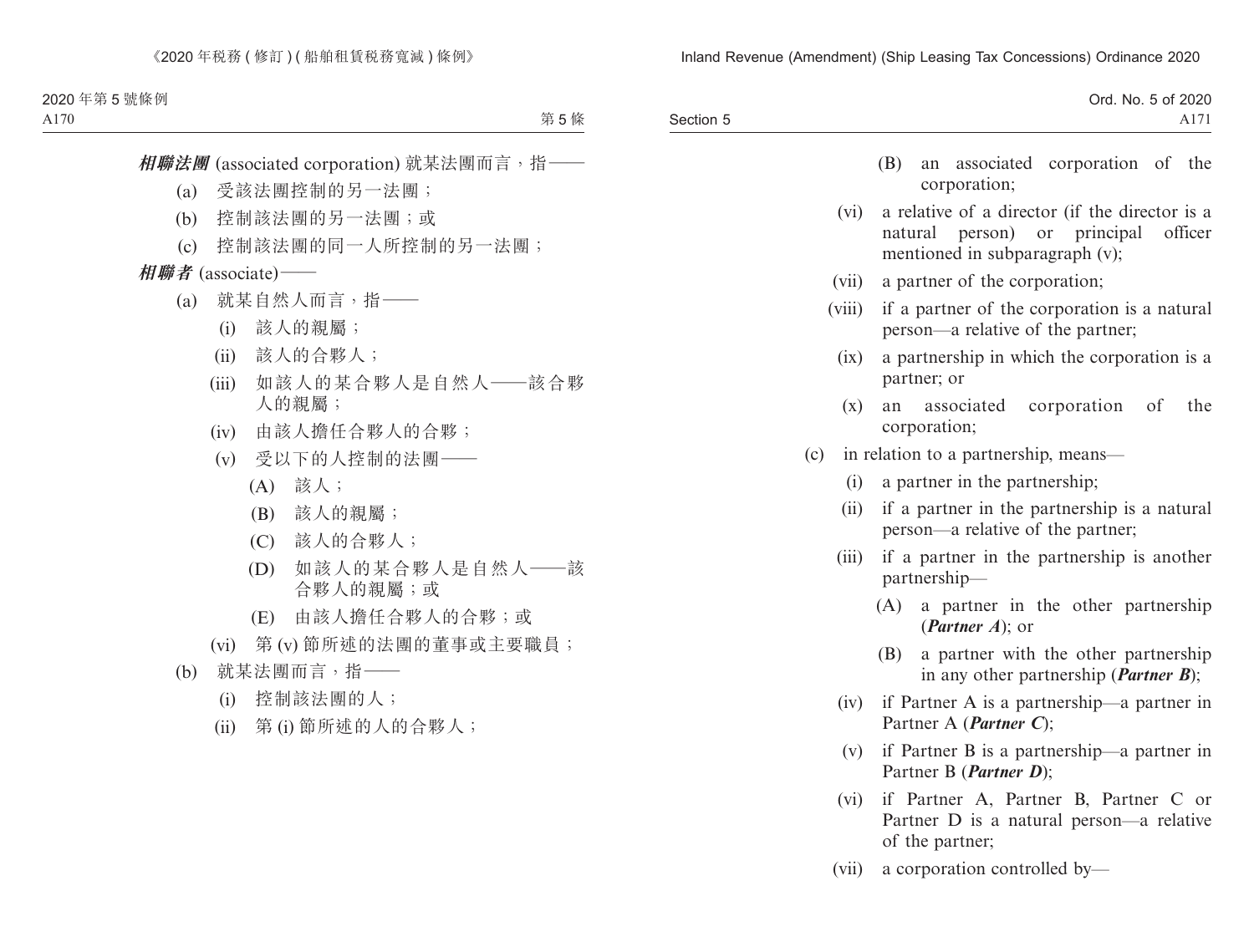|           | Ord. No. 5 of 2020 |
|-----------|--------------------|
| Section 5 | A173               |

- (A) the partnership;
- (B) a partner in the partnership;
- (C) if a partner in the partnership is a natural person—a relative of the partner; or
- (D) a partnership in which the partnership is a partner;
- (viii) a director or principal officer of a corporation mentioned in subparagraph (vii);
	- (ix) a corporation of which a partner in the partnership is a director or principal officer; or
	- (x) an associated partnership of the partnership;
- *associated corporation* (相聯法團), in relation to a corporation, means—
	- (a) another corporation over which the corporation has control;
	- (b) another corporation that has control over the corporation; or
	- (c) another corporation that is under the control of the same person as is the corporation;
- *associated partnership* (相聯合夥), in relation to a partnership, means—
	- (a) another partnership over which the partnership has control;
	- (b) another partnership that has control over the partnership; or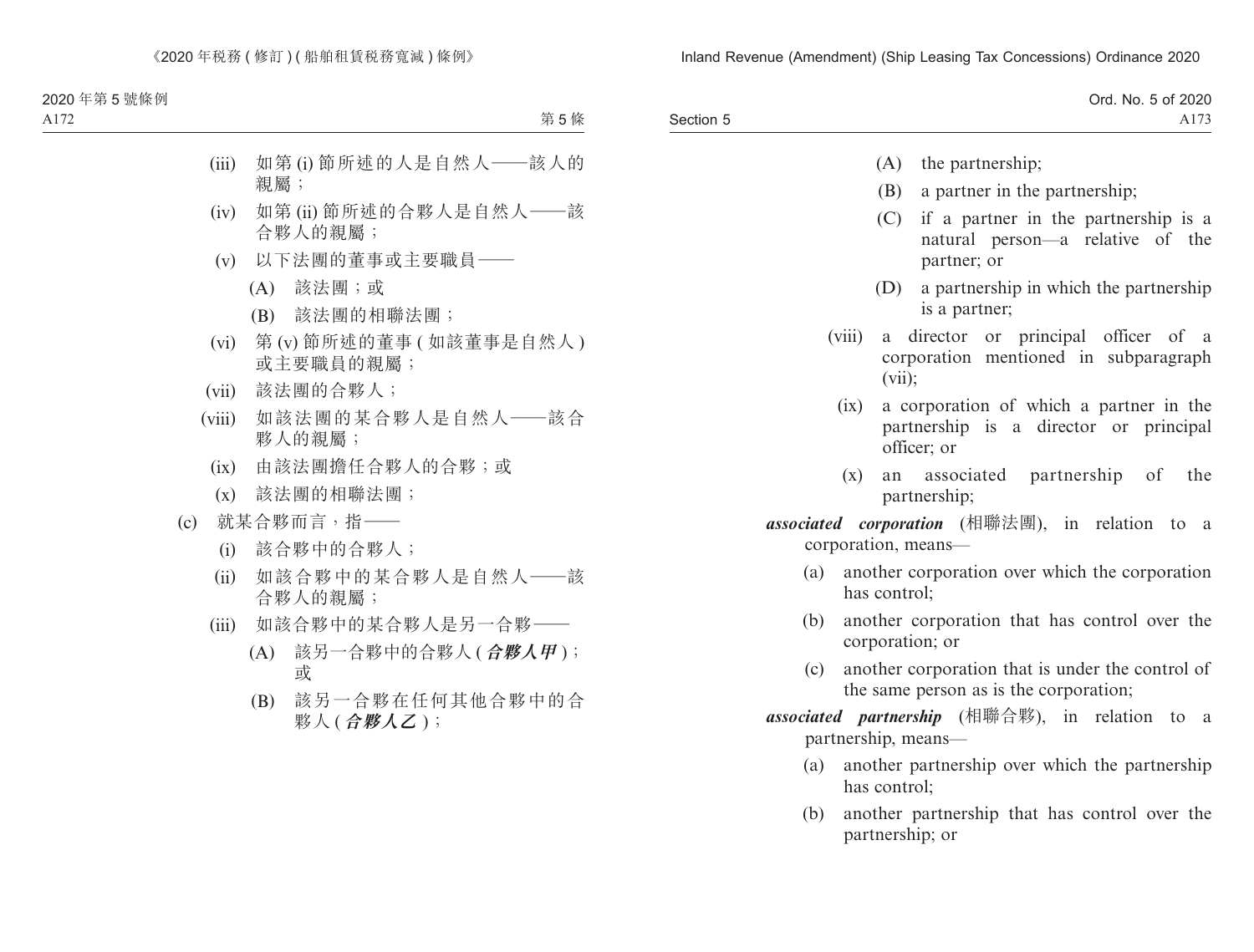|           | Ord. No. 5 of 2020 |
|-----------|--------------------|
| Section 5 | 175<br>A175        |

(c) another partnership that is under the control of the same person as is the partnership;

*connected person* (有關連者), in relation to a corporation, means—

- (a) an associated corporation of the corporation;
- (b) a person (other than a corporation)—
	- (i) over whom the corporation has control;
	- (ii) who has control over the corporation; or
	- (iii) who is under the control of the same person as is the corporation; or
- (c) a partnership in which the corporation or its associate is a partner;
- *control* (控制), in relation to the definitions of *associate*, *associated corporation*, *associated partnership* and *connected person*—see subsection (2);
- *estimated residual value* (估計剩餘價值), in relation to a ship, means an estimated fair market value of the ship at the end of the term of a lease or its useful economic life;

*funding lease* (融購租約) means an arrangement—

- (a) under which a right to use a ship is granted by a person (*lessor*) to another person (*lessee*) for a term exceeding 1 year;
- (b) that satisfies one of the following conditions at its inception—
	- (i) the arrangement is accounted for as a finance lease or loan by the lessor in accordance with—
		- (A) the Hong Kong Financial Reporting Standards issued by the Hong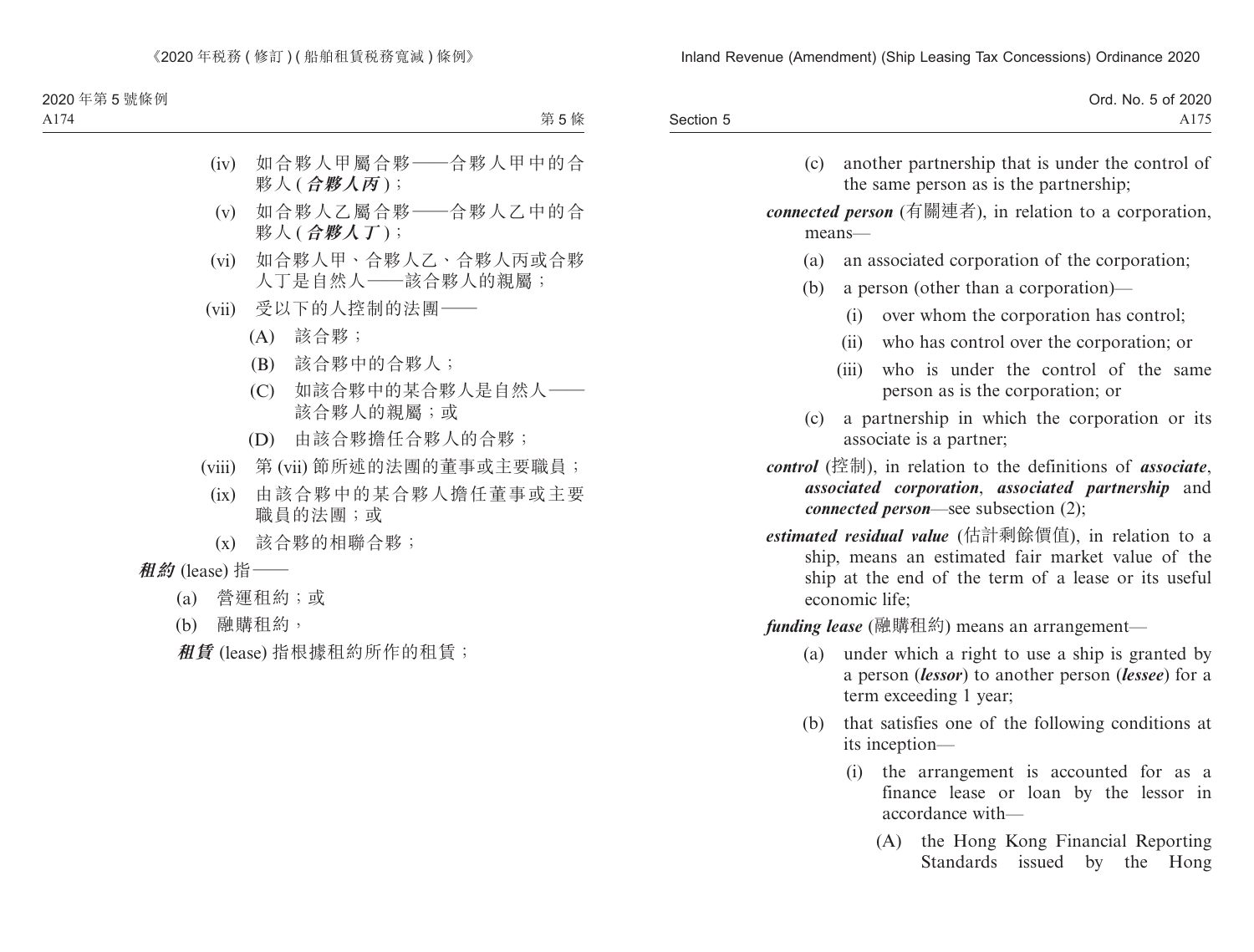|           | Ord. No. 5 of 2020 |
|-----------|--------------------|
| Section 5 | A17                |

Kong Institute of Certified Public Accountants, as in force from time to time; or

- (B) the International Financial Reporting Standards issued by the International Accounting Standards Board, as in force from time to time;
- (ii) the present value of the aggregate minimum lease payments (whether or not they are periodic payments and including any sum payable under a residual value guarantee) during the term of the arrangement is equal to or more than 80% of the fair market value of the ship;
- (iii) the term of the arrangement is equal to or more than 65% of the remaining useful economic life of the ship; and
- (c) under which the property in the ship will or may pass to the lessee, or an associate of the lessee, at the end of its term,

and includes an agreement or another arrangement in connection with such an arrangement;

**Note—**

See also subsection (3).

*lease* (租約), when used as a noun, means—

- (a) an operating lease; or
- (b) a funding lease,

and *lease* (租賃), when used as a verb, is to be construed accordingly;

*operating lease* (營運租約)—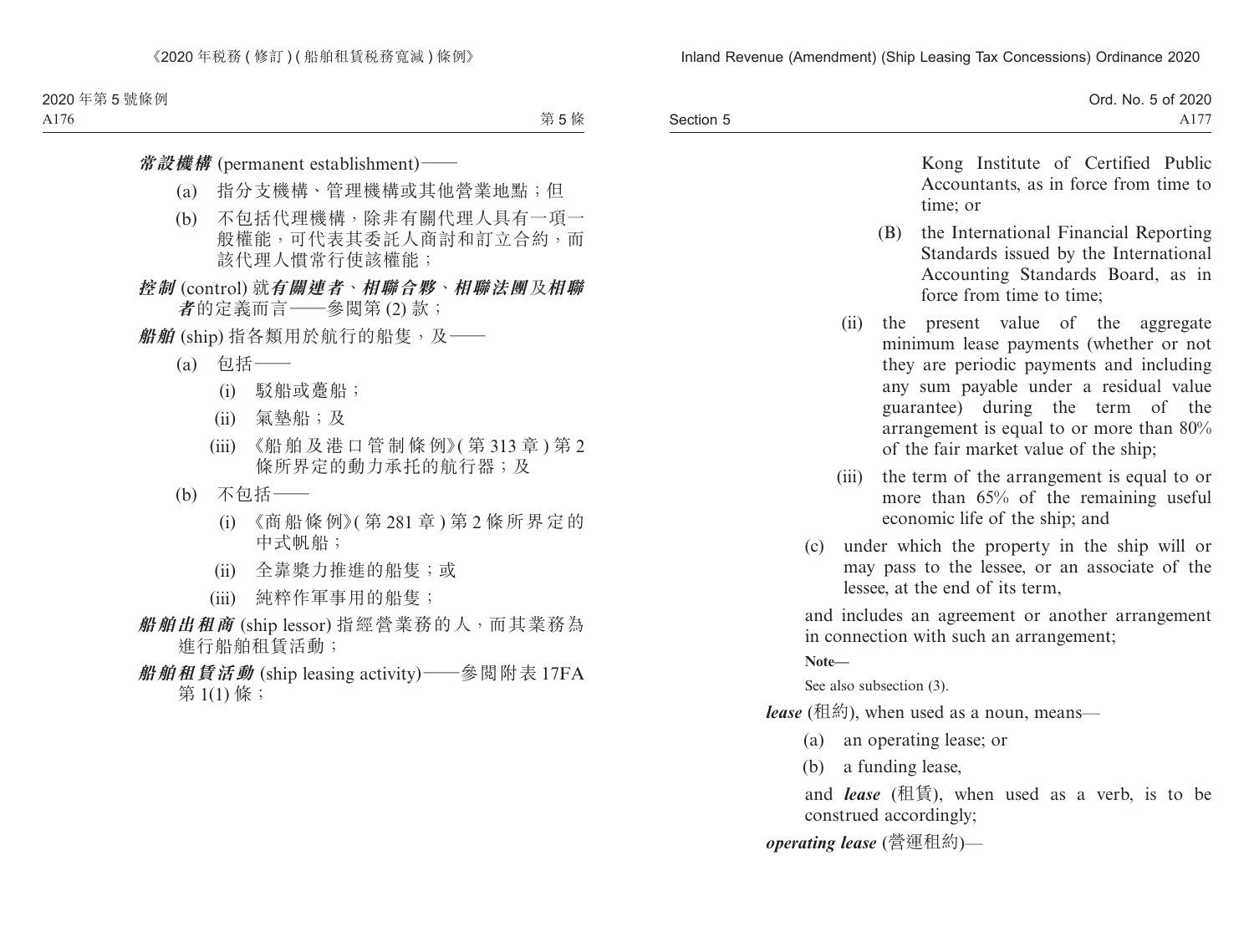|           | Ord. No. 5 of 2020   |
|-----------|----------------------|
| Section 5 | 179<br>$AI^{\prime}$ |

- (a) means—
	- (i) an arrangement under which a right to use a ship is granted by an owner of the ship to another person for a term exceeding 1 year (*specified head lease*); or
	- (ii) an arrangement under which a right to use a ship is granted by a lessee under a specified head lease (or by a sub-lessee or any other person deriving the right under the lessee) to another person; and
- (b) does not include a funding lease;

*own* (擁有) includes—

- (a) to hold as a lessee under a funding lease;
- (b) to hold as a bailee under a hire-purchase agreement; and
- (c) to hold as a buyer under a conditional sale agreement;

**Note—**

See also subsection (4).

*permanent establishment* (常設機構)—

- (a) means a branch, management or other place of business; but
- (b) does not include an agency unless the agent has, and habitually exercises, a general authority to negotiate and conclude contracts on behalf of a principal;
- *principal officer* (主要職員), in relation to a corporation, means—
	- (a) a person employed by the corporation who, either alone or jointly with one or more other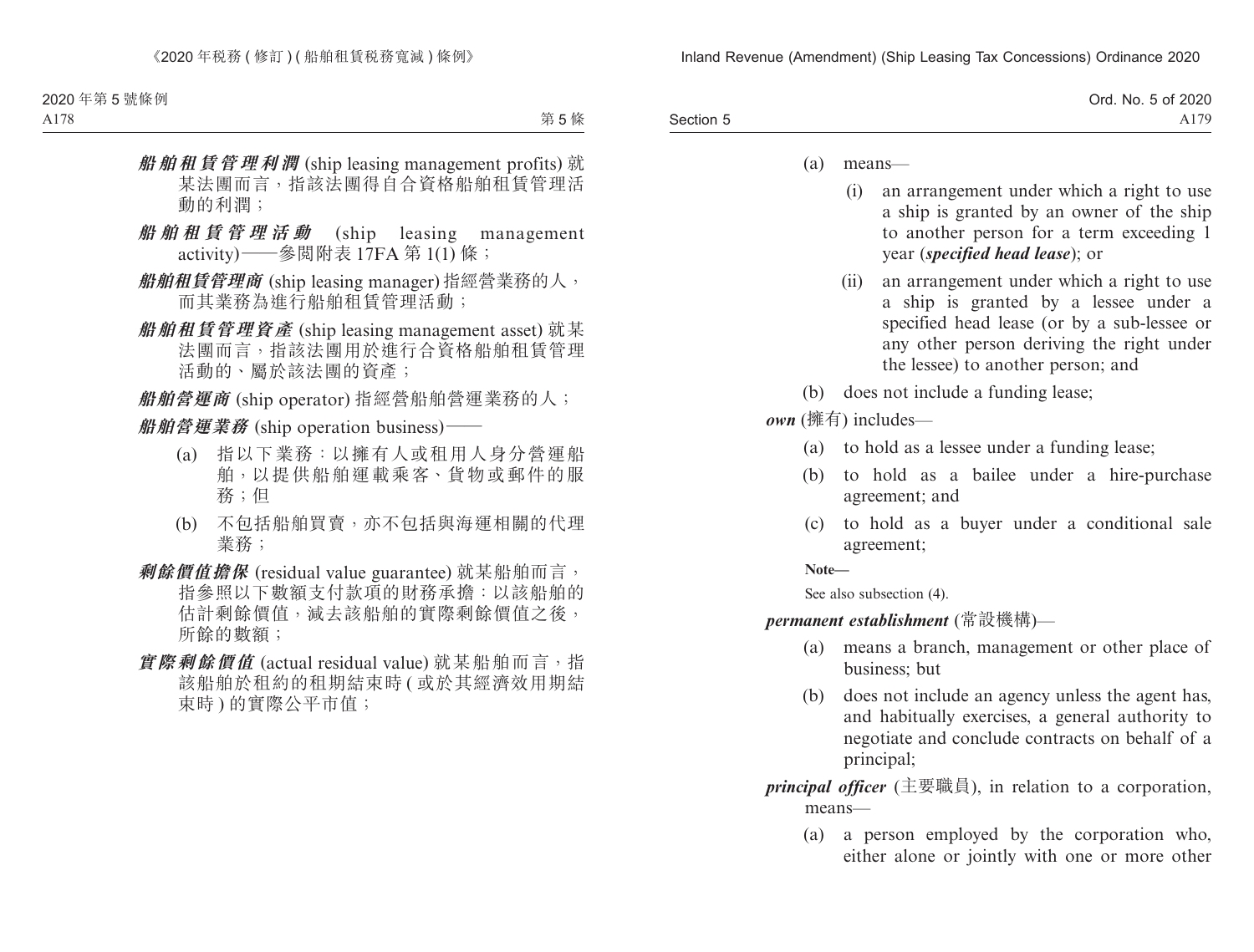|           | Ord. No. 5 of 2020 |
|-----------|--------------------|
| Section 5 | A181               |

persons, is responsible under the immediate authority of the directors of the corporation for the conduct of the business of the corporation; or

- (b) a person employed by the corporation who, under the immediate authority of a director of the corporation or a person to whom paragraph (a) applies, exercises managerial functions in respect of the corporation;
- *qualifying ship leasing activity* (合資格船舶租賃活動)—see subsection  $(5)$ :
- *qualifying ship leasing management activity* (合資格船舶租 賃管理活動)—see subsection (7);
- *qualifying ship leasing manager* (合資格船舶租賃管理商) see section 14T(2);
- *qualifying ship lessor* (合資格船舶出租商)—see section 14P(2);
- *relative* (親屬), in relation to a person, means the spouse, parent, child, brother or sister of the person, and, in deducing such a relationship—
	- (a) an adopted child is to be regarded as a child of both the natural parents and any adopting parent; and
	- (b) a step child is to be regarded as a child of both the natural parents and any step parent;
- *residual value guarantee* (剩餘價值擔保), in relation to a ship, means a financial commitment to pay a sum by reference to the amount by which the estimated residual value of the ship exceeds the actual residual value of the ship;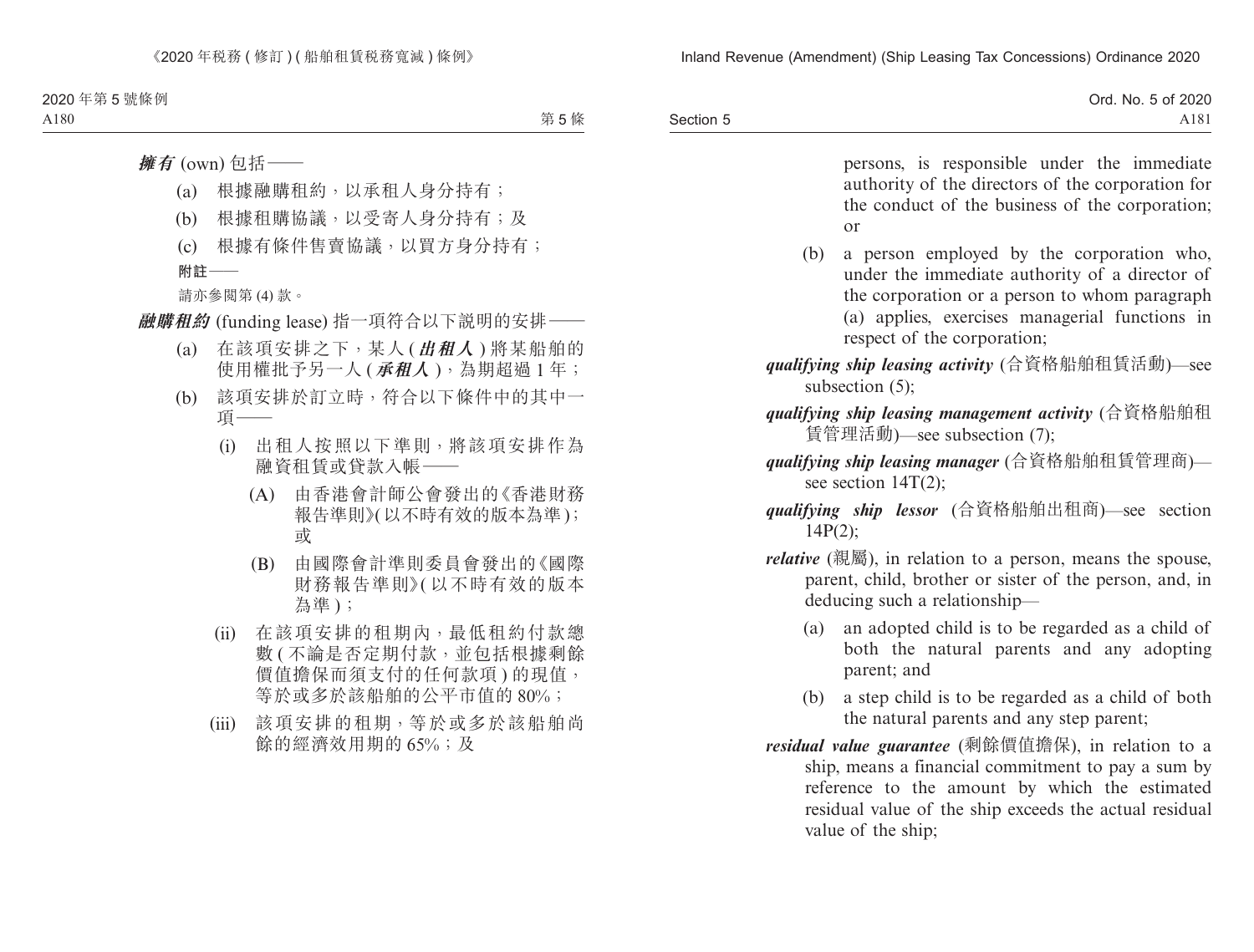|           | Ord. No. 5 of 2020 |
|-----------|--------------------|
| Section 5 | A183               |

ship (船舶) means a vessel of any description capable of navigating in water and—

- (a) includes—
	- (i) a barge or lighter;
	- (ii) an air-cushion vehicle; and
	- (iii) a dynamically supported craft as defined by section 2 of the Shipping and Port Control Ordinance (Cap. 313); and
- (b) does not include—
	- (i) a junk as defined by section 2 of the Merchant Shipping Ordinance (Cap. 281);
	- (ii) a vessel propelled by oars; or
	- (iii) a vessel solely for military use;
- *ship leasing activity* (船舶租賃活動)—see section 1(1) of Schedule 17FA;
- *ship leasing management activity* (船舶租賃管理活動)—see section 1(1) of Schedule 17FA;
- *ship leasing management asset* (船舶租賃管理資產), in relation to a corporation, means an asset of the corporation used by it to carry out a qualifying ship leasing management activity;
- *ship leasing management profits* (船舶租賃管理利潤), in relation to a corporation, means any profits of the corporation that are derived from a qualifying ship leasing management activity;
- *ship leasing manager* (船舶租賃管理商) means a person carrying on a business of carrying out ship leasing management activities;
- *ship lessor* (船舶出租商) means a person carrying on a business of carrying out ship leasing activities;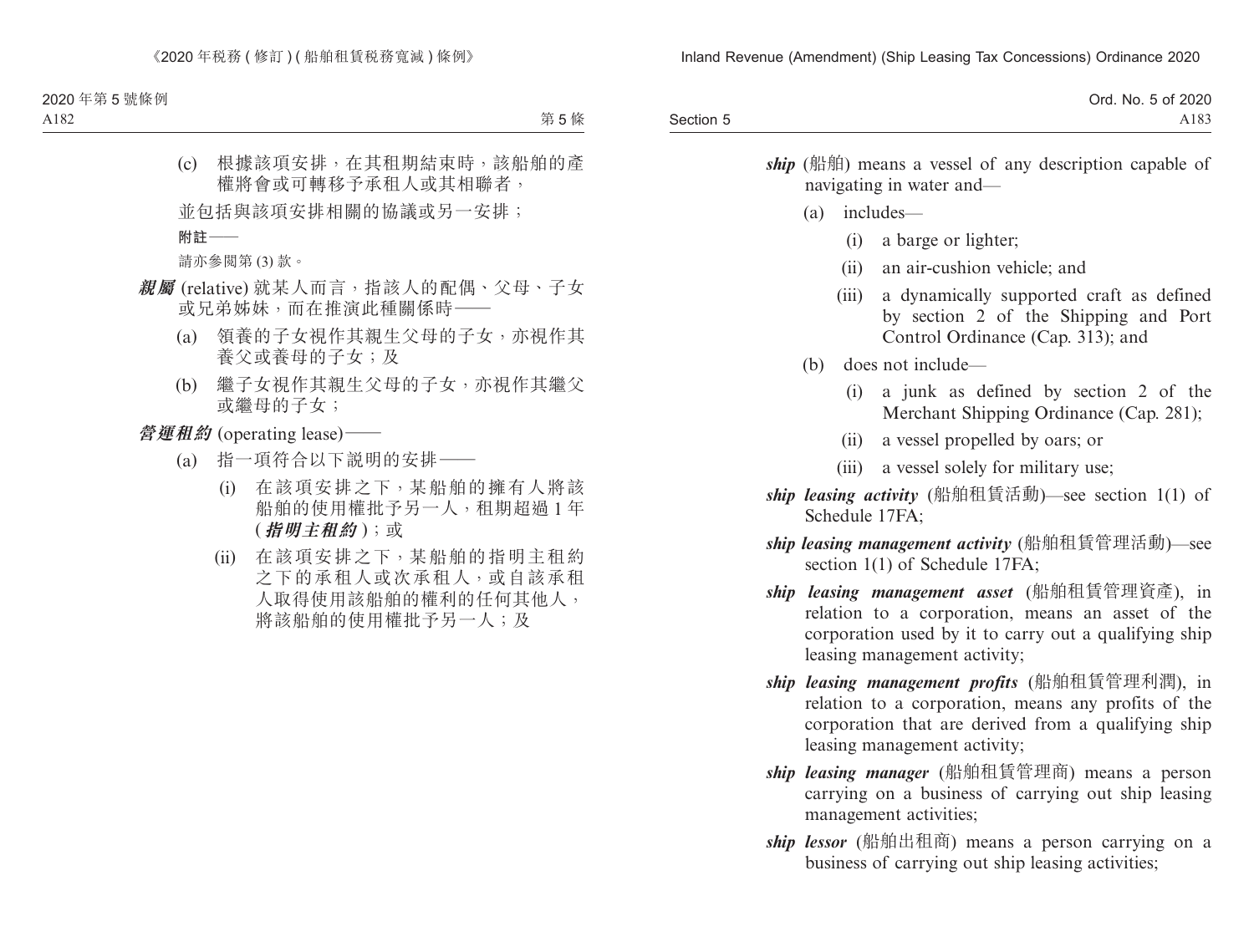|           | Ord. No. 5 of 2020 |
|-----------|--------------------|
| Section 5 | A185               |

#### *ship operation business* (船舶營運業務)—

- (a) means a business of operating ships as an owner or a charterer for providing services for the carriage by ships of passengers, cargo or mail; but
- (b) does not include dealing in ships or agency business in connection with sea transport;
- *ship operator* (船舶營運商) means a person carrying on a ship operation business.
- (2) For the purposes of the definitions of *associate*, *associated corporation*, *associated partnership* and *connected person* in subsection (1)—
	- (a) a person has control over a corporation if the person has the power to secure—
		- (i) by means of the holding of shares or the possession of voting power in or in relation to that or any other corporation; or
		- (ii) by virtue of any powers conferred by the articles of association or other document regulating that or any other corporation,

that the affairs of the first-mentioned corporation are conducted in accordance with the wishes of that person;

- (b) a person has control over a partnership if the person has the power to secure—
	- (i) by means of the holding of interests or the possession of voting power in or in relation to that or any other partnership; or
	- (ii) by virtue of any powers conferred by the partnership agreement or other document regulating that or any other partnership,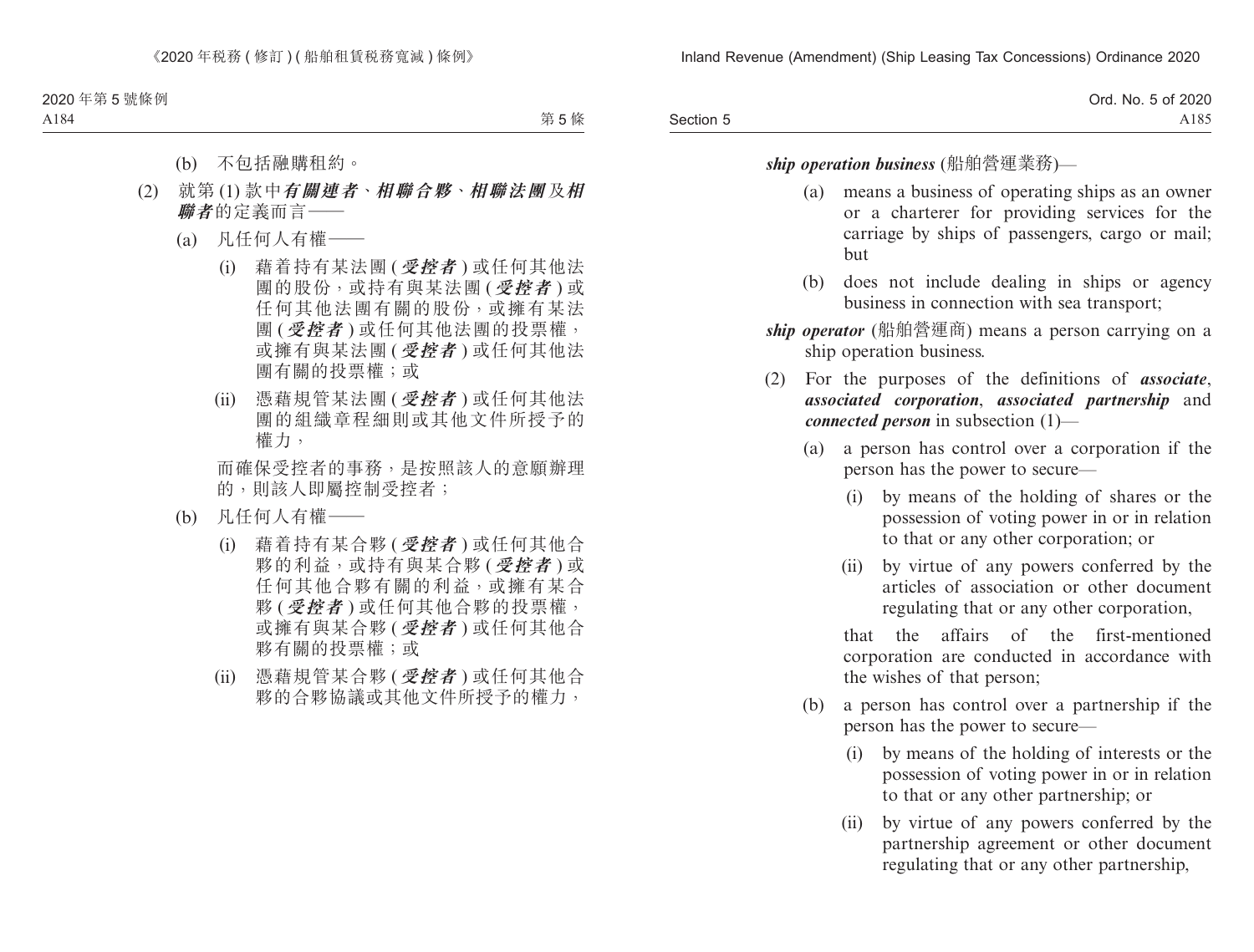|           | Ord. No. 5 of 2020 |
|-----------|--------------------|
| Section 5 | A187               |

that the affairs of the first-mentioned partnership are conducted in accordance with the wishes of that person; and

- (c) a person (*first-mentioned person*) has control over another person who is a natural person (*second-mentioned person*) if the secondmentioned person is accustomed or under an obligation (whether express or implied, and whether or not enforceable or intended to be enforceable by legal proceedings) to act, in relation to the investment or business affairs of the second-mentioned person, in accordance with the directions, instructions or wishes of the first-mentioned person.
- (3) For the purposes of the definition of *funding lease* in subsection (1), an arrangement does not fall within paragraph (c) of the definition if, in the opinion of the Commissioner, the property in the ship concerned would reasonably be expected not to pass to the lessee, or an associate of the lessee, under the arrangement at the end of its term.
- (4) In the definition of *own* in subsection (1), a reference to a hire-purchase agreement or conditional sale agreement does not include one under which, in the opinion of the Commissioner, the property in the ship concerned would reasonably be expected not to pass to the bailee or buyer (as the case may be).
- (5) A ship leasing activity carried out by a corporation in respect of a ship is a qualifying ship leasing activity if—
	- (a) the activity is carried out in the ordinary course of the corporation's business carried on in Hong Kong; and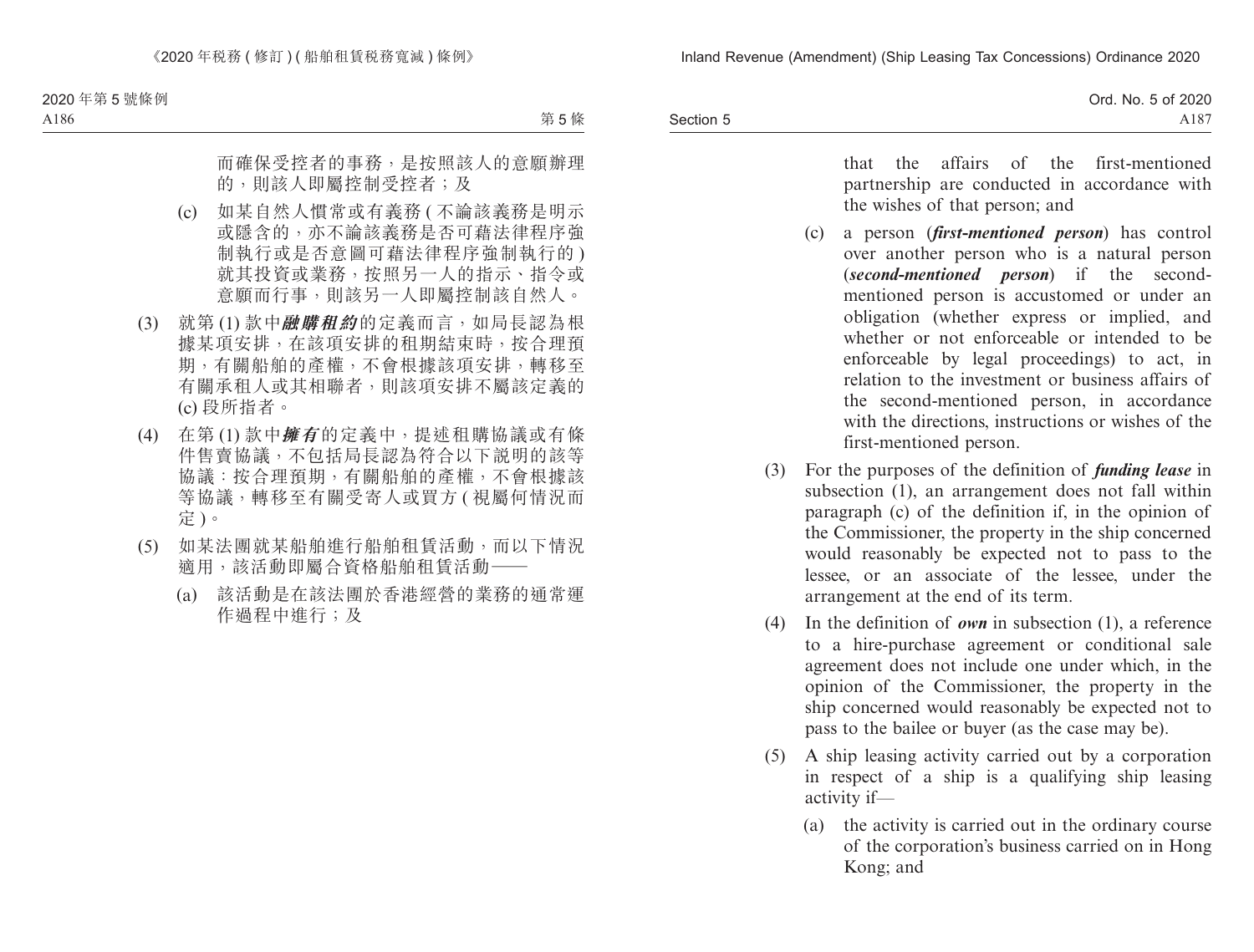|           | Ord. No. 5 of 2020 |
|-----------|--------------------|
| Section 5 | A189               |

(b) the ship is—

- (i) of over 500 gross tonnage; and
- (ii) navigating solely or mainly outside the waters of Hong Kong.
- (6) For the purposes of subsection  $(5)(b)(i)$ , a ship's gross tonnage is determined in accordance with the formula set out in regulation 6 of the Merchant Shipping (Registration) (Tonnage) Regulations (Cap. 415 sub. leg. C).
- (7) A ship leasing management activity carried out by a corporation in respect of a ship is a qualifying ship leasing management activity if—
	- (a) the activity is carried out in the ordinary course of the corporation's business carried on in Hong Kong;
	- (b) the activity is carried out for another corporation during the basis period of the other corporation for a year of assessment;
	- (c) the other corporation is a qualifying ship lessor for that year of assessment; and
	- (d) the ship is leased by the other corporation to a ship lessor, ship leasing manager or ship operator when the activity is carried out.
- (8) A note located in the text of the ship leasing tax concessions provisions is provided for information only and has no legislative effect.

## **14P. Ship leasing tax concessions: concession for qualifying ship lessor**

(1) For the purposes of this Part and subject to subsections (4) and (6), the assessable profits of a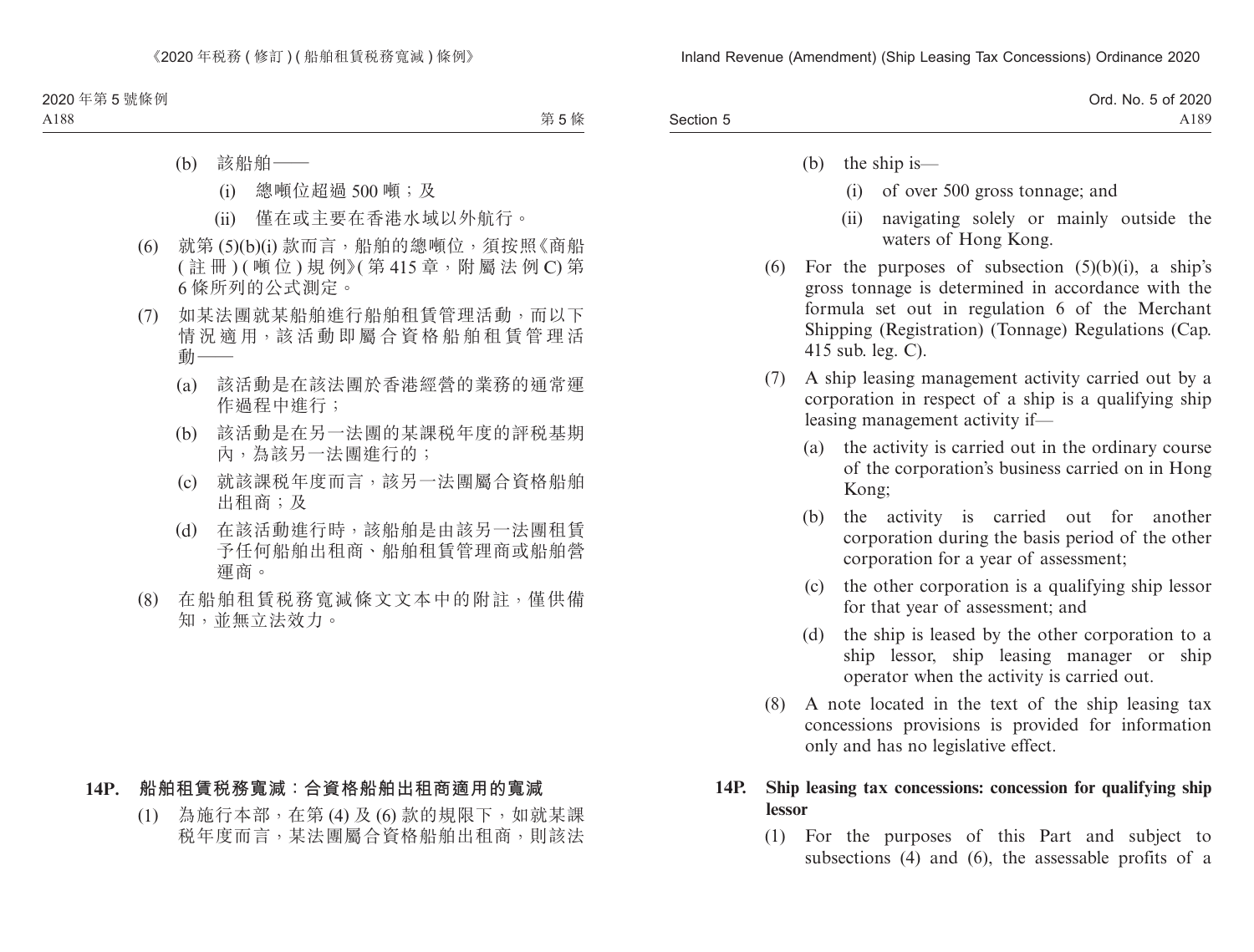|           | Ord. No. 5 of 2020 |
|-----------|--------------------|
| Section 5 | A191               |

corporation that is a qualifying ship lessor for a year of assessment are chargeable to tax under this Part at the rate specified in Schedule 8C to the extent to which those profits are assessable profits derived from its qualifying ship leasing activity.

- (2) A ship lessor is a qualifying ship lessor for a year of assessment if, during the basis period for that year of assessment—
	- (a) it is not a ship operator;
	- (b) it has carried out in Hong Kong one or more qualifying ship leasing activities; and
	- (c) it has not carried out in Hong Kong any activity other than a qualifying ship leasing activity.
- (3) For the purposes of subsection  $(2)(c)$ , in determining whether a ship lessor has carried out any activity other than a qualifying ship leasing activity, only activities that generate income to the ship lessor are to be taken into account.
- (4) Subsection (1) applies to a corporation for a year of assessment only if—
	- (a) during the basis period for that year of assessment—
		- (i) the central management and control of the corporation is exercised in Hong Kong;
		- (ii) the activities that produce its qualifying profits for that year are—
			- (A) carried out in Hong Kong by the corporation; or
			- (B) arranged by the corporation to be carried out in Hong Kong; and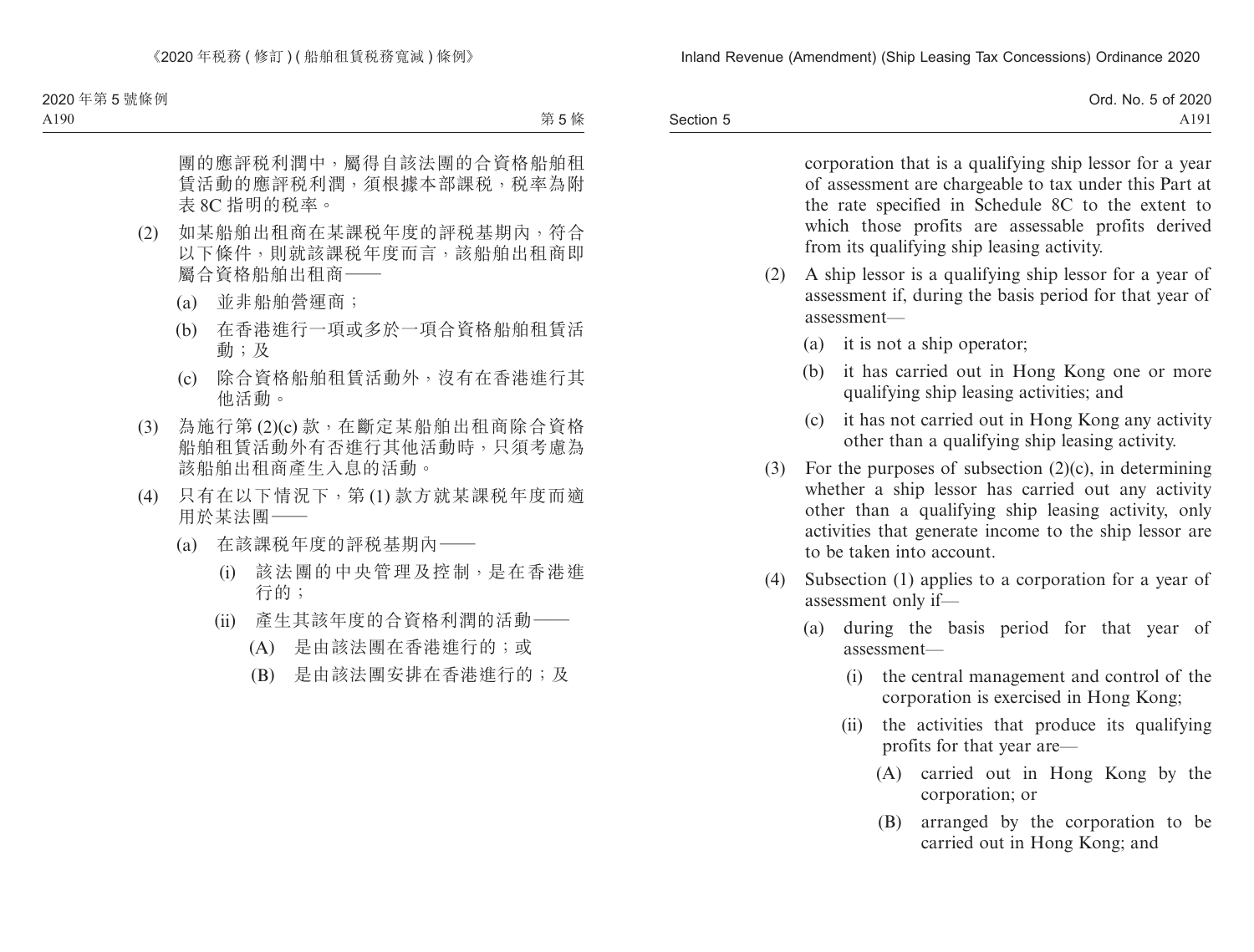|           | Ord. No. 5 of 2020 |
|-----------|--------------------|
| Section 5 | A193               |

- (iii) those activities are not carried out by a permanent establishment outside Hong Kong; and
- (b) the corporation has elected in writing that subsection (1) applies to it.

**Note—**

See also section 14W.

- (5) An election under subsection (4)(b), once made, is irrevocable.
- (6) If subsection (1) does not apply to a corporation for a year of assessment (*cessation year*) while it did for the previous year of assessment—
	- (a) the election made by the corporation under subsection (4)(b) ceases to be effective; and
	- (b) despite anything in this section, subsection (1) is not to apply to the corporation for the year of assessment that follows the cessation year.
- (7) A ship owned by a corporation is to be treated as a capital asset of the corporation for the purposes of this Part if—
	- (a) the corporation uses the ship for carrying out a qualifying ship leasing activity for a continuous period of not less than 3 years immediately before it disposes of the ship; and
	- (b) subsection (1) applies in relation to that activity for any year of assessment.
- (8) In this section—
- *qualifying profits* (合資格利潤), in relation to a corporation, means the assessable profits of the corporation that fall within subsection (1).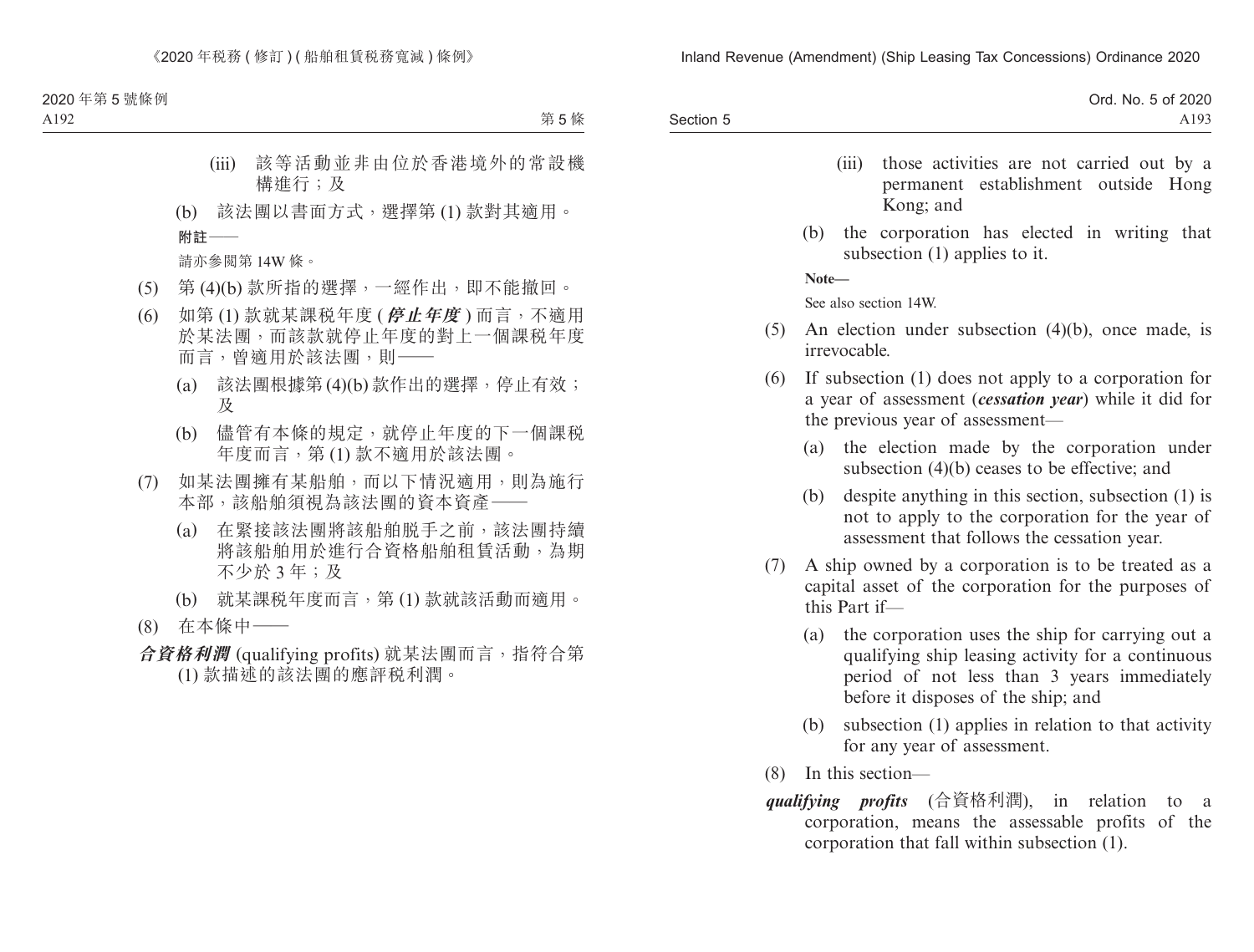|           | Ord. No. 5 of 2020 |
|-----------|--------------------|
| Section 5 | A195               |

#### **14Q. Ship leasing tax concessions: allowance for capital expenditure on ship**

- (1) If section 14P(1) applies to a corporation for a year of assessment, the corporation is not entitled to be granted any allowance under Part 6 for that year of assessment in respect of the capital expenditure incurred on the provision of the ship concerned.
- $(2)$  If—
	- (a) a person (*initial transferor*), whether alone or with others and whether directly or through an interposed person, transfers a ship by way of sale to a corporation (*initial transferee*);
	- (b) the initial transferee subsequently leases the ship to the initial transferor, or to an associate of the initial transferor, under a funding lease (*leaseback activity*); and
	- (c) the leaseback activity is a qualifying ship leasing activity, and the initial transferee is a qualifying ship lessor for a year of assessment by virtue of carrying out the activity,

for the purposes of Part 6, the transfer is not treated as a sale of the ship concerned.

## **14R. Ship leasing tax concessions: calculation of net lease payments for operating leases**

(1) If section 14P(1) applies to a corporation for a year of assessment, and the qualifying ship leasing activity concerned relates to an operating lease, then the assessable profits of the corporation derived from the activity for that year of assessment are calculated in accordance with this section.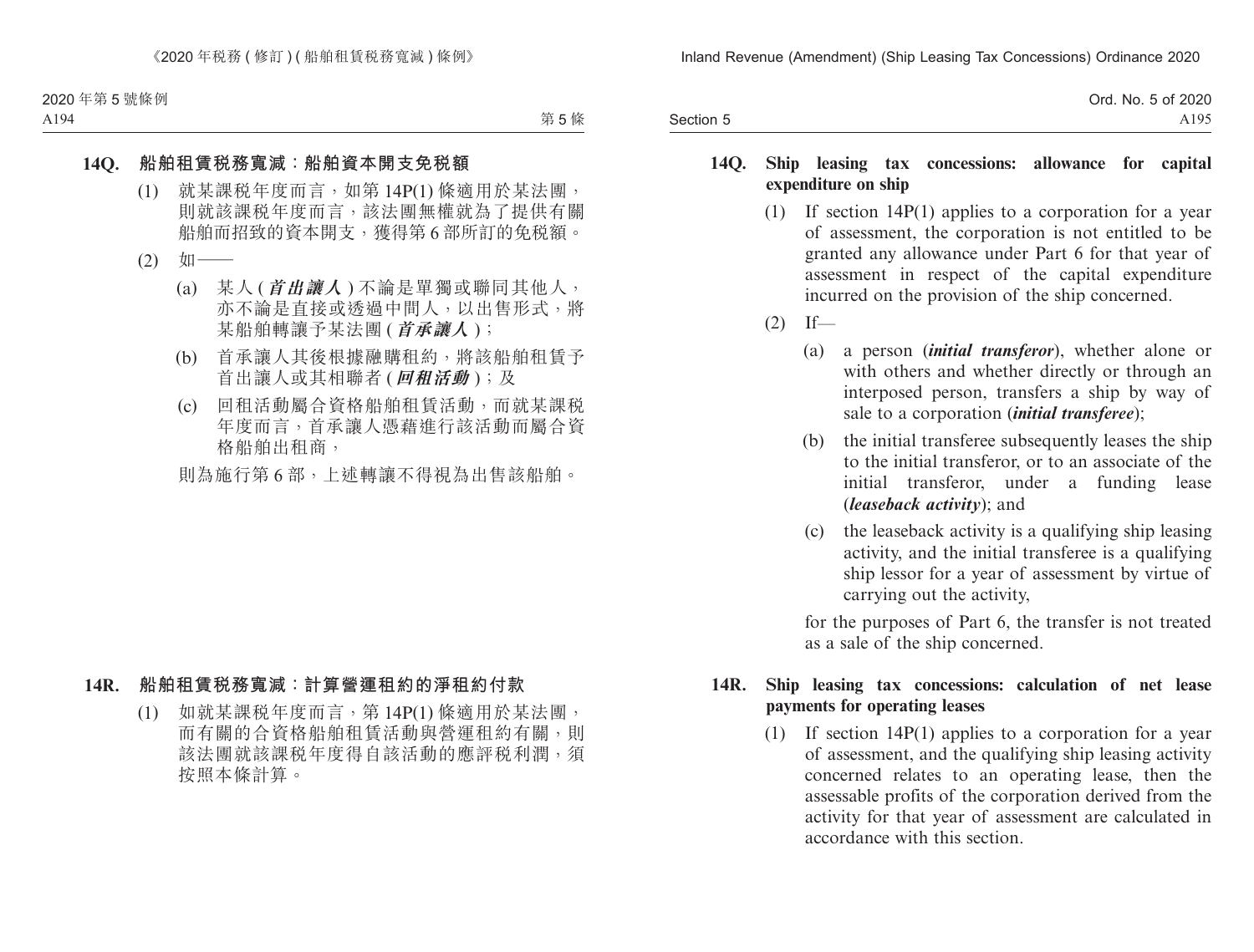|           | Ord. No. 5 of 2020 |
|-----------|--------------------|
| Section 5 | A197               |

(2) Unless subsection (3) applies, the net lease payments for the right to use a ship under the operating lease are to be calculated in accordance with the following formula—

$$
A = (B - C) \times D
$$

- where: A means the net lease payments:
	- B means the aggregate amount of the gross lease payments (whether or not they are periodic payments and including any sum payable under a residual value guarantee) earned by or accrued to the corporation under the operating lease during the basis period for the year of assessment;
	- C means the aggregate amount of any outgoings and expenses deductible under this Part to the extent to which they are incurred during the basis period for the year of assessment by the corporation in the production of those gross lease payments; and
	- D means the percentage prescribed in section 2 of Schedule 17FA.
- (3) If there are special circumstances in relation to a year of assessment, the net lease payments for the right to use a ship under the operating lease are to be calculated in accordance with the following formula—

$$
A = B - C
$$

where: A means the net lease payments;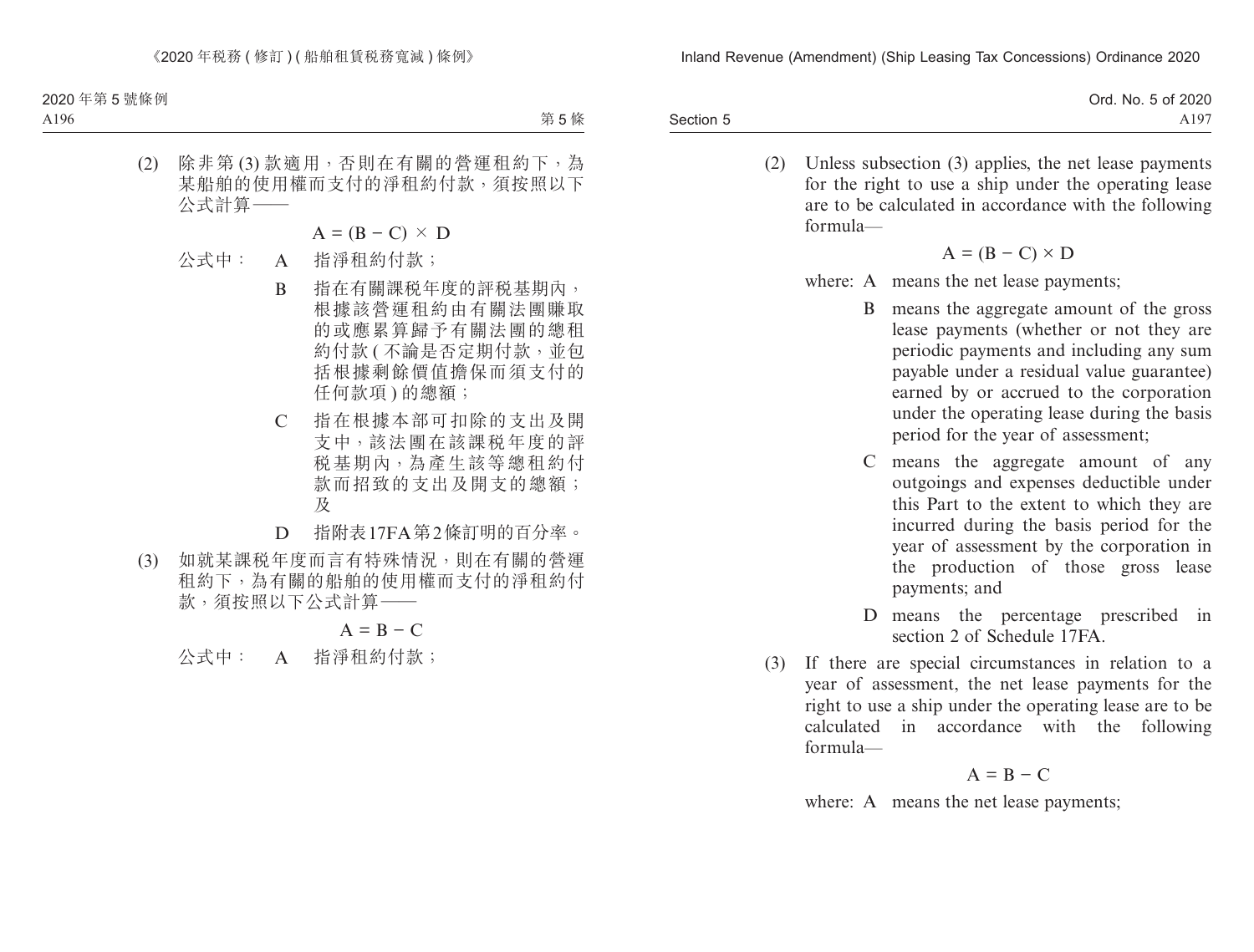|           | Ord. No. 5 of 2020 |
|-----------|--------------------|
| Section 5 | A199               |

- B means the aggregate amount of the gross lease payments (whether or not they are periodic payments and including any sum payable under a residual value guarantee) earned by or accrued to the corporation under the operating lease during the basis period for the year of assessment; and
- C means the aggregate amount of any outgoings and expenses deductible under this Part to the extent to which they are incurred during the basis period for the year of assessment by the corporation in the production of those gross lease payments.
- (4) For the purposes of subsection (3), there are special circumstances in relation to a year of assessment if, in relation to the year—
	- (a) the corporation carries out the qualifying ship leasing activity other than as an owner of the ship concerned;
	- (b) the corporation has not incurred capital expenditure on the provision of the ship concerned;
	- (c) allowances under Part 6 have been granted to the corporation or a connected person of the corporation in respect of the capital expenditure incurred on the provision of the ship concerned;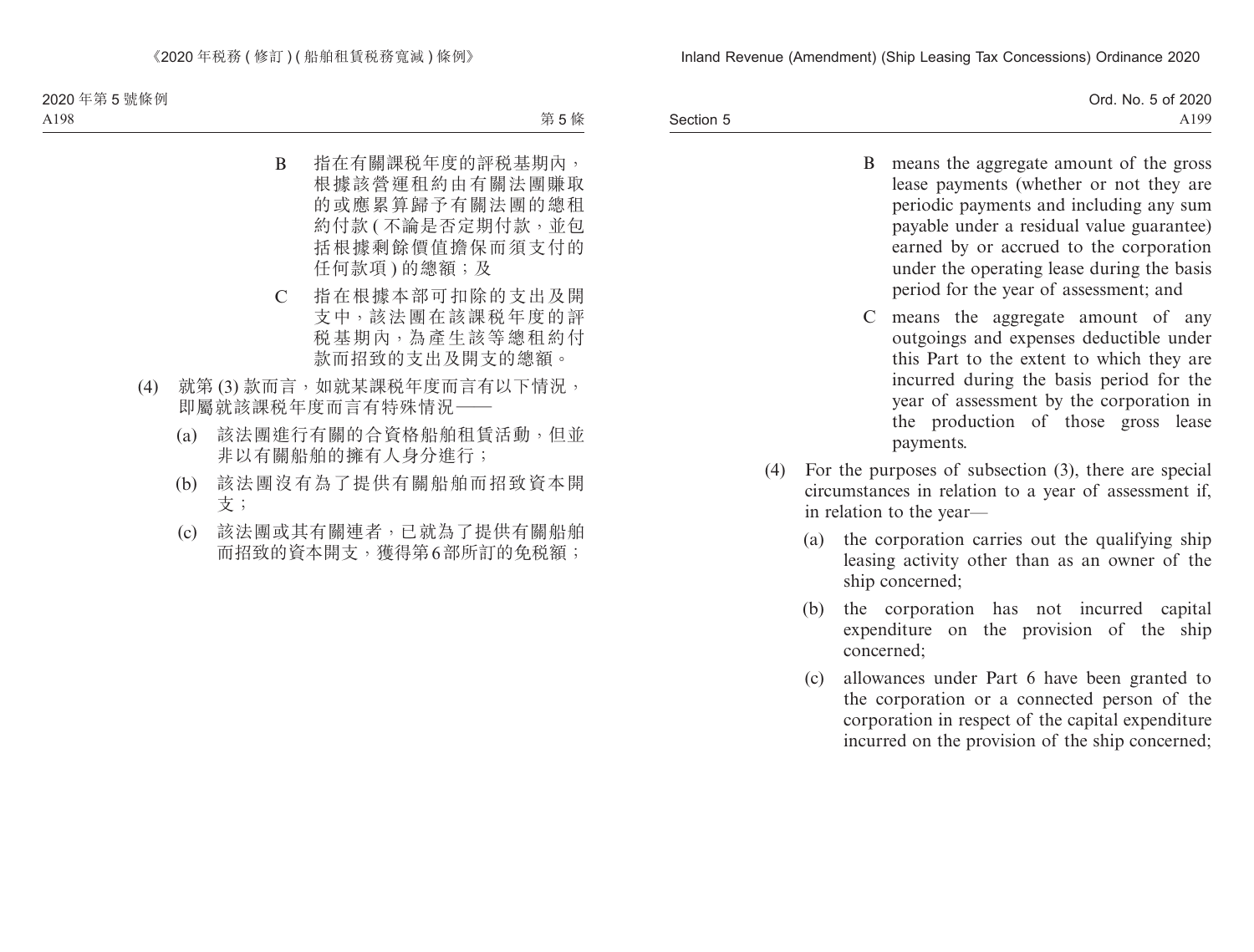|           | Ord. No. 5 of 2020 |
|-----------|--------------------|
| Section 5 | A <sub>201</sub>   |

- (d) capital allowances are granted to a connected person of the corporation, whether in Hong Kong or in a territory outside Hong Kong, for the year of assessment in respect of the capital expenditure incurred on the provision of the ship concerned; or
- (e) the corporation carries out the qualifying ship leasing activity as an owner of the ship concerned, and the ship was, before the acquisition of the ship by the corporation—
	- (i) owned and used by the lessee (whether alone or with others); or
	- (ii) owned and used by an associate of the lessee.
- (5) However, subsection  $(4)(e)$  does not apply if—
	- (a) the ship concerned was acquired by the corporation from the lessee, or the associate of the lessee, mentioned in that subsection (*enduser*) with a consideration not more than the consideration paid by the end-user to another person (*supplier*) for acquiring the ship from the supplier; and
	- (b) no initial or annual allowances under Part 6 have been granted to the end-user in respect of the ship before the acquisition of the ship by the corporation.
- (6) For the purposes of subsection (5)(b), an allowance is to be regarded as not having been granted if the end-user disclaims the allowance by giving the Commissioner a written notice within—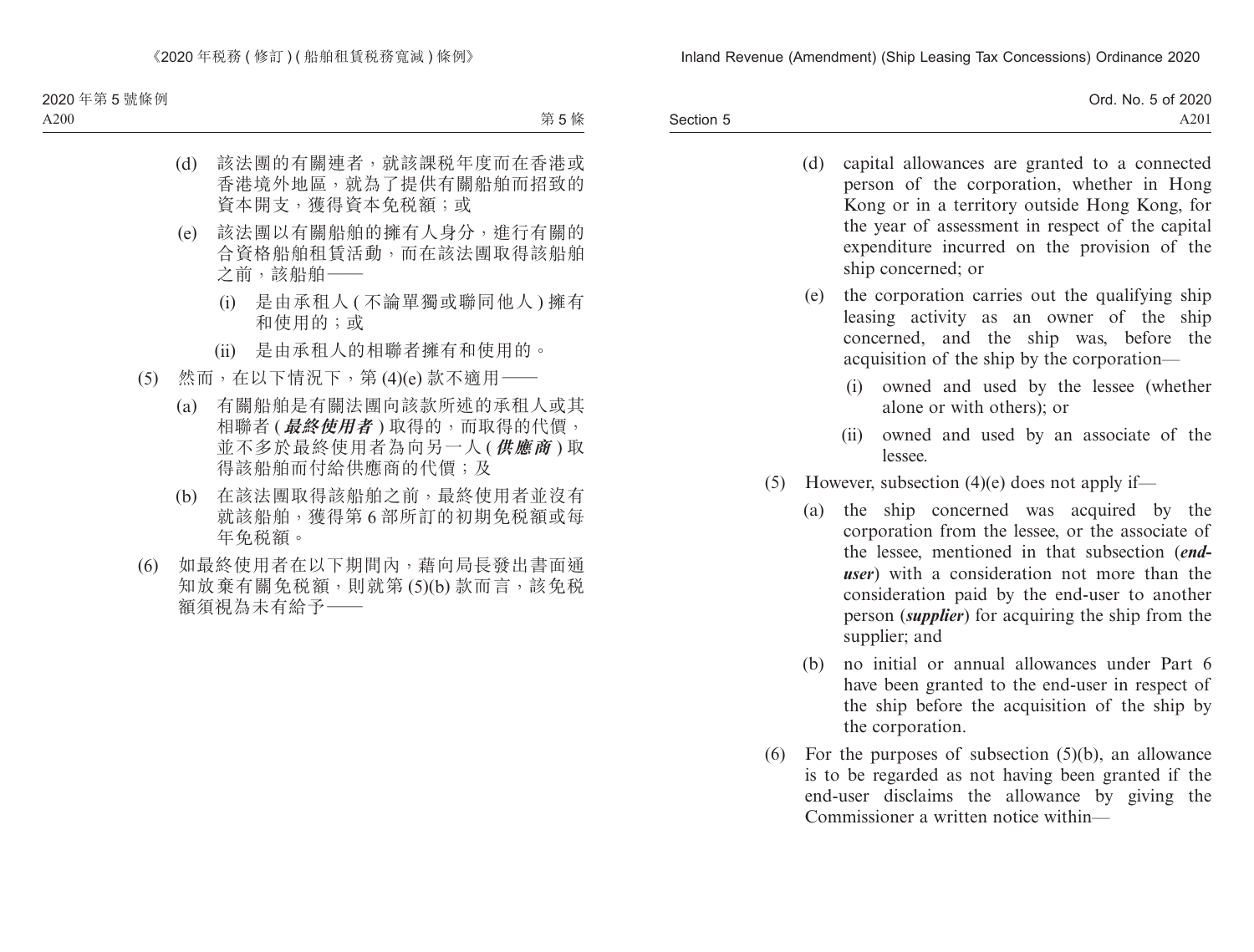|           | Ord. No. 5 of 2020 |
|-----------|--------------------|
| Section 5 | A <sub>203</sub>   |

- (a) 3 months of the date on which the capital expenditure giving rise to the allowance is incurred; or
- (b) any further time that the Commissioner permits in a particular case.
- (7) If a ship is leased under the operating lease together with other dealings in pursuance of one bargain, then for calculating the net lease payments under subsection (2) or (3), the Commissioner must, having regard to all the circumstances of the bargain, allocate an amount of gross lease payments for the right to use the ship under the lease.
- (8) The outgoings and expenses taken into account in calculating the net lease payments under this section may not otherwise be claimed for deduction under this Part.
- (9) In this section—
- *acquisition* (取得) means acquisition by a person as owner and includes holding or hiring under a hire-purchase agreement or, if the hire-purchase agreement is a conditional sale agreement, holding as purchaser;
- *lessee* (承租人) means the lessee under the operating lease concerned.

## **14S. Ship leasing tax concessions: calculation of net payments of finance charges or interest for funding leases**

(1) If section 14P(1) applies to a corporation for a year of assessment, and the qualifying ship leasing activity concerned relates to a funding lease, then the assessable profits of the corporation derived from the activity for that year of assessment are calculated in accordance with this section.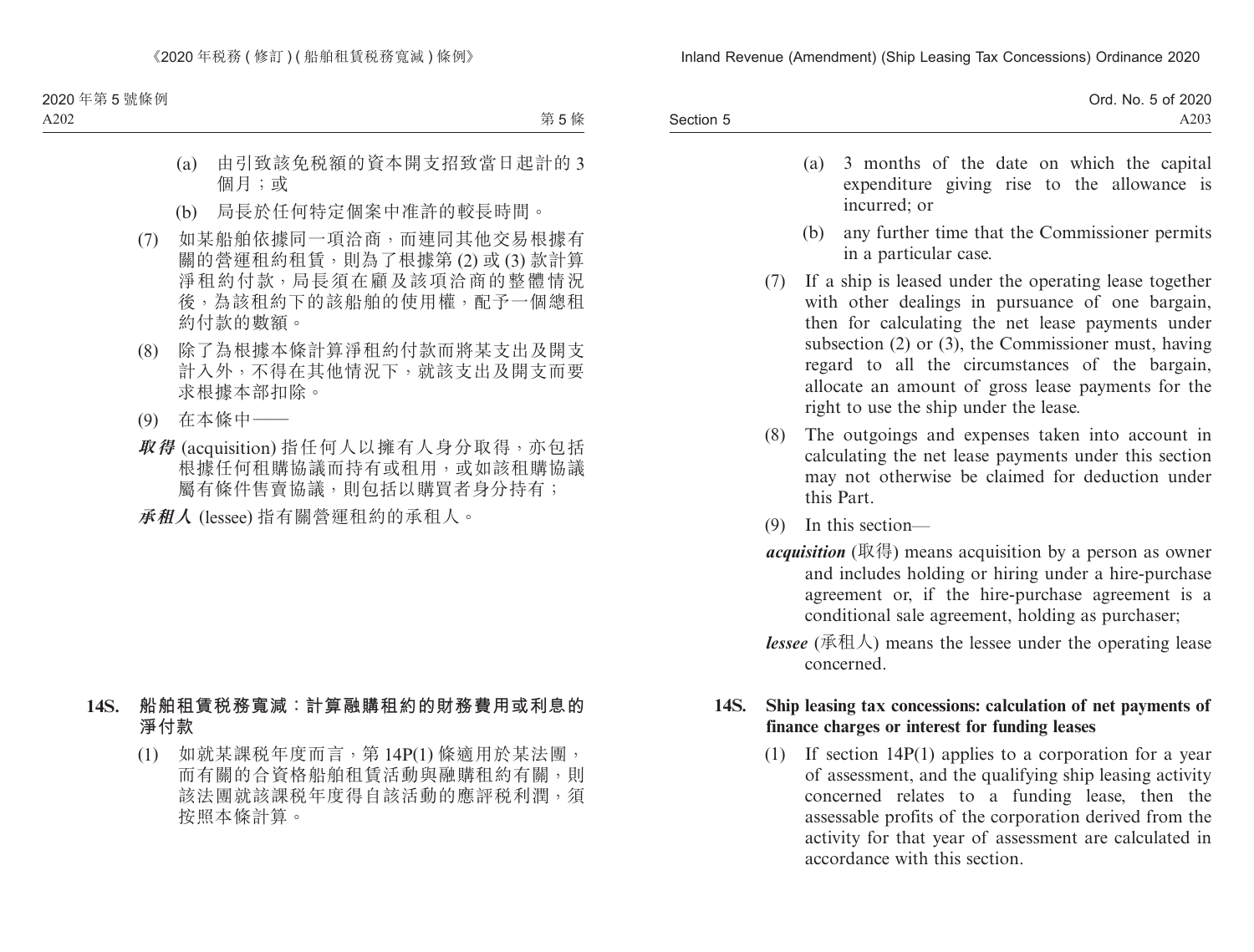|           | Ord. No. 5 of 2020 |
|-----------|--------------------|
| Section 5 | A205               |

(2) The net payments of finance charges or interest in relation to the right to use a ship under the funding lease are to be calculated in accordance with the following formula—

$$
E = F - G
$$

- where: E means the net payments of finance charges or interest;
	- F means the aggregate amount of the gross payments of finance charges or interest (whether or not they are periodic payments) earned by or accrued to the corporation under the funding lease during the basis period for the year of assessment; and
	- G means the aggregate amount of any outgoings and expenses deductible under this Part to the extent to which they are incurred during the basis period for the year of assessment by the corporation in the production of those gross payments of finance charges or interest.
- (3) If a ship is leased under the funding lease together with other dealings in pursuance of one bargain, then for calculating the net payments of finance charges or interest under subsection (2), the Commissioner must, having regard to all the circumstances of the bargain, allocate an amount of gross payments of finance charges or interest in relation to the right to use the ship under the lease.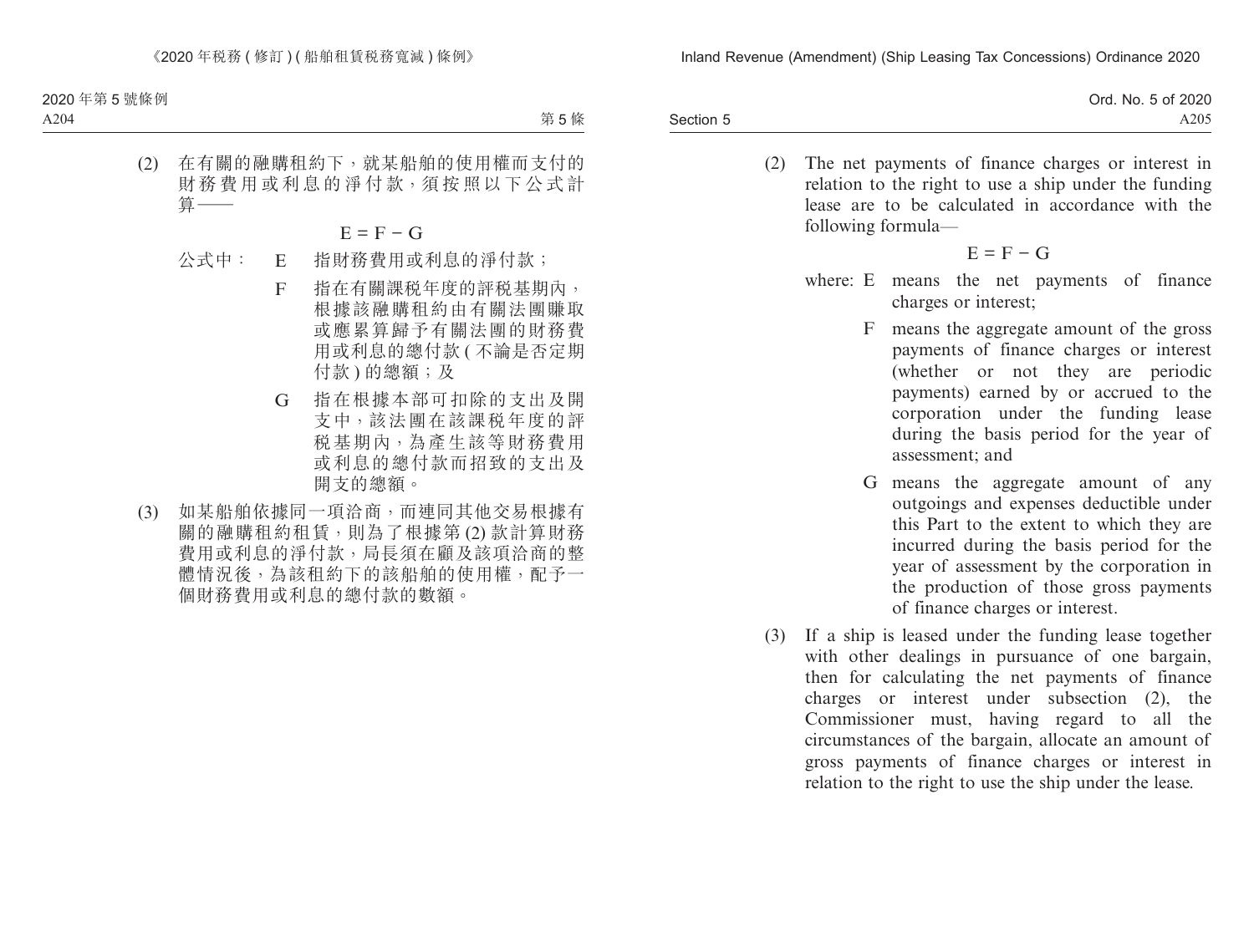|           | Ord. No. 5 of 2020 |
|-----------|--------------------|
| Section 5 | A207               |

(4) The outgoings and expenses taken into account in calculating the net payments of finance charges or interest under this section may not otherwise be claimed for deduction under this Part.

## **14T. Ship leasing tax concessions: concession for qualifying ship leasing manager**

- (1) For the purposes of this Part and subject to subsections (5) and (7), the assessable profits of a corporation that is a qualifying ship leasing manager for a year of assessment are chargeable to tax under this Part at—
	- (a) to the extent to which those profits are assessable profits derived from its qualifying ship leasing management activity carried out other than for an associated corporation—onehalf of the rate specified in Schedule 8; or
	- (b) to the extent to which those profits are assessable profits derived from its qualifying ship leasing management activity carried out for an associated corporation—the rate specified in Schedule 8C.
- (2) A ship leasing manager is a qualifying ship leasing manager for a year of assessment if—
	- (a) during the basis period for that year of assessment, it is not a ship operator; and
	- (b) for that year of assessment—
		- (i) it satisfies the conditions specified in subsection (3);
		- (ii) it satisfies the safe harbour rule under section 14U; or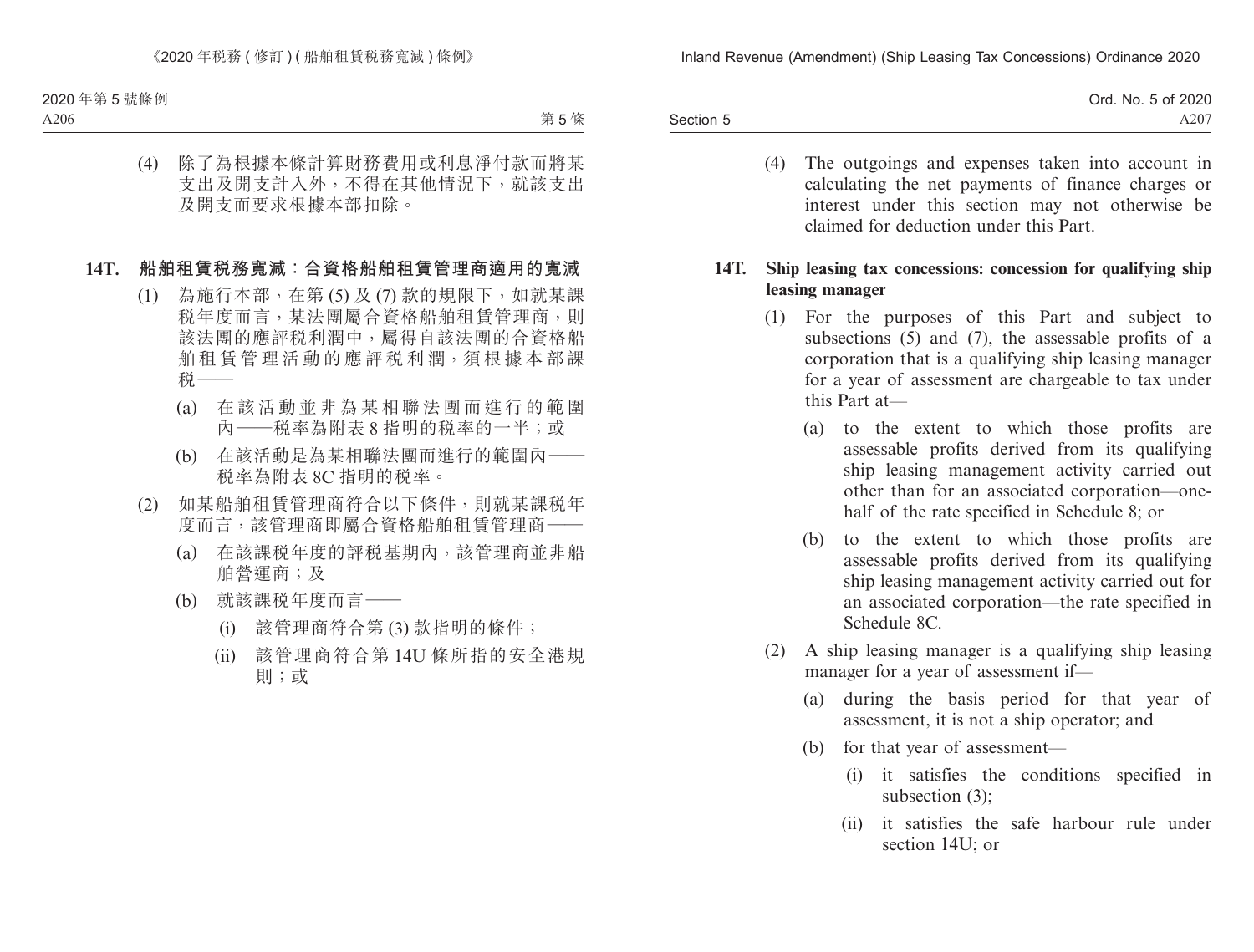|           | Ord. No. 5 of 2020 |
|-----------|--------------------|
| Section 5 | A209               |

- (iii) it has obtained the Commissioner's determination under section 14V(1).
- (3) For the purposes of subsection  $(2)(b)(i)$ , the conditions are that, during the basis period for the year of assessment, the ship leasing manager—
	- (a) has carried out in Hong Kong one or more qualifying ship leasing management activities; and
	- (b) has not carried out in Hong Kong any activity other than a qualifying ship leasing management activity.
- (4) For the purposes of subsection (3)(b), in determining whether a ship leasing manager has carried out any activity other than a qualifying ship leasing management activity, only activities that generate income to the ship leasing manager are to be taken into account.
- (5) Subsection (1) applies to a corporation for a year of assessment only if—
	- (a) during the basis period for that year of assessment—
		- (i) the central management and control of the corporation is exercised in Hong Kong;
		- (ii) the activities that produce its qualifying profits for that year are—
			- (A) carried out in Hong Kong by the corporation; or
			- (B) arranged by the corporation to be carried out in Hong Kong; and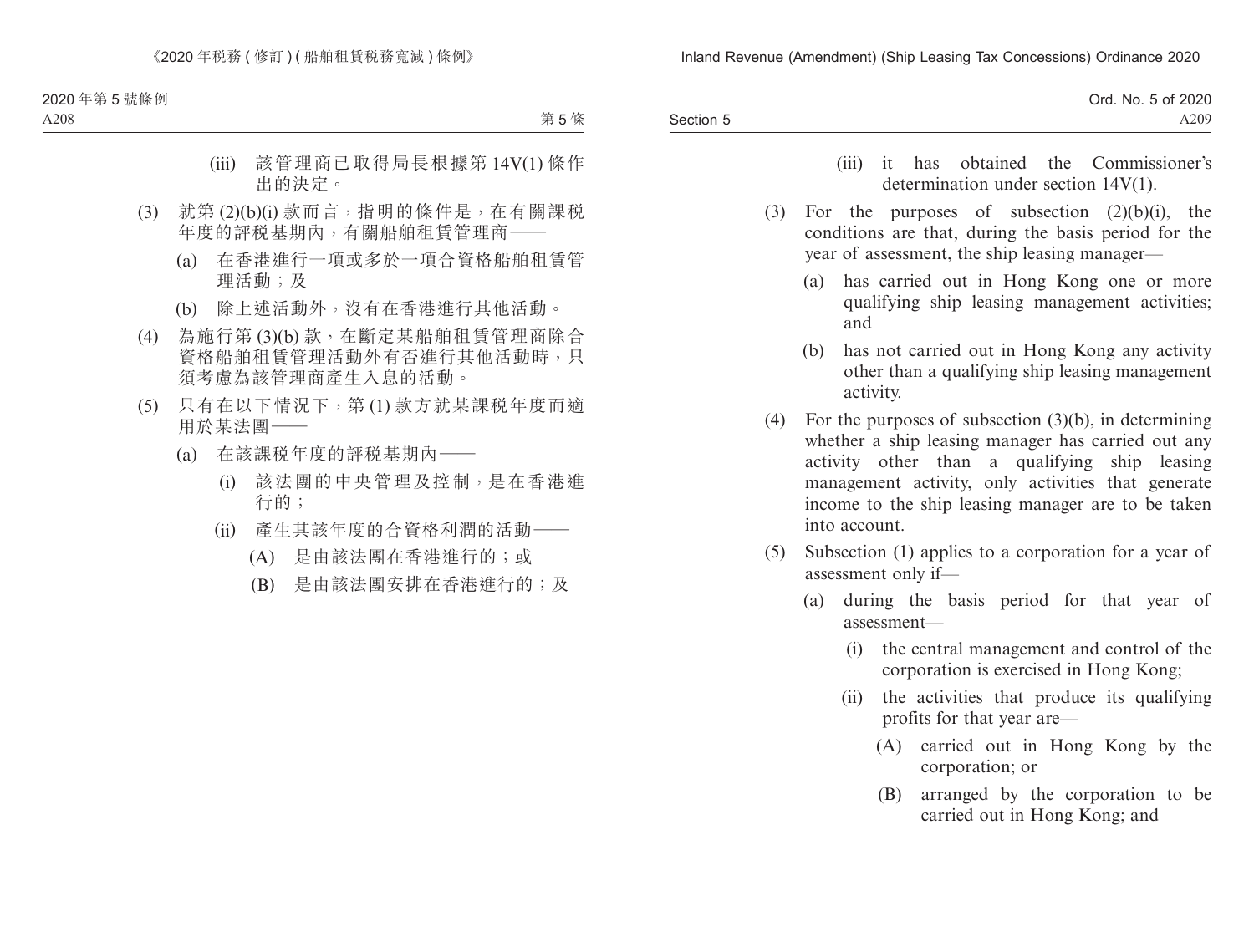|           | Ord. No. 5 of 2020 |
|-----------|--------------------|
| Section 5 | A211               |

- (iii) those activities are not carried out by a permanent establishment outside Hong Kong; and
- (b) the corporation has elected in writing that subsection (1) applies to it.

**Note—**

See also section 14W.

- (6) An election under subsection (5)(b), once made, is irrevocable.
- (7) If subsection (1) does not apply to a corporation for a year of assessment (*cessation year*) while it did for the previous year of assessment—
	- (a) the election made by the corporation under subsection (5)(b) ceases to be effective; and
	- (b) despite anything in this section, subsection (1) is not to apply to the corporation for the year of assessment that follows the cessation year.
- (8) In this section—
- *qualifying profits* (合資格利潤), in relation to a corporation, means the assessable profits of the corporation that fall within subsection (1).

#### **14U. Ship leasing tax concessions: safe harbour rule**

- (1) For the purposes of section  $14T(2)(b)(ii)$ , a corporation satisfies the safe harbour rule for a year of assessment (*subject year*) if the corporation falls within—
	- (a) the 1-year safe harbour under subsection (2); or
	- (b) the multiple-year safe harbour under subsection (3).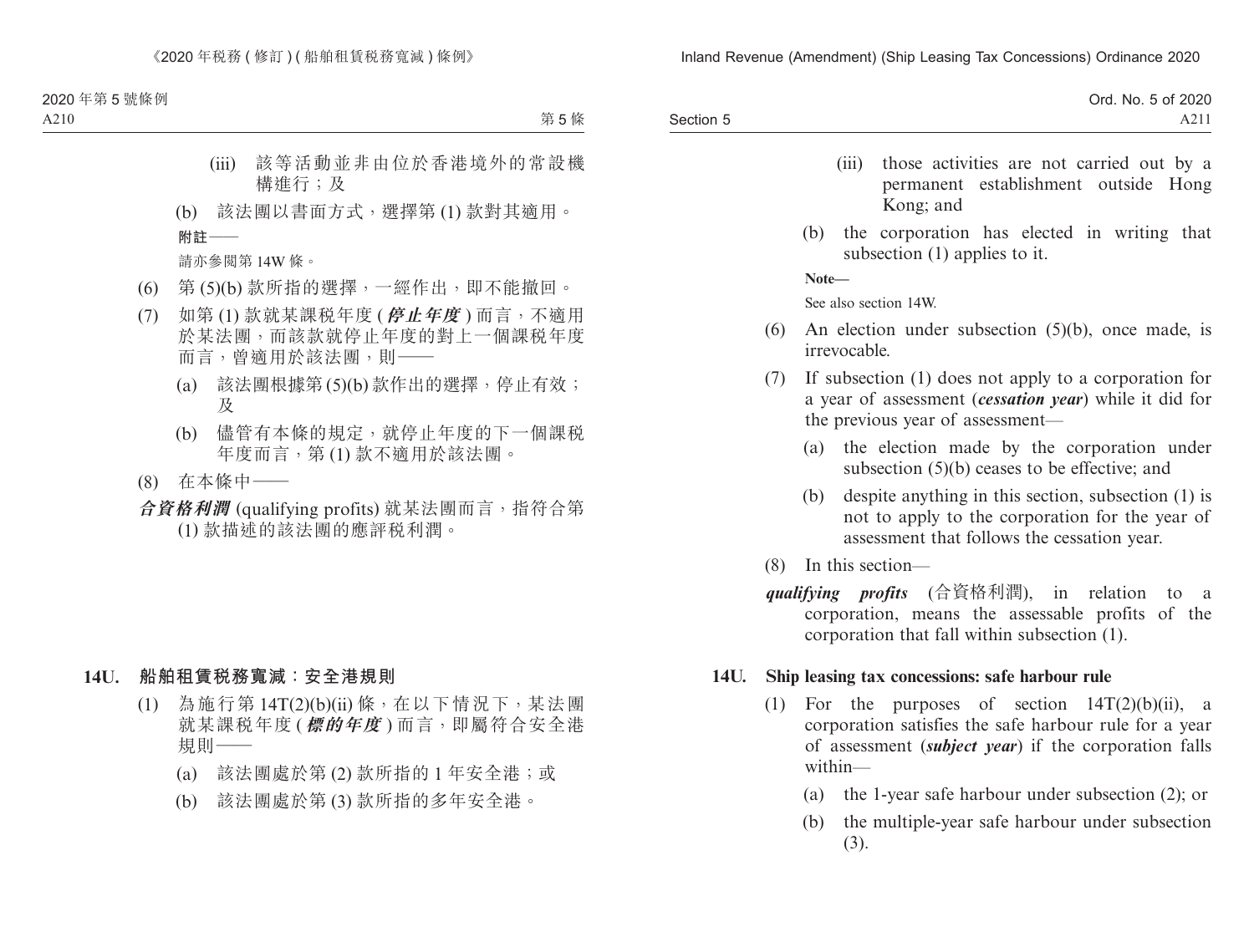|           | Ord. No. 5 of 2020 |
|-----------|--------------------|
| Section 5 | A213               |

- (2) A corporation falls within the 1-year safe harbour if, for the subject year—
	- (a) its SLMP percentage is not lower than the profits percentage prescribed in section 3 of Schedule 17FA; and
	- (b) its SLMA percentage is not lower than the asset percentage prescribed in section 4 of that Schedule.
- (3) A corporation falls within the multiple-year safe harbour if, for the specified years—
	- (a) its average SLMP percentage is not lower than the profits percentage prescribed in section 3 of Schedule 17FA; and
	- (b) its average SLMA percentage is not lower than the asset percentage prescribed in section 4 of that Schedule.
- (4) In this section, a reference to the specified years for a corporation is a reference to—
	- (a) if the corporation has carried on a trade, profession or business in Hong Kong for less than 2 consecutive years of assessment immediately before the subject year—the subject year and the preceding year of assessment (*the 2 years*); or
	- (b) if the corporation has carried on a trade, profession or business in Hong Kong for 2 or more consecutive years of assessment immediately before the subject year—the subject year and the preceding 2 years of assessment (*the 3 years*).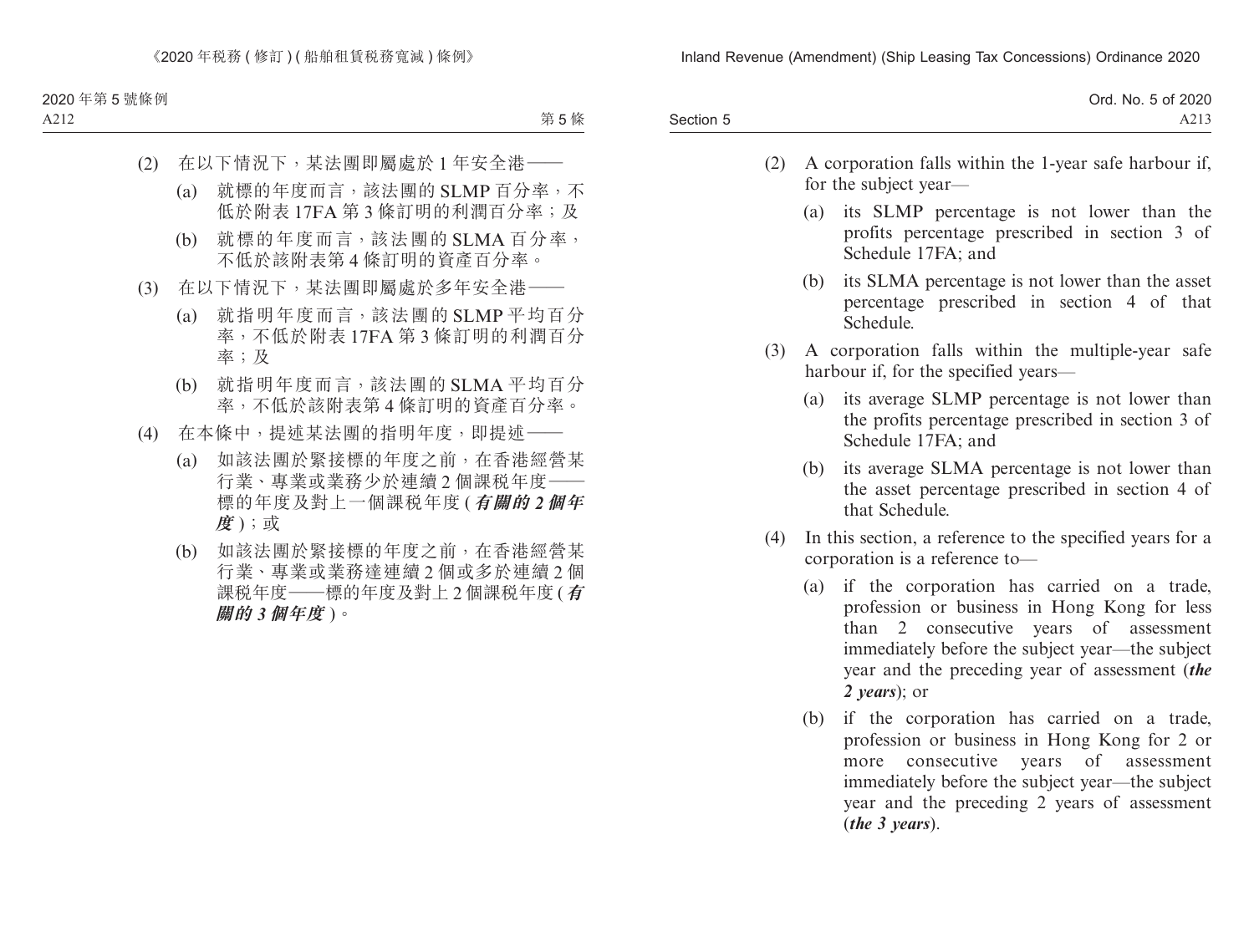|           | Ord. No. 5 of 2020 |
|-----------|--------------------|
| Section 5 | A215               |

(5) The SLMP percentage of a corporation for a year of assessment is calculated in accordance with the following formula—

> SLMP P

- where: SLMP means the aggregate amount of the ship leasing management profits of the corporation during the basis period for the year of assessment; and
	- P means the aggregate amount of profits accruing to the corporation from all sources, whether in Hong Kong or not, during the basis period for the year of assessment.
- (6) The SLMA percentage of a corporation for a year of assessment is calculated in accordance with the following formula—

$$
\frac{\text{SLMA}}{\text{A}}
$$

- where: SLMA means the aggregate value of the ship leasing management assets of the corporation as at the end of the basis period for the year of assessment; and
	- A means the aggregate value of all assets, whether in Hong Kong or not, of the corporation as at the end of the basis period for the year of assessment.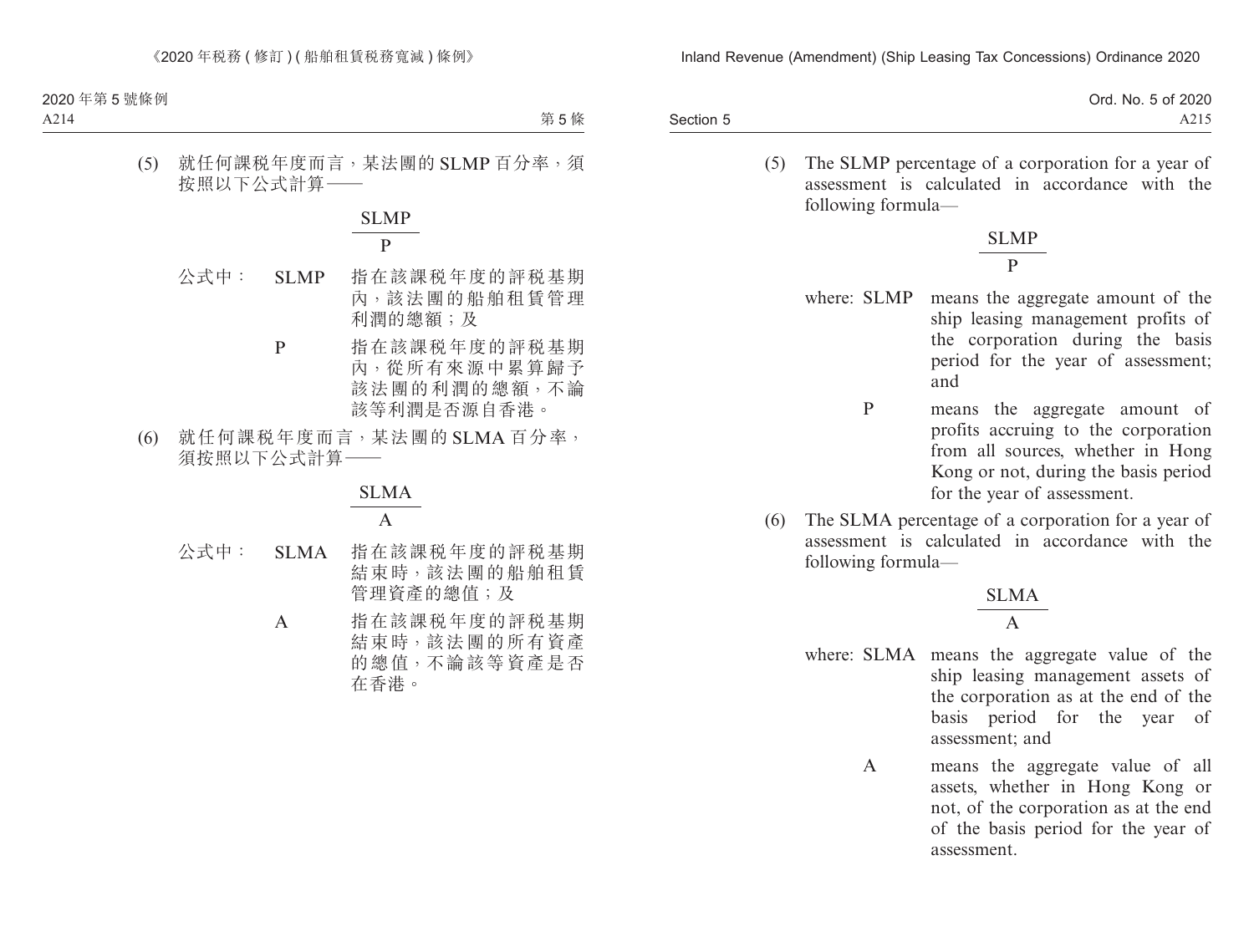|           | Ord. No. 5 of 2020 |
|-----------|--------------------|
| Section 5 | A217               |

- (7) For the purposes of subsection (6), in computing the aggregate value of the ship leasing management assets of a corporation, if a ship leasing management asset is used partly to carry out a qualifying ship leasing management activity and partly for another purpose, only the part of the value of the asset that is proportionate to the extent to which the asset is used to carry out a qualifying ship leasing management activity is to be taken into account.
- (8) A reference to the average SLMP percentage of a corporation for the specified years is a reference to the percentage arrived at by—
	- (a) if subsection  $(4)(a)$  applies—dividing the sum of the SLMP percentages of the corporation for the 2 years by 2; or
	- (b) if subsection (4)(b) applies—dividing the sum of the SLMP percentages of the corporation for the 3 years by 3.
- (9) A reference to the average SLMA percentage of a corporation for the specified years is a reference to the percentage arrived at by—
	- (a) if subsection  $(4)(a)$  applies—dividing the sum of the SLMA percentages of the corporation for the 2 years by 2; or
	- (b) if subsection (4)(b) applies—dividing the sum of the SLMA percentages of the corporation for the 3 years by 3.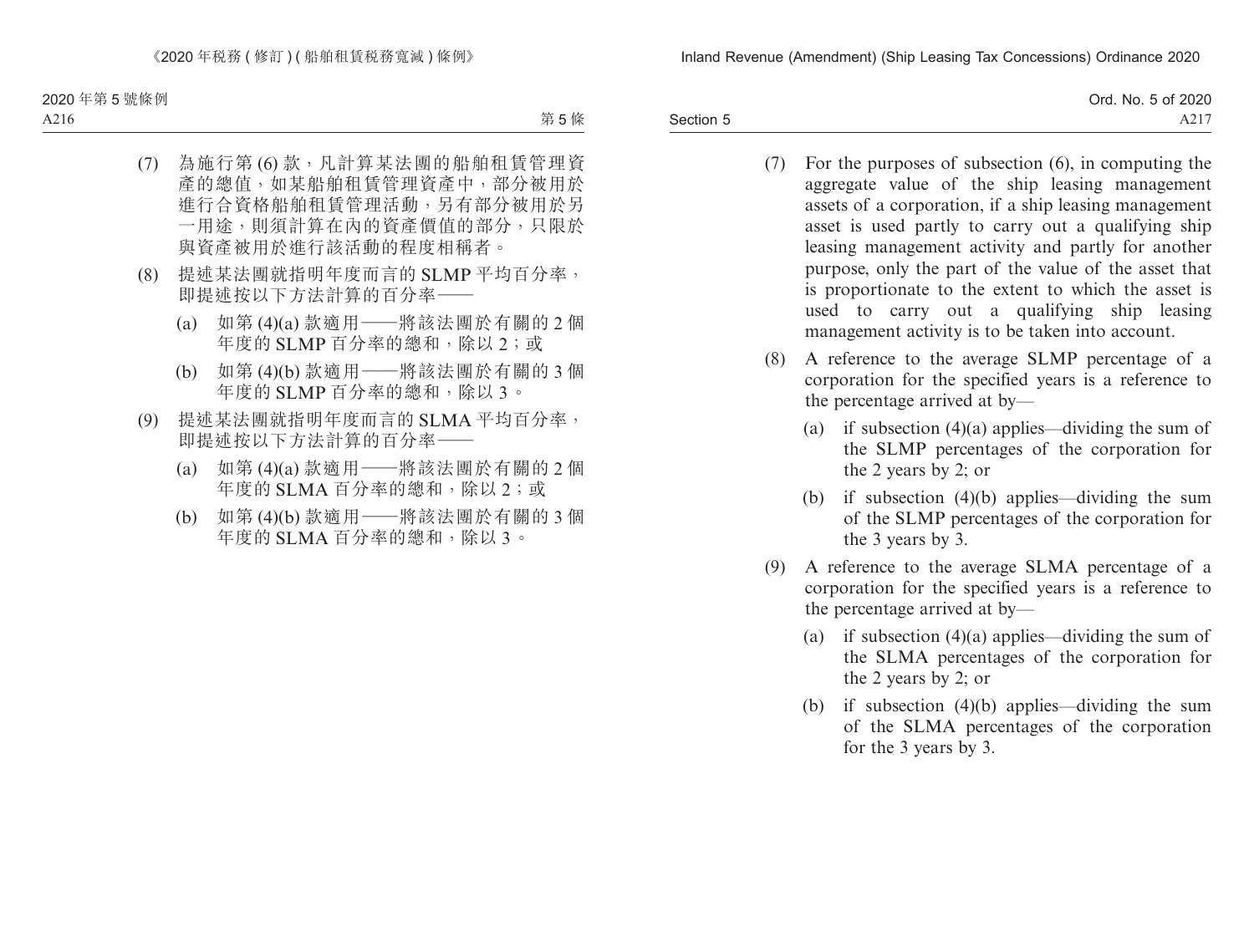|           | Ord. No. 5 of 2020 |
|-----------|--------------------|
| Section 5 | A219               |

#### **14V. Ship leasing tax concessions: Commissioner's determination**

- (1) For the purposes of section 14T(2)(b)(iii), the Commissioner may, on application by a corporation, determine that the corporation is a qualifying ship leasing manager for a year of assessment.
- (2) A corporation may apply for the Commissioner's determination under subsection (1) only if—
	- (a) it is not a ship operator; and
	- (b) for the year of assessment, it satisfies neither of the following—
		- (i) the conditions specified in section  $14T(3)$ ;
		- (ii) the safe harbour rule under section 14U.
- (3) The Commissioner may make a determination under subsection (1) only if the Commissioner is of the opinion that the conditions specified in section 14T(3), or the safe harbour rule under section 14U, would, in the ordinary course of business of the corporation, have been satisfied for the year of assessment.

## **14W. Ship leasing tax concessions: carrying out of activities in Hong Kong**

(1) For the purposes of section  $14P(4)(a)(ii)$ , an activity producing the assessable profits of a corporation that fall within section 14P(1) for a year of assessment is not considered to be carried out in Hong Kong by the corporation or arranged by the corporation to be carried out in Hong Kong during the basis period for that year of assessment unless the threshold requirements are met.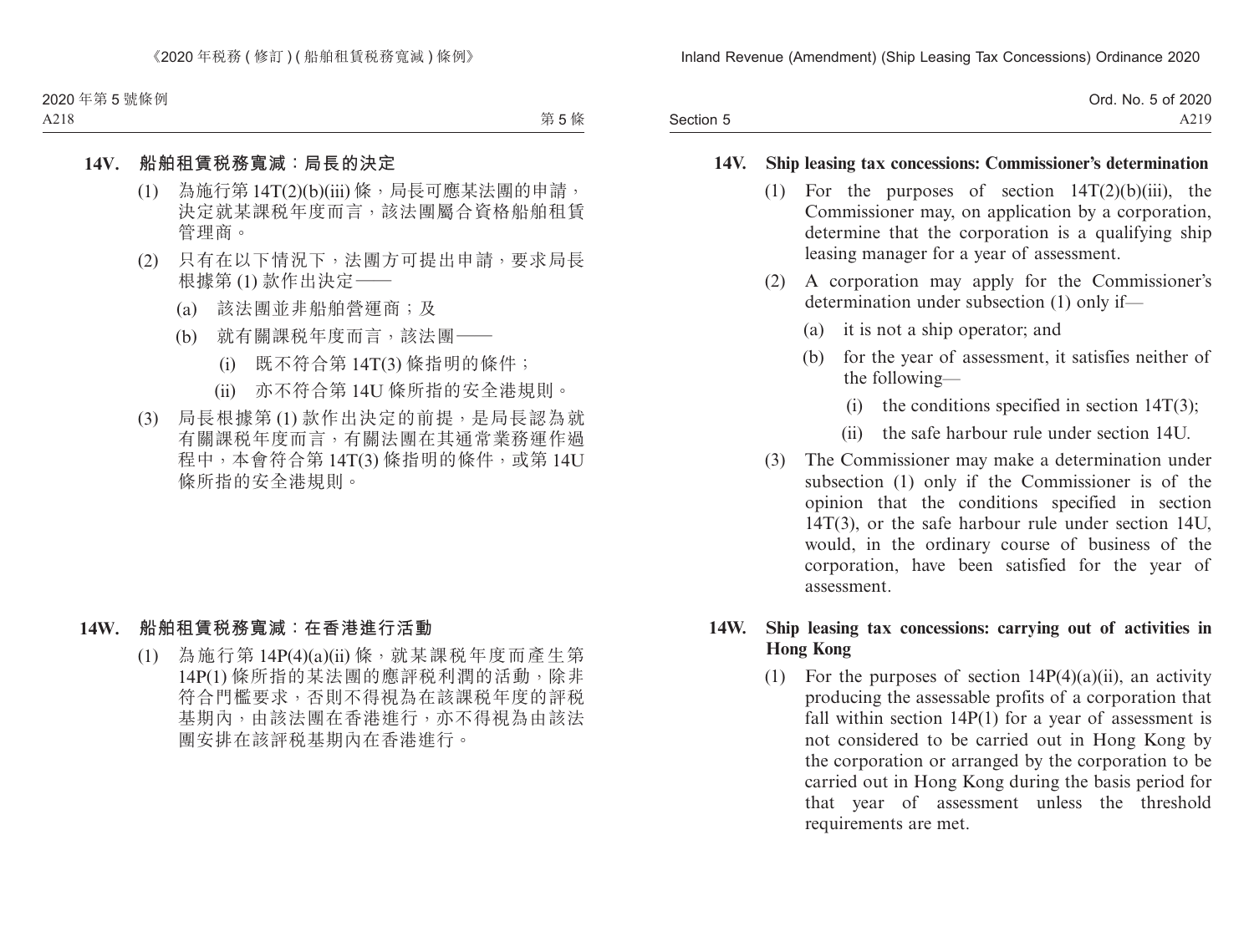|           | Ord. No. 5 of 2020 |
|-----------|--------------------|
| Section 5 | A221               |

- (2) For the purposes of section  $14T(5)(a)(ii)$ , an activity producing the assessable profits of a corporation that fall within section  $14T(1)$  for a year of assessment is not considered to be carried out in Hong Kong by the corporation or arranged by the corporation to be carried out in Hong Kong during the basis period for that year of assessment unless the threshold requirements are met.
- (3) To avoid doubt, the fact that the threshold requirements are not met for the purposes of subsection (1) or (2) does not imply that the assessable profits mentioned in that subsection do not arise in or are not derived from Hong Kong.
- (4) In this section—

*threshold requirements* (門檻要求) means—

- (a) for the purposes of subsection (1)—the requirements prescribed in section 5 of Schedule 17FA; or
- (b) for the purposes of subsection (2)—the requirements prescribed in section 6 of that Schedule.

## **14X. Ship leasing tax concessions: losses sustained by qualifying ship lessor or qualifying ship leasing manager**

- (1) If section 14P(1) applies to a corporation for a zerotax year of assessment, any loss sustained by the corporation in the year of assessment is not available for set off against any of its assessable profits for any subsequent year of assessment.
- (2) If section 14T(1)(b) applies to a corporation for a zero-tax year of assessment, any loss sustained by the corporation in the year of assessment is not available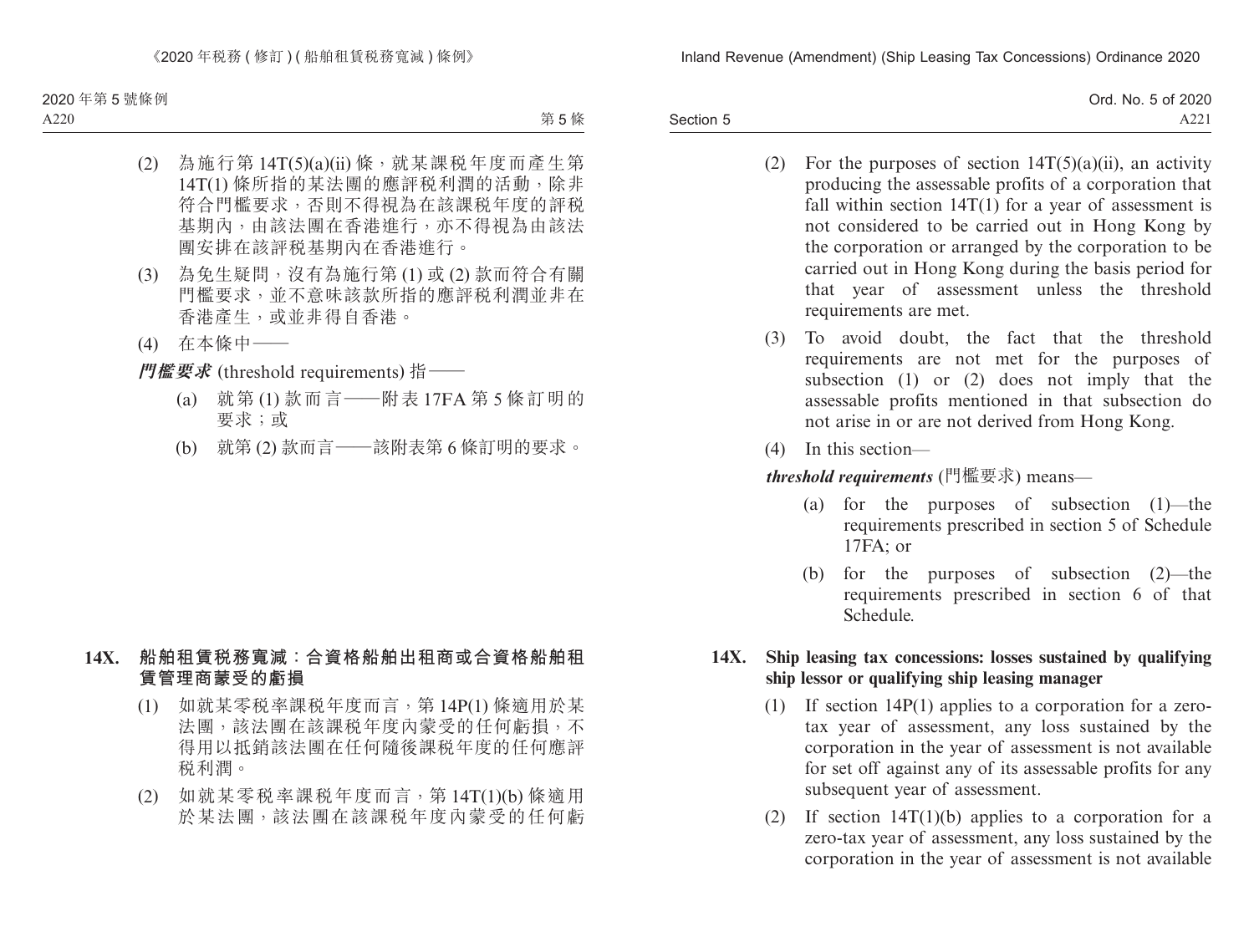|           | Ord. No. 5 of 2020 |
|-----------|--------------------|
| Section 5 | $\sim$<br>A22.     |

for set off against any of its assessable profits for the year of assessment or any subsequent year of assessment.

- (3) In this section—
- *zero-tax year of assessment* (零稅率課稅年度) means a year of assessment for which the rate of profits tax specified in Schedule 8C is 0%.

#### **14Y. Ship leasing tax concessions: anti-avoidance provisions relating to arm's length principle**

- (1) Subsection (2) applies if—
	- (a) conditions are made or imposed between a corporation that is a qualifying ship lessor and a person who is an associate of that corporation, in their commercial or financial relations in connection with a qualifying ship leasing activity; and
	- (b) the conditions differ from those that would be made if the person were not such an associate.
- (2) Any profits that, but for the conditions referred to in subsection  $(1)(a)$ , would have accrued to the corporation or the person and, by reason of those conditions, have not so accrued, are to be included in the profits of the corporation or the person and taxed in accordance with this Part.
- (3) Subsection (4) applies if—
	- (a) conditions are made or imposed between a corporation that is a qualifying ship leasing manager and a person who is an associate of that corporation, in their commercial or financial relations in connection with a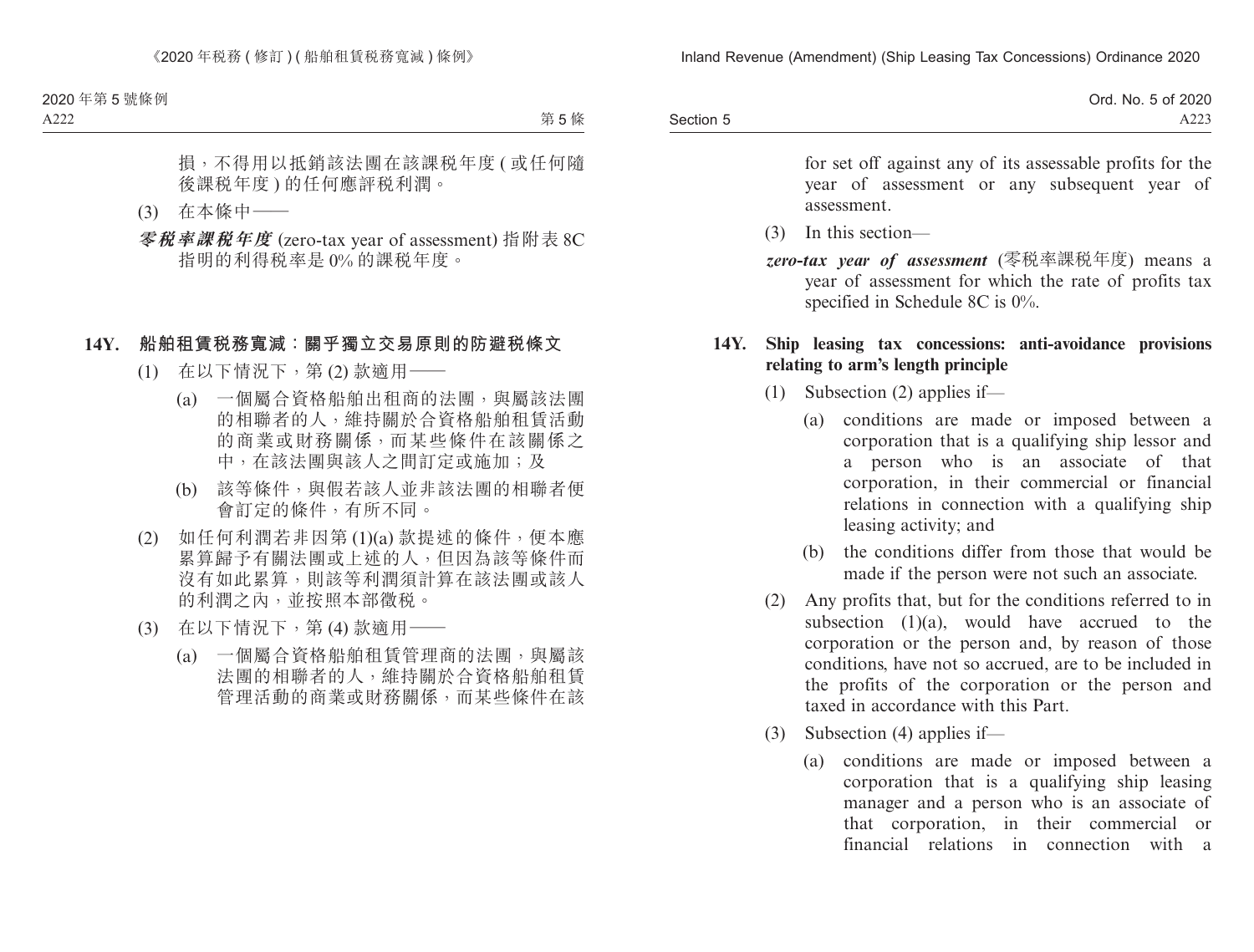|           | Ord. No. 5 of 2020 |
|-----------|--------------------|
| Section 5 | A225               |

qualifying ship leasing management activity; and

- (b) the conditions differ from those that would be made if the person were not such an associate.
- (4) Any profits that, but for the conditions referred to in subsection (3)(a), would have accrued to the corporation or the person and, by reason of those conditions, have not so accrued, are to be included in the profits of the corporation or the person and taxed in accordance with this Part.

## **14Z. Ship leasing tax concessions: anti-avoidance provisions relating to release of ownership obligation**

 $If$ 

- (a) a ship is owned by a corporation that is a qualifying ship lessor under an arrangement (*ownership arrangement*); and
- (b) the corporation enters into an arrangement (*release arrangement*) under which—
	- (i) it is released from the primary obligation under the ownership arrangement; and
	- (ii) that obligation is assumed by another person,

the ship leasing tax concessions provisions are to have effect as if the corporation had ceased to own the ship during the time when the release arrangement is in force.

**14ZA. Ship leasing tax concessions: anti-avoidance provisions relating to arrangement to obtain tax benefit**  $(1)$  If—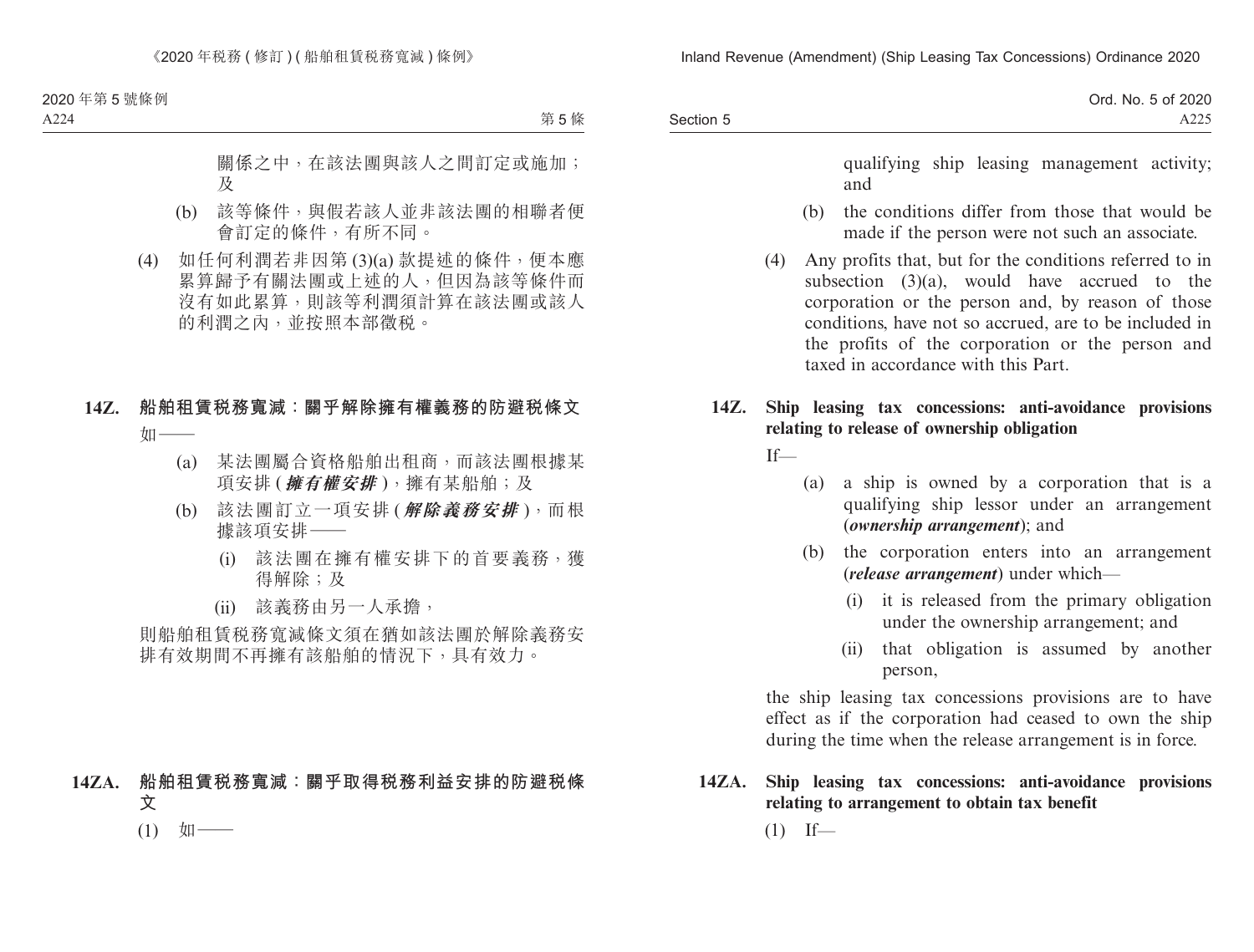|           | Ord. No. 5 of 2020 |
|-----------|--------------------|
| Section 5 | $A22^{\circ}$      |

- (a) a corporation that is a qualifying ship lessor or qualifying ship leasing manager enters into an arrangement; and
- (b) the Commissioner is satisfied that the main purpose, or one of the main purposes, of the corporation in entering into the arrangement is to obtain a tax benefit, whether for the corporation or another person, in relation to a liability to pay profits tax under this Ordinance,

sections  $14P(1)$  and  $14T(1)$  do not apply in relation to any assessable profits accrued to the corporation during a basis period relevant to the arrangement.

- $(2)$  If—
	- (a) a corporation that is a qualifying ship lessor enters into an arrangement; and
	- (b) the Commissioner is satisfied that the main purpose, or one of the main purposes, of the corporation in entering into the arrangement is to obtain a tax benefit, whether for the corporation or another person, under a tax treaty that is contrary to the purpose of the treaty,

section  $14P(1)$  does not apply in relation to any assessable profits accrued to the corporation during a basis period relevant to the arrangement.

- (3) For the purposes of this section, the basis period of a year of assessment is relevant to an arrangement if, in the opinion of the Commissioner, the arrangement has effect during that basis period.
- (4) In this section—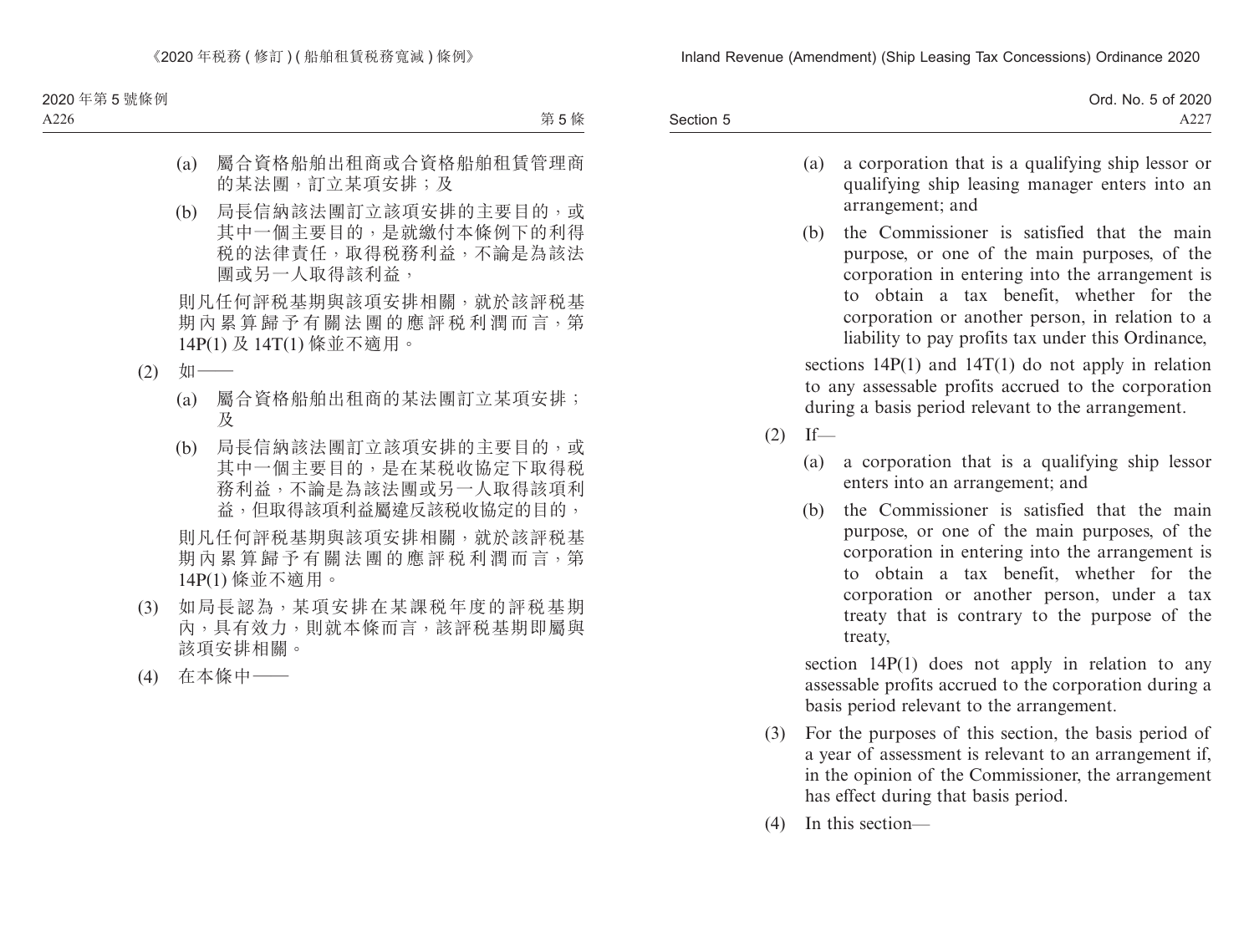|           | Ord. No. 5 of 2020 |
|-----------|--------------------|
| Section 6 | A229               |

- *tax benefit* (稅務利益) means an avoidance, postponement or reduction of a liability to pay tax;
- *tax treaty* (稅收協定) means an arrangement made between 2 or more jurisdictions (whether including Hong Kong or otherwise) with a view to affording relief from double taxation.

#### **14ZB. Ship leasing tax concessions: power to amend Schedule 17FA**

The Commissioner may by order published in the Gazette amend Schedule 17FA<sup>"</sup>.

## **6. Section 15 amended (certain amounts deemed trading receipts)**

(1) Section 15(1)(m)—

## **Repeal**

"and".

 $(2)$  Section  $15(1)(n)(ii)$ —

# **Repeal**

"Kong."

# **Substitute**

"Kong; and".

(3) After section  $15(1)(n)$ —

# **Add**

"(o) sums, not otherwise chargeable to tax under this Part, received by or accrued to a corporation by way of gains or profits (other than those arising from the sale of capital assets) arising through or from the carrying on in Hong Kong by the corporation of—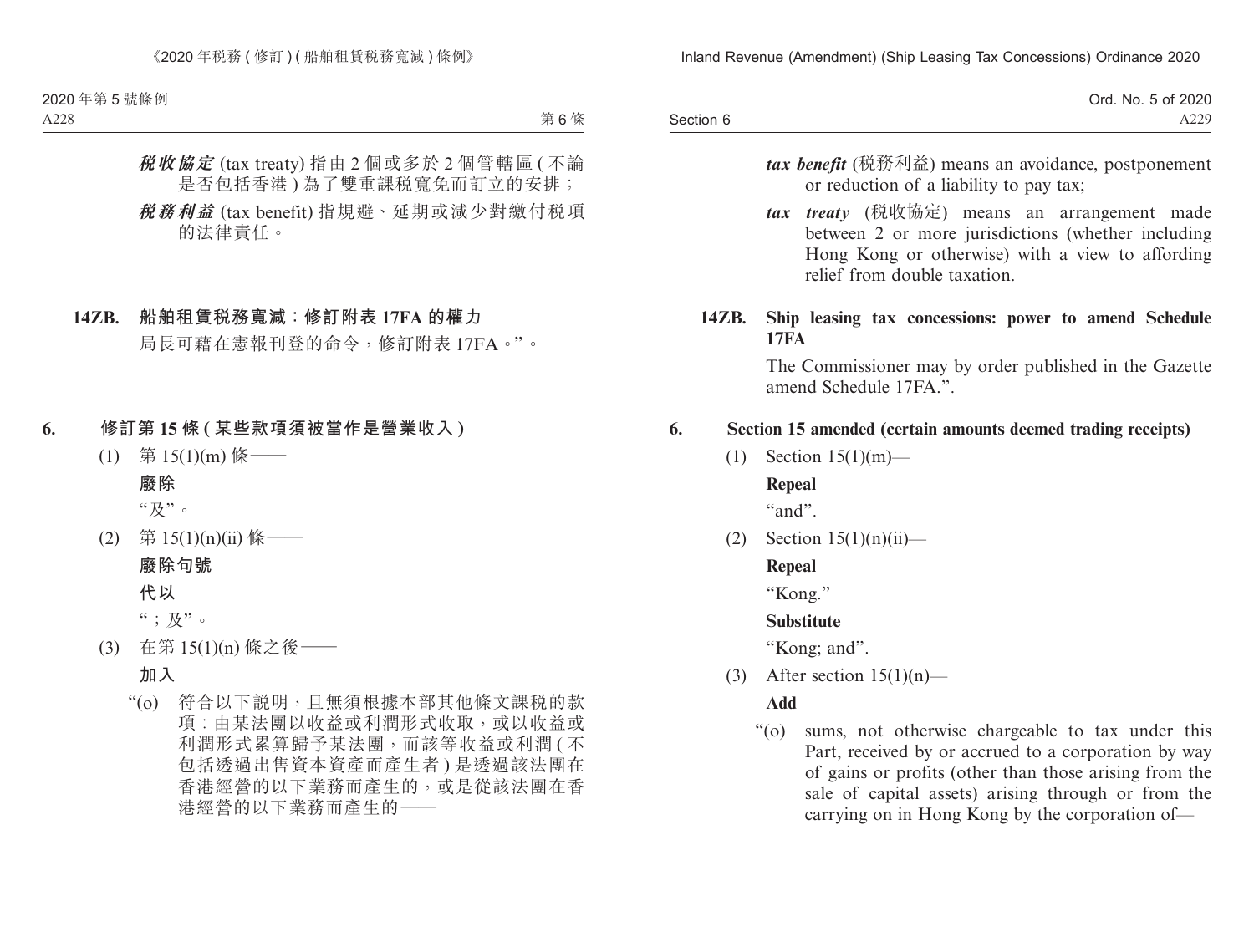|           | Ord. No. 5 of 2020 |
|-----------|--------------------|
| Section 7 | A231               |

- (i) its business of granting a right to use a ship to another person (*ship business*), even if the ship is used outside Hong Kong; or
- (ii) its business of managing a corporation carrying on a ship business or of managing a ship business, even if the ship concerned is used outside Hong Kong.".
- (4) After section 15(1D)—

# **Add**

"(1E) For the purposes of subsection  $(1)(0)(i)$ , if the ship business is a business of granting a right to use a ship under a funding lease as defined by section 14O(1), the finance charges or interest received by or accrued to the corporation for the grant of the right to use the ship are to be regarded as sums received by or accrued to the corporation by way of gains or profits.".

# **7. Section 15G added**

After section 15F—

**Add**

# "**15G. Sums derived from funding leases of ships**

To avoid doubt, for the purposes of this Part, if a person is engaged in a business of granting a right to use a ship under a funding lease as defined by section 14O(1), the finance charges or interest received by or accrued to the person for the grant of the right to use the ship are to be regarded as sums received by or accrued to the person by way of interest on money lent by the person.".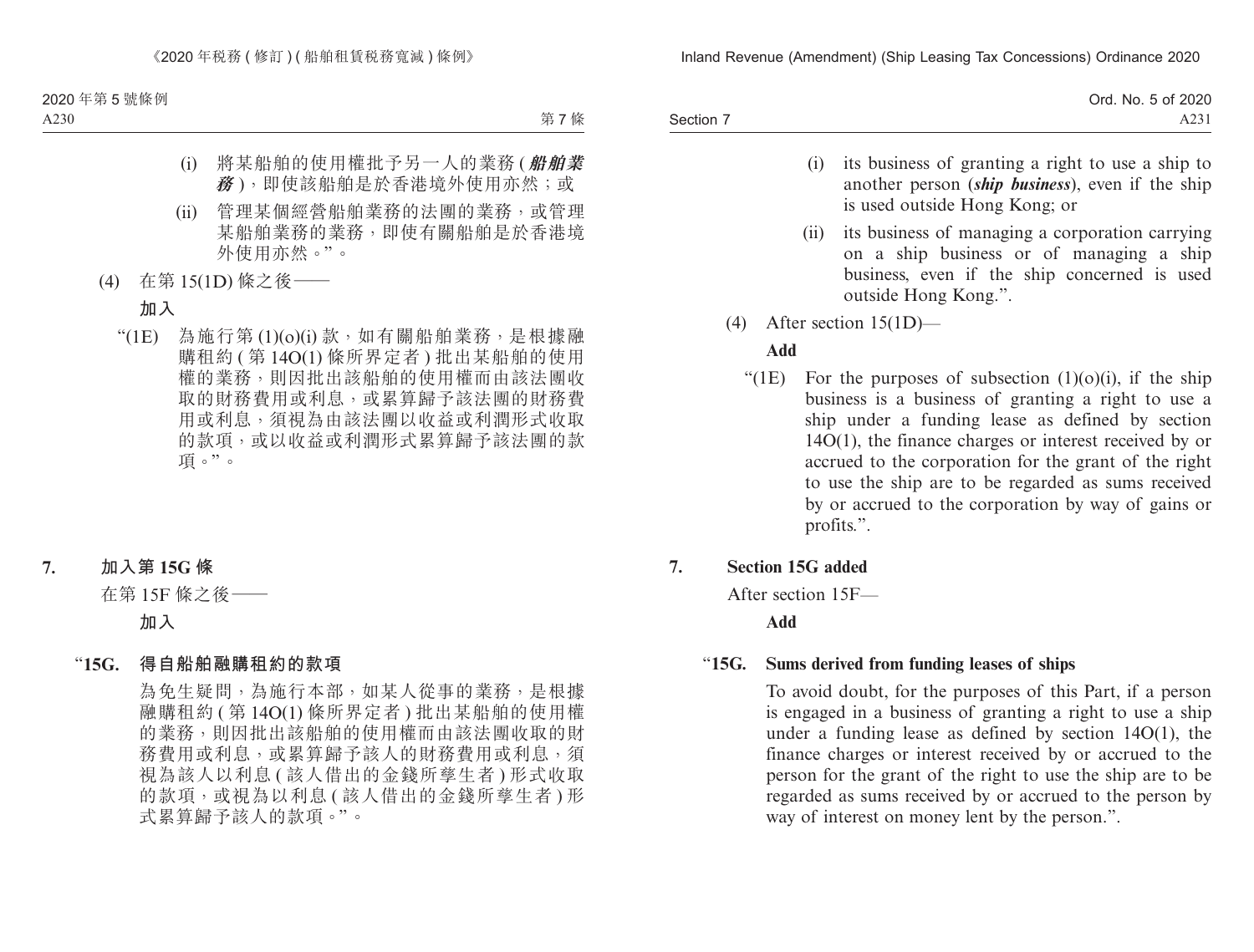|           | Ord. No. 5 of 2020 |
|-----------|--------------------|
| Section 8 | A233               |

# **8. Section 16 amended (ascertainment of chargeable profits)** (1) After section 16(1)— **Add** "**Note—** See also subsection  $(3D)$ .". (2) Section 16(1A)(c), (1B) and (1D)— **Repeal** "or  $14J(1)$ " **Substitute** ",  $14J(1)$ ,  $14P(1)$  or  $14T(1)$ ". (3) After section 16(3C)— **Add** "(3D) To avoid doubt, if a person is, in the production of profits, granted a right to use a ship under a funding

- lease as defined by section 14O(1)—
	- (a) for the purposes of subsection  $(1)(a)$ , the payments of finance charges or interest by the person for the right to use the ship are to be regarded as sums payable by the person by way of interest on money borrowed by the person (*specified loan*) for the purpose of producing the profits; and
	- (b) for the purposes of subsection  $(2)(e)(i)(A)$ , the specified loan is to be regarded as money borrowed wholly and exclusively to finance capital expenditure incurred by the person on the provision of the ship.
- (3E) To avoid doubt, a reference to a reduced tax rate in this section includes a tax rate of  $0\%$ .".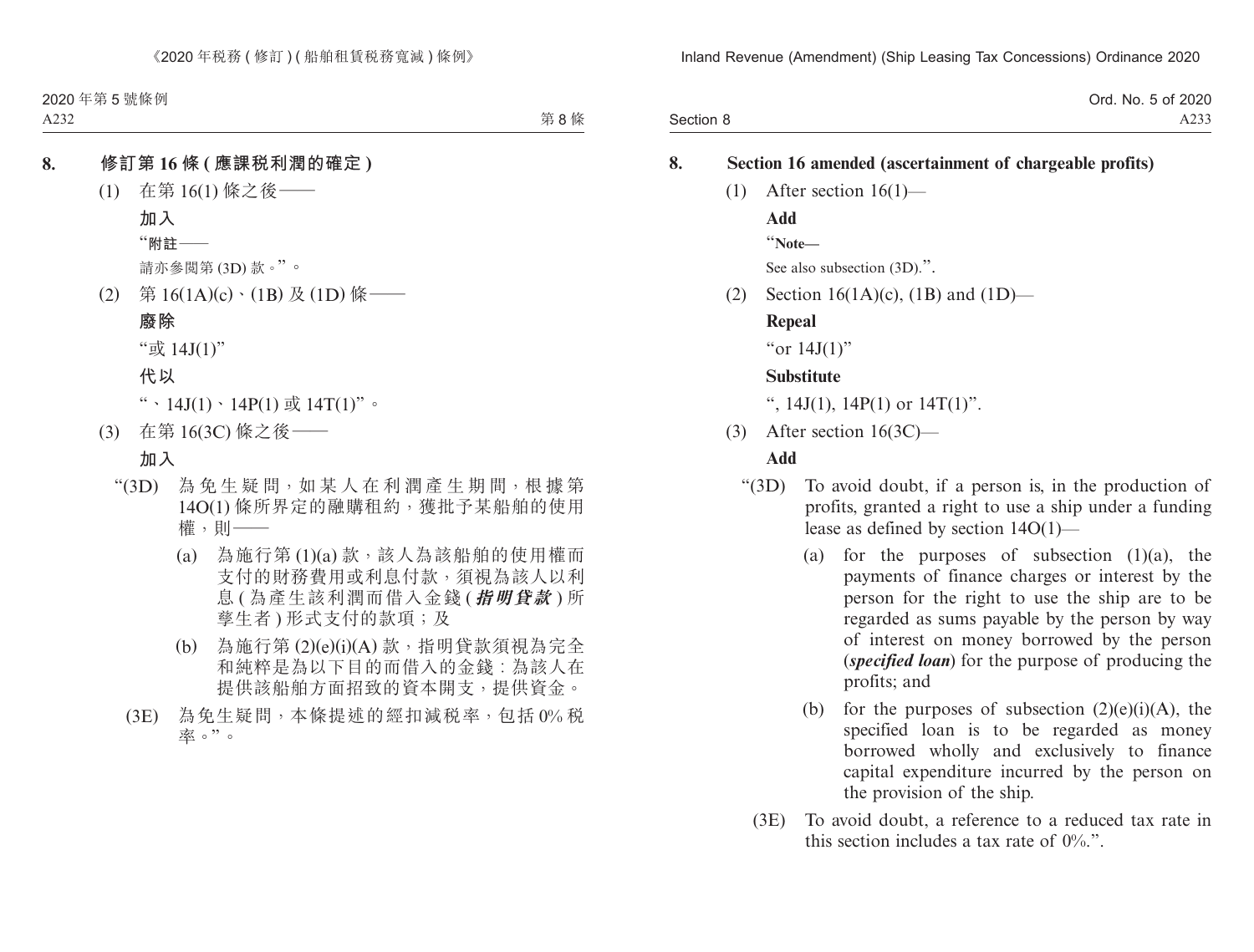Section 9 Ord. No. 5 of 2020 A235

## **9. Section 19CA amended (treatment of losses: concessionary trading receipts)**

(1) Section 19CA(5), definition of *chargeable concessionary trading receipts*, paragraph (a), after "section 14B"—

**Add**

"or 14P".

(2) Section 19CA(5), definition of *chargeable concessionary trading receipts*, paragraph (b)—

**Repeal**

 $``(2A)$ ;"

## **Substitute**

" $(2A)$ ; or".

(3) Section 19CA(5), at the end of the definition of *chargeable concessionary trading receipts*—

**Add**

- "(d) where the concessionary trading receipts are of a kind in respect of which assessable profits are chargeable to tax at the rate specified in section 14P, the amount of the assessable profits calculated in accordance with section 14R or 14S;".
- (4) Section 19CA(5), definition of *concession provision*, after paragraph (e)—

# **Add**

- "(f) section 14P;
- $(g)$  section 14T;".
- (5) Section 19CA(5), definition of *unabsorbed loss in respect of the concessionary trading receipts*, paragraph (a), after "section 14B"—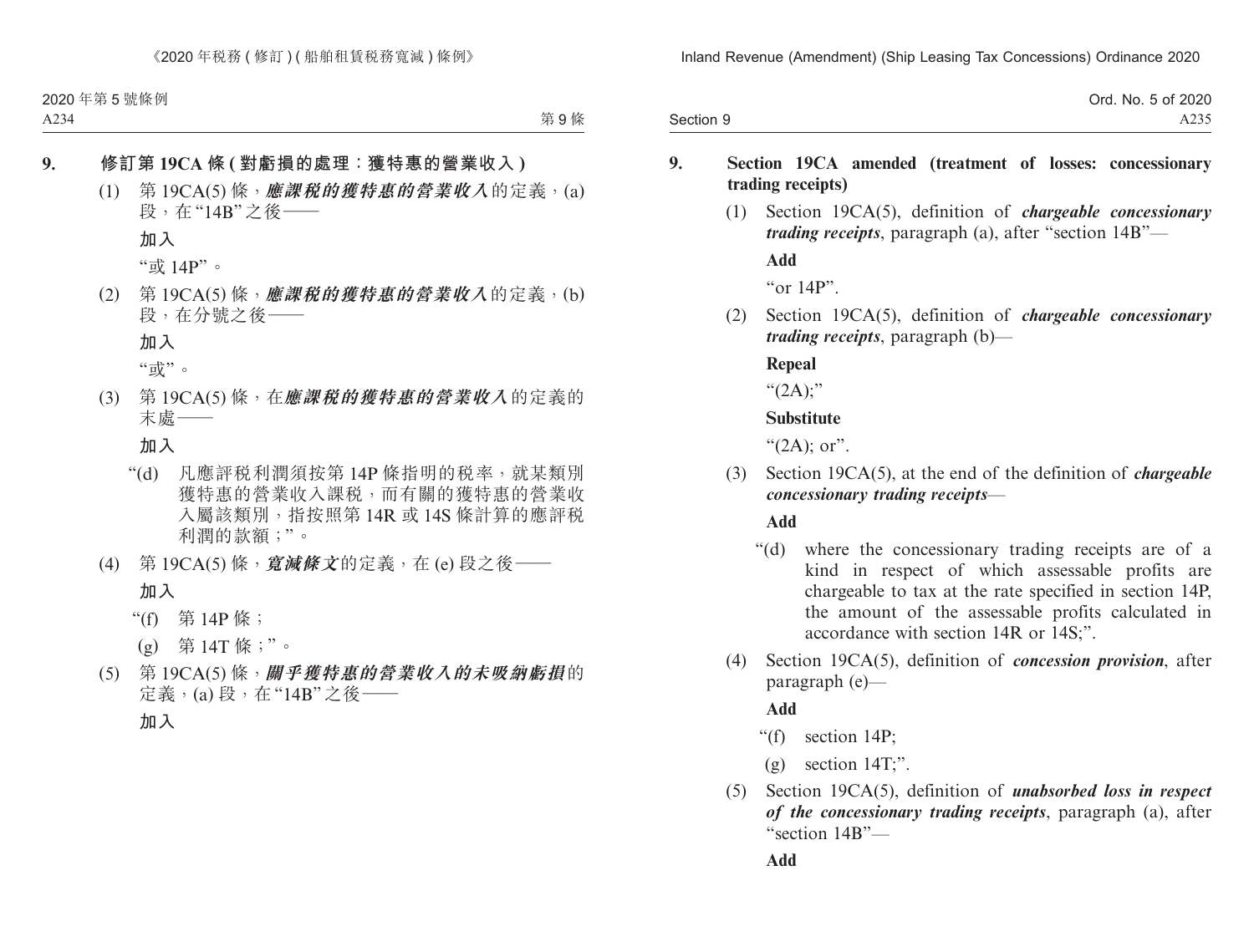|            | Ord. No. 5 of 2020 |
|------------|--------------------|
| Section 10 | A237               |

" $\alpha$ r 14P".

(6) Section 19CA(5), definition of *unabsorbed loss in respect of the concessionary trading receipts*, paragraph (b)— **Repeal** " $(2A)$ ;"

# **Substitute**

" $(2A)$ ; or".

(7) Section 19CA(5), at the end of the definition of *unabsorbed loss in respect of the concessionary trading receipts*—

**Add**

"(d) where the concessionary trading receipts are of a kind in respect of which assessable profits are chargeable to tax at the rate specified in section 14P, the loss arrived at in accordance with section 19D and section 14R or 14S;".

## **10. Section 37 amended (initial and annual allowances, machinery or plant)**

After section 37(2D)—

**Add**

- "(2E) Subsection (2F) applies if a ship was owned and used by a corporation for carrying out a qualifying ship leasing activity in respect of which section 14P(1) applies before the corporation uses it in another trade, profession or business to produce profits chargeable to tax under Part 4.
	- (2F) For the purposes of subsection (2), the cost of the asset, in relation to the ship, is the sum computed by deducting from the actual cost the notional amount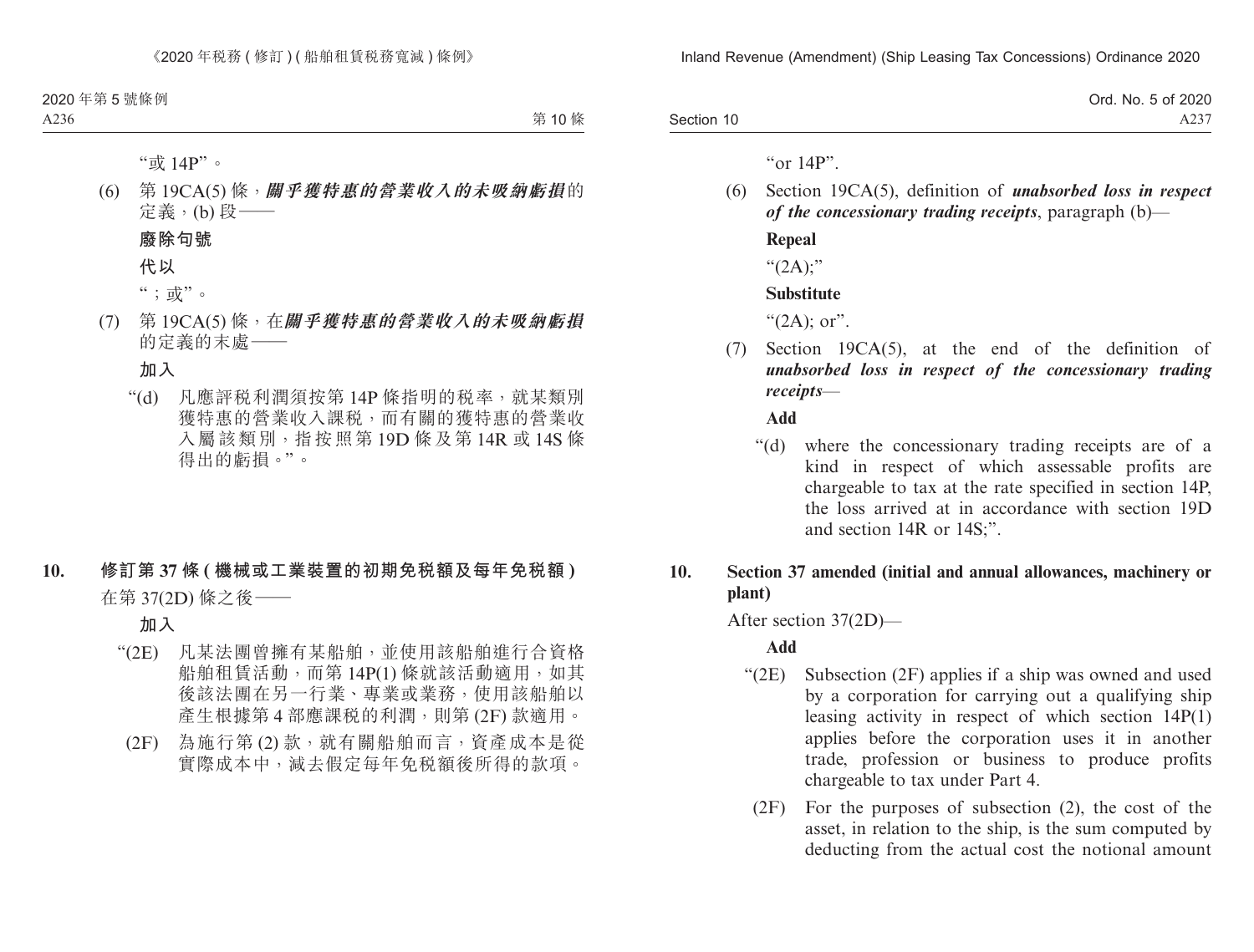|            | Ord. No. 5 of 2020 |
|------------|--------------------|
| Section 11 | A239               |

of annual allowances that would have been made under that subsection to the corporation if such annual allowances had been available to the corporation since it acquired the ship.

 $(2G)$  In subsections  $(2E)$  and  $(2F)$ —

*qualifying ship leasing activity* (合資格船舶租賃活動) has the meaning given by section  $14O(5)$ ;

*ship*  $(\n# \n#)$  has the meaning given by section  $14O(1)$ .".

# **11. Section 38 amended (balancing allowances and charges, machinery or plant)**

Section 38(2)—

**Repeal** "or  $(2C)$ "

**Substitute**

",  $(2C)$  or  $(2F)$ ".

- **12. Section 39B amended (initial and annual allowances on machinery or plant under the pooling system)**
	- (1) Section 39B(4), after "(6B)"—

**Add**

",  $(6E)$ ".

(2) After section 39B(6C)—

## **Add**

"(6D) Subsection (6E) applies if a ship was owned and used by a corporation for carrying out a qualifying ship leasing activity in respect of which section 14P(1) applies before the corporation uses it in another trade, profession or business to produce profits chargeable to tax under Part 4.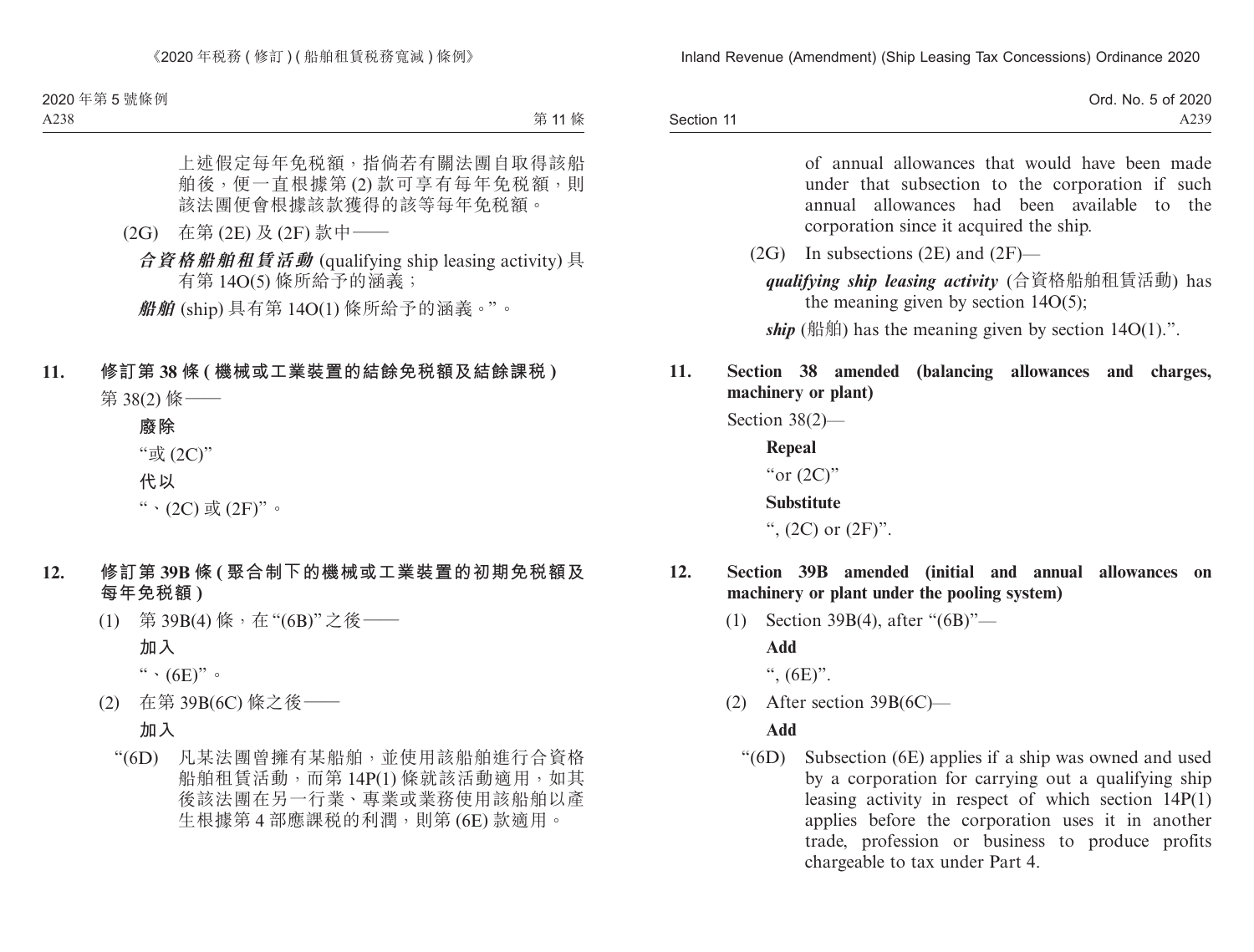|            | Ord. No. 5 of 2020 |
|------------|--------------------|
| Section 13 | A241               |

- (6E) For the purposes of subsection (4), the capital expenditure incurred on the provision of the ship is to be computed by deducting from the actual cost the notional amount of annual allowances that would have been made under section 37(2) to the corporation if such annual allowances had been available to the corporation since it acquired the ship.
- (6F) In subsections (6D) and (6E)
	- *qualifying ship leasing activity* (合資格船舶租賃活動) has the meaning given by section  $14O(5)$ ;

*ship* (船舶) has the meaning given by section  $14O(1)$ .".

# **13. Section 39D amended (balancing allowances and charges under the pooling system)**

(1) Section 39D(7)(a)—

**Repeal**

"or  $(2C)$ "

# **Substitute**

",  $(2C)$  or  $(2F)$ ".

(2) Section 39D(7)(b)—

**Repeal**

"or  $(6B)$ "

**Substitute**

",  $(6B)$  or  $(6E)$ ".

# **14. Section 63H amended (amount of provisional profits tax)**

Section 63H(1D)—

**Repeal** "or 14J(5)(b)"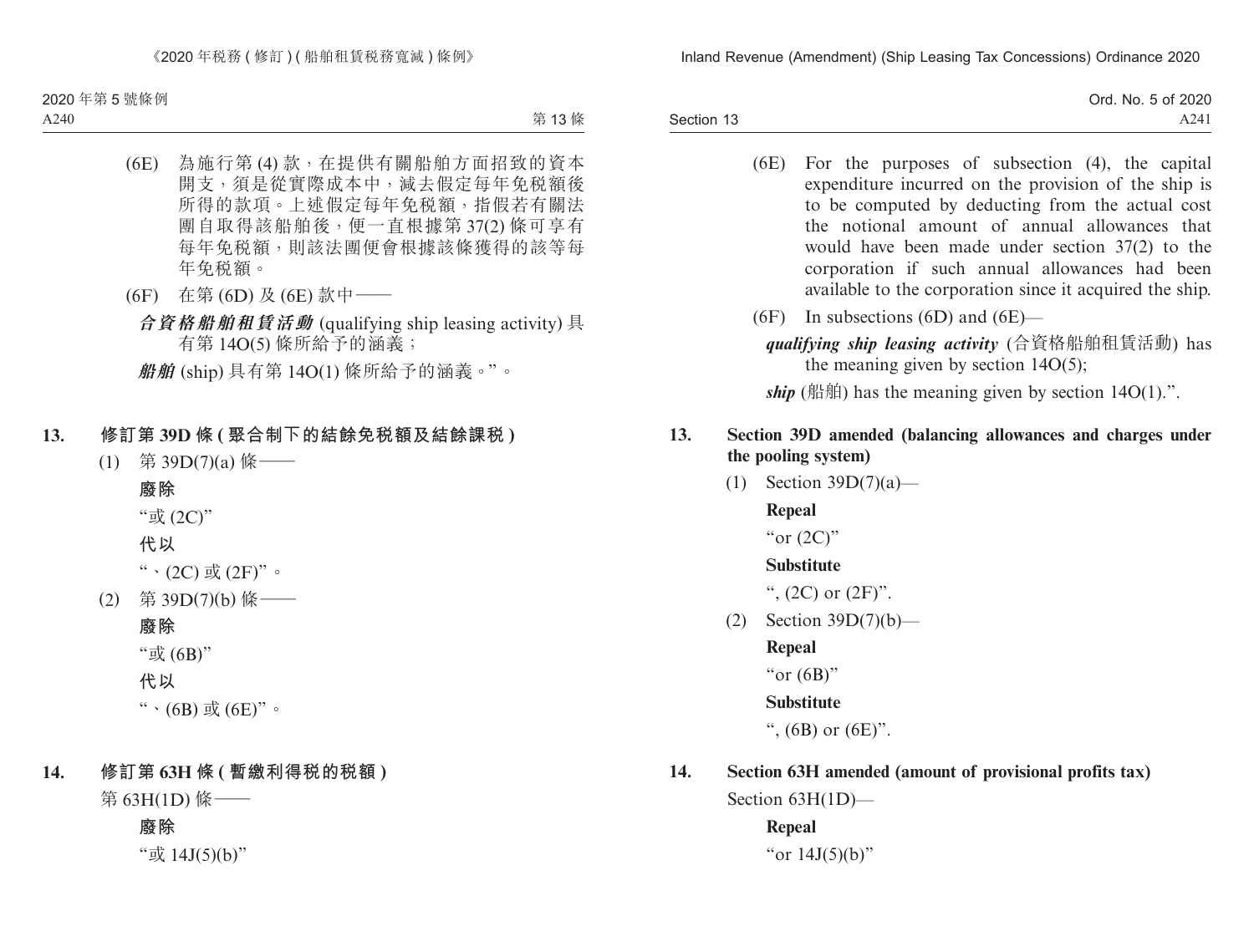Section 15 Ord. No. 5 of 2020 A243

#### **Substitute**

",  $14J(5)(b)$ ,  $14P(4)(b)$  or  $14T(5)(b)$ ".

#### **15. Section 89 amended (transitional provisions)**

Section 89—

**Add**

"(26) Schedule 51 sets out transitional provisions that have effect for the purposes of amendments to this Ordinance made by the Inland Revenue (Amendment) (Ship Leasing Tax Concessions) Ordinance 2020 (5 of 2020).".

#### **16. Section 100 amended (reduction of taxes)**

Section  $100(2)(a)$ —

**Repeal** "and 14J" **Substitute**

", 14J, 14P and 14T".

**17. Schedule 8 amended (rate of profits tax in respect of a corporation)**

Schedule 8, after "14J,"—

**Add**  $"14T."$ .

**18. Schedule 8C added**

After Schedule 8B—

**Add**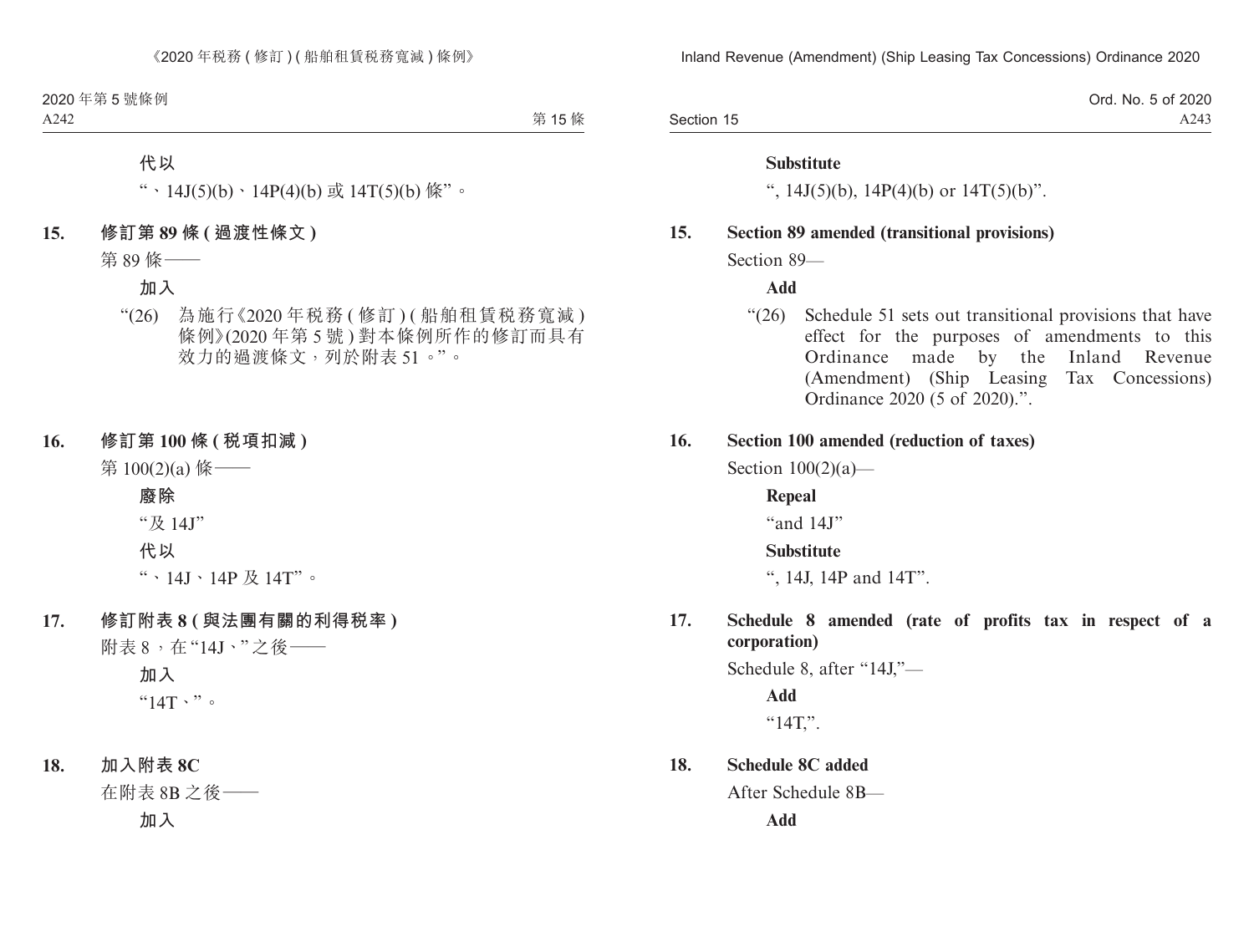Ord. No. 5 of 2020 A245

# "**Schedule 8C**

[ss. 14P, 14T & 14X]

# **Rate of Profits Tax for Qualifying Ship Lessor or Qualifying Ship Leasing Manager**

For a year of assessment commencing on or after  $0\%$ ". 1 April 2020

#### **19. Schedule 17FA added**

After Schedule 17F—

**Add**

# "**Schedule 17FA**

[ss. 2, 14O, 14R, 14U, 14W & 14ZB]

# **Ship Leasing Tax Concessions**

# **Part 1**

# **Ship Leasing Activity and Ship Leasing Management Activity**

- **1. Meaning of** *ship leasing activity* **and** *ship leasing management activity*
	- (1) In this section and the ship leasing tax concessions provisions—

Section 19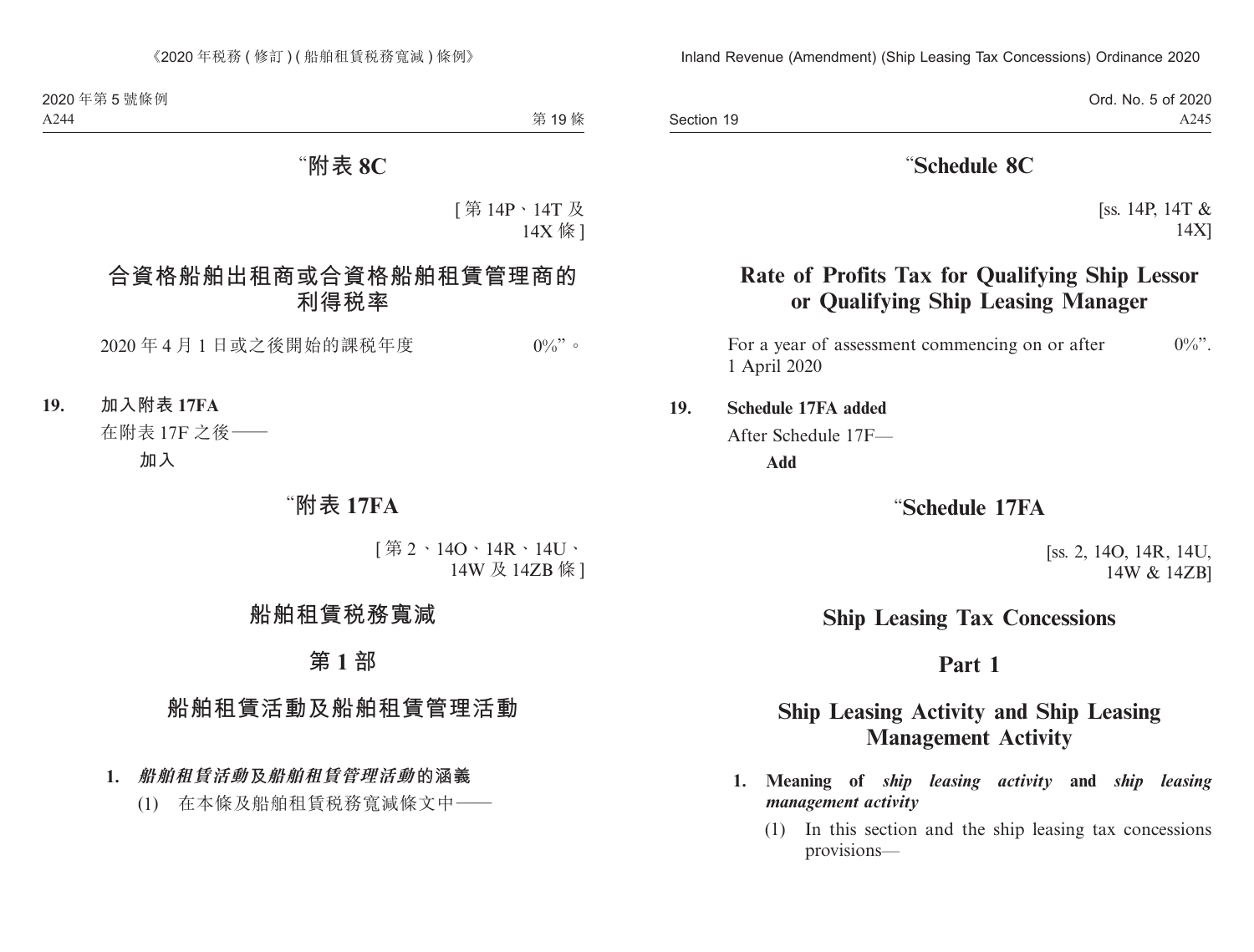|            | Ord. No. 5 of 2020 |
|------------|--------------------|
| Section 19 | A247               |

*ship leasing activity* (船舶租賃活動), in relation to a person, means an activity comprising—

- (a) the leasing of a ship by the person to a ship lessor, ship leasing manager or ship operator; and
- (b) any of the following activities carried out by the person—
	- (i) agreeing funding terms in relation to the lease concerned;
	- (ii) identifying or acquiring the ship to be so leased;
	- (iii) setting the terms and duration of that lease;
	- (iv) monitoring or revising any funding or other agreements in relation to that lease;
	- (v) managing any risks associated with that lease or with an activity mentioned in subparagraph  $(i)$ ,  $(ii)$ ,  $(iii)$  or  $(iv)$ ;
- *ship leasing management activity* (船舶租賃管理活動), in relation to a person, means any of the following activities—
	- (a) managing another person that is a ship lessor;
	- (b) establishment or administration of a special purpose entity for the purpose of owning a ship by that entity;
	- (c) providing, or arranging for the provision of, finance in obtaining the ownership of a ship by a special purpose entity wholly or partly owned by the person, or evaluating financial proposals from external financiers in relation to the obtaining of that ownership;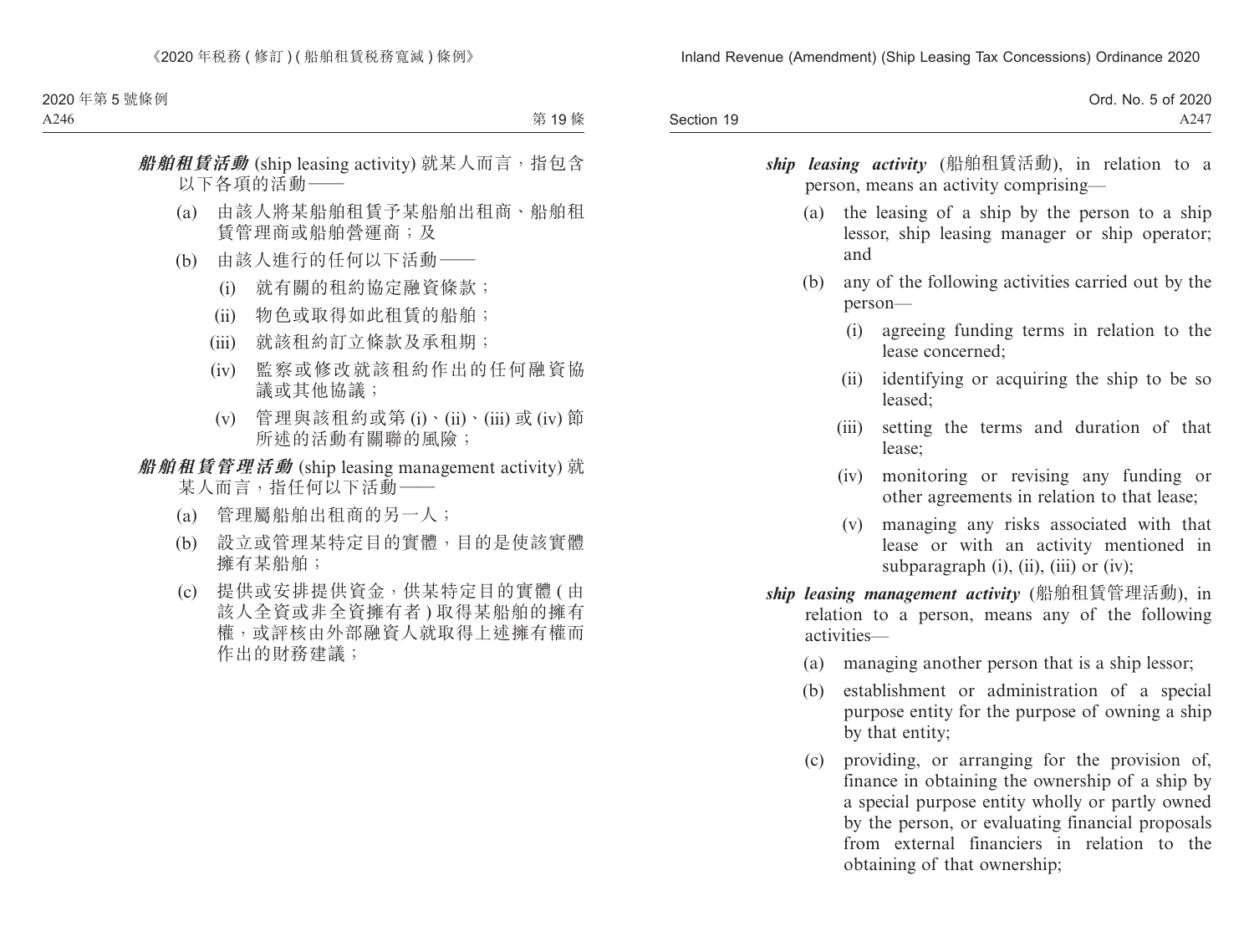|            | Ord. No. 5 of 2020 |
|------------|--------------------|
| Section 19 | A249               |

- (d) providing, or arranging for the provision of, a guarantee in respect of a financial or performance obligation as regards the ship leasing business of a special purpose entity wholly or partly owned by the person, or granting security in respect of that business;
- (e) managing leases;
- (f) arranging for the procurement or leasing of ships;
- (g) arranging for the operation, crewing, voyage monitoring, maintenance, repair, certification, insurance, storage, scrapping or modification of ships, or the port agency services or security services for ships;
- (h) arranging for the evaluation, appraisal, provision or inspection of ships or maintenance facilities for ships (including internal audits of ship quality);
- (i) arranging for the assessment of the shipping market conditions;
- (j) marketing of leases;
- (k) providing, or arranging for the provision of, finance in obtaining the ownership of a ship by a shipping enterprise from another person that is a ship lessor;
- (l) providing a residual value guarantee or contingent purchase arrangement;
- (m) providing services in relation to a ship leasing activity for or to another person that is a ship lessor;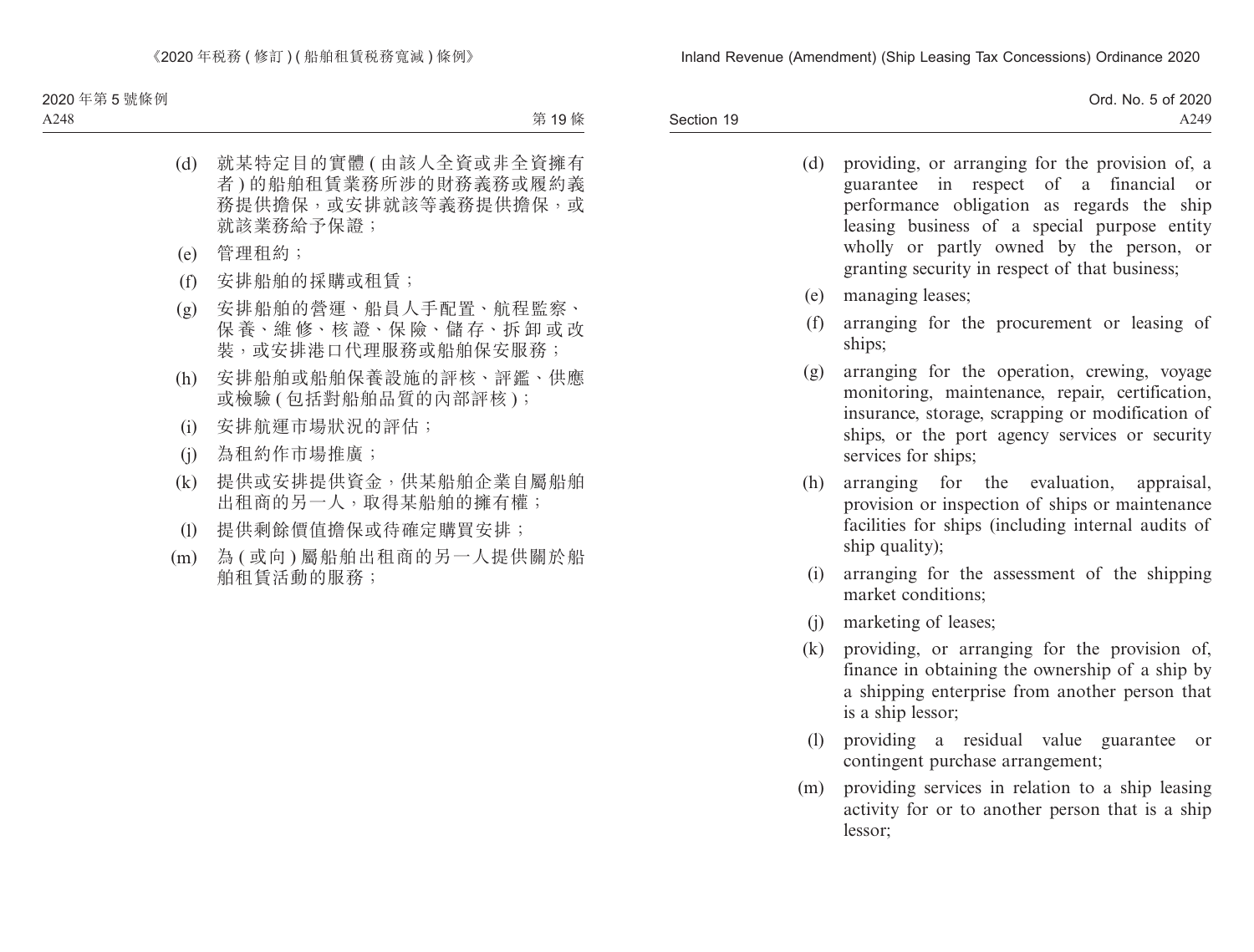|            | Ord. No. 5 of 2020 |
|------------|--------------------|
| Section 19 | A251               |

- (n) overseeing the design and construction of newbuild ships.
- (2) In paragraphs (c) and (d) of the definition of *ship leasing management activity* in subsection (1), a reference to the person includes—
	- (a) if the person is a corporation—an associated corporation of the person; or
	- (b) in any other case—an associate of the person.
- (3) In paragraph (l) of the definition of *ship leasing management activity* in subsection (1)—
- *contingent purchase arrangement* (待確定購買安排) means an arrangement under which a person is required to purchase a ship at a predetermined amount if the actual residual value falls below the estimated residual value.
- (4) The words and expressions used in this section and defined in section 14O for the purposes of the ship leasing tax concessions provisions have the same meaning as in those provisions.

# **Part 2**

# **Prescribed Percentage for Calculation of Net Lease Payments**

**2. Prescribed percentage for calculation of net lease payments** For the purposes of section 14R, the prescribed percentage is 20%.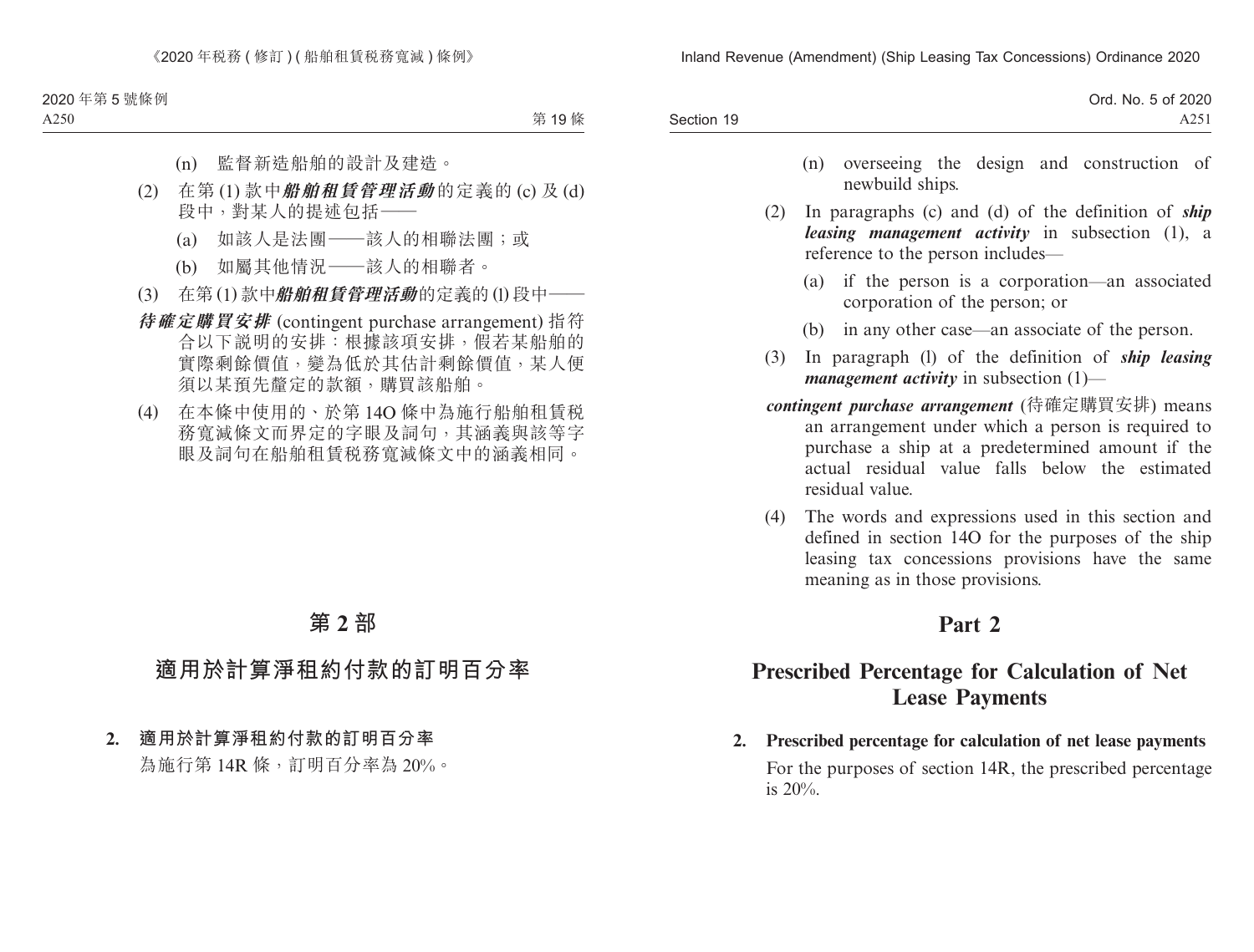Section 19

# **Part 3**

# **Prescribed Percentages for Safe Harbour Rule**

#### **3. Prescribed profits percentage**

For the purposes of section 14U, the prescribed profits percentage is 75%.

#### **4. Prescribed asset percentage**

For the purposes of section 14U, the prescribed asset percentage is 75%.

# **Part 4**

# **Threshold Requirements for Section 14W**

# **5. Qualifying Ship Leasing Activity**

For the purposes of paragraph (a) of the definition of *threshold requirements* in section 14W(4), the requirements are that—

(a) during the basis period for the year of assessment concerned, the average number of full-time employees in Hong Kong who carry out the activity concerned and have the qualifications necessary for doing so is adequate in the opinion of the Commissioner and in any event not less than 2; and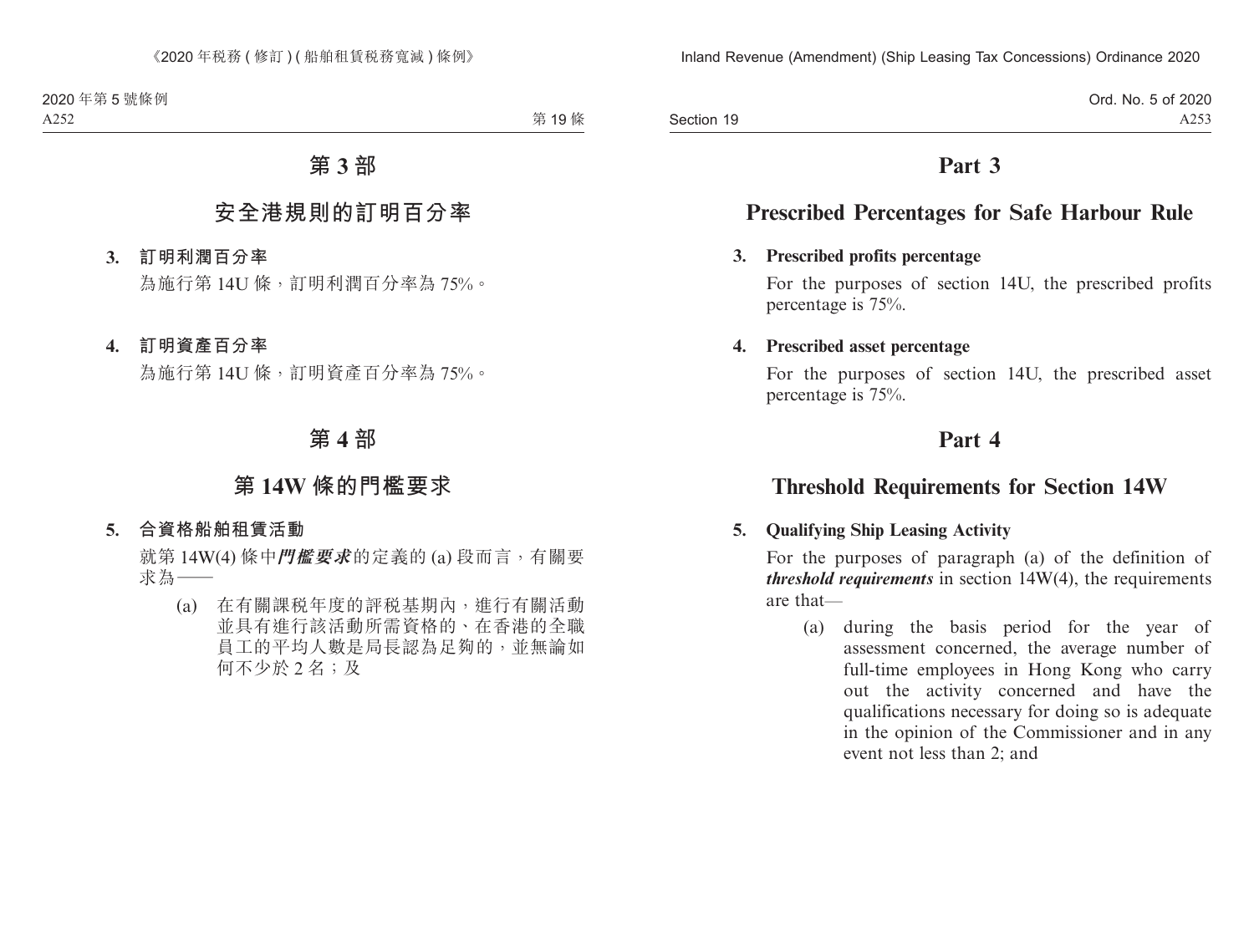|            | Ord. No. 5 of 2020 |
|------------|--------------------|
| Section 20 | A255               |

(b) the total amount of operating expenditure incurred in Hong Kong for the activity during the basis period for that year of assessment is adequate in the opinion of the Commissioner and in any event not less than \$7,800,000.

#### **6. Qualifying Ship Leasing Management Activity**

For the purposes of paragraph (b) of the definition of *threshold requirements* in section 14W(4), the requirements are that—

- (a) during the basis period for the year of assessment concerned, the average number of full-time employees in Hong Kong who carry out the activity concerned and have the qualifications necessary for doing so is adequate in the opinion of the Commissioner and in any event not less than 1; and
- (b) the total amount of operating expenditure incurred in Hong Kong for the activity during the basis period for that year of assessment is adequate in the opinion of the Commissioner and in any event not less than \$1,000,000.".
- **20. Schedule 51 added**

The Ordinance—

**Add**